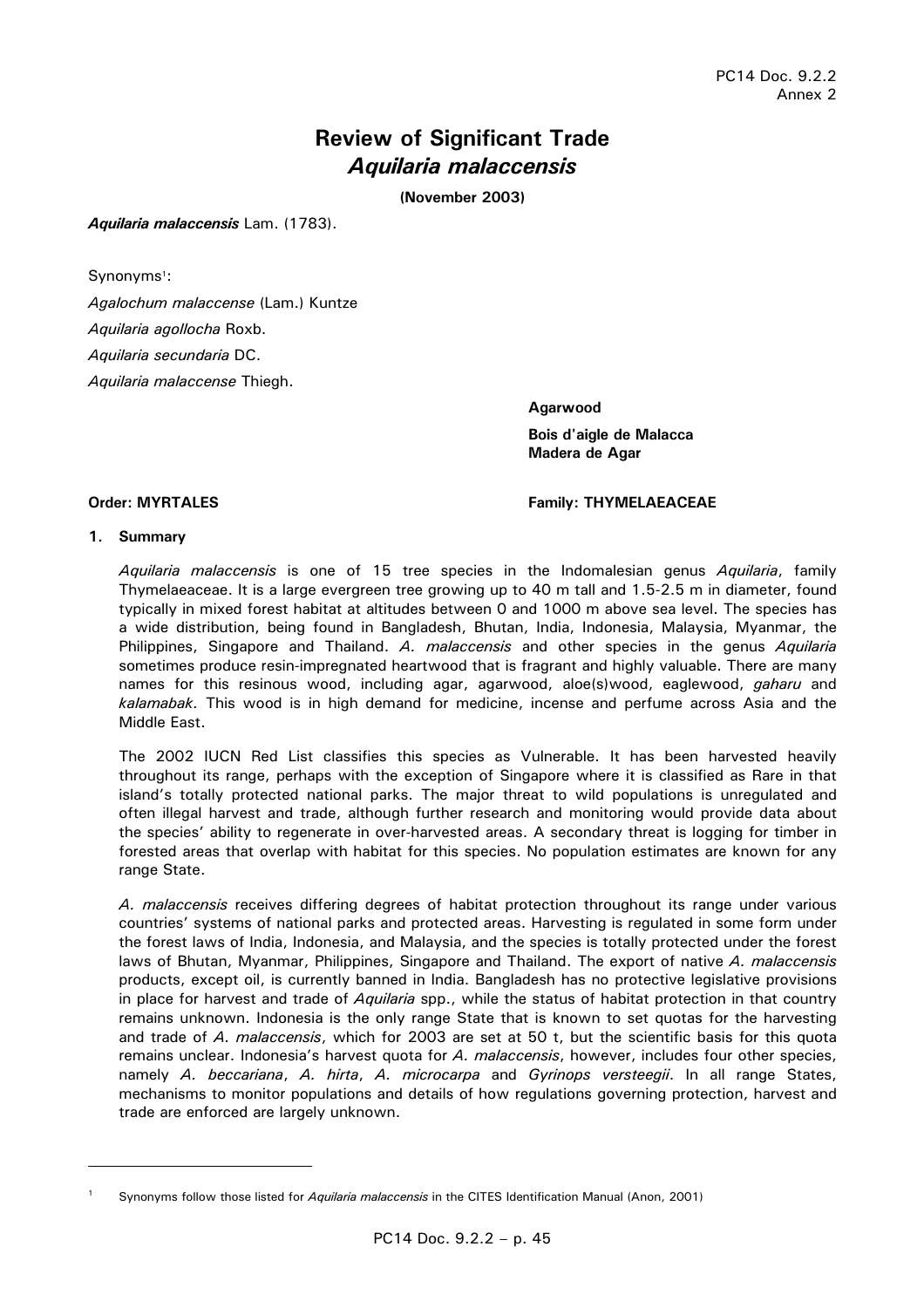The historical movement of harvest and trade sources for the global agarwood market (all species) has moved progressively eastwards from India, through mainland Southeast Asia, to Sumatra and Borneo, and since 1997 has been characterized by large sources of supply from the island of New Guinea. Initially this took the form of *Aquilaria filaria* from Papua (formerly Irian Jaya) but Papua New Guinea has begun reporting agarwood exports sourced from *Gyrinops ledermannii* to Singapore since 1999. UNEP-WCMC CITES data shows that Indonesia and Malaysia remain the two most important suppliers of agarwood designated as being from *A. malaccensis* to the international market, reporting exports of 1,043 t and 2,420 t respectively between 1995 and 2001. Singapore's role as a reexporter of *A. malaccensis* (mostly in the form of chips, powder/dust, and timber) from these two countries remains paramount in the overall global trade dynamics, with reported re-exports from Singapore totaling 1,448 t between 1995 and 2001. Thailand also reported exports of *A. malaccensis* in 1997. Hong Kong S.A.R. and India also play important roles as re-exporting and consuming States. Taiwan (Province of China) is the most important final destination market for *A. malaccensis*, and its Customs data reveal that it is also a substantial importer of agarwood from other *Aquilaria* spp. Other significant final destination markets include United Arab Emirates (UAE), Saudi Arabia and Japan. In addition to Indonesia's mixing of other agarwood-producing species with its exports of *A. malaccensis*, Malaysia (Sarawak) has listed *A. beccariana*, *A. microcarpa*, *Aetoxylon sympetalum* in mixed quantities with exports of *A. malaccensis*, and Singapore reports difficulties in distinguishing *A. malaccensis* from *A. filaria*, (although it is highly likely that difficulties are experienced distinguishing *A. malaccensis* from most other agarwood-producing species), leading to the conclusion that species identification at product level during import, export or re-export is extremely difficult, if not impossible for all agarwood-producing species.

 Plantations of *Aquilaria* spp. are reported to exist in Bangladesh, Bhutan, India, Indonesia, Malaysia, Myanmar and Thailand. The potential to link artificial propagation with the inoculation or treatment of trees to stimulate agarwood formation would appear to offer the best chance to take pressure off wild populations by reducing the incidence of indiscriminate felling of trees in the search for agarwood.

#### **Background**

 *Aquilaria malaccensis* first came to the attention of the Plants Committee in the late 1990s, when the Committee determined that a review of the implementation of the CITES Appendix-II listing for *A. malaccensis* was a priority under the CITES significant trade process for plants for the period 1998-2000. TRAFFIC was hired as the consultant to prepare a review of CITES implementation for the species, and an interim report was submitted to the  $9<sup>th</sup>$  Meeting of the Plants Committee (Darwin, June 1999), with the final report circulated to range States in September 1999. The results of that report led to a number of Decisions being adopted by the Conference of the Parties at their 11th meeting (Gigiri, April 2000) and 12th meeting (Santiago, November 2002). The Decisions that are currently in effect (Decisions 12.66 to 12.71) are all directed to the Plants Committee requesting it: to ensure the development of identification tools based on DNA analysis; to compile more detailed information on distribution; to ensure that studies include all agarwood producing taxa; to invite IUCN to re-evaluate the threat status of all agarwood producing taxa; to develop a standard method for determining population status and making non-detriment findings in compliance with Article IV of the Convention; and to conduct further field studies on trade dynamics in selected countries.

 The findings also indicated that *A. malaccensis* warranted formal review through the Review of Significant Trade in compliance with Resolution Conf. 12.8 on Review of Significant Trade in specimens of Appendix-II species, which resulted in the compilation of the present report.

#### **2. Species Biology and conservation status**

#### **2.1 Life History and Ecology**

 *Aquilaria* species have adapted to live in various habitats, including those that are rocky, sandy or calcareous, well-drained slopes and ridges and land near swamps. They typically grow between altitudes of 0-850 m, and up to 1000 m in locations with average daily temperatures of 20-22°C (Ding Hou, 1960; Afifi, 1995; Keller and Sidiyasa, 1994; Wiriadinata, 1995).

 *A. malaccensis* starts to flower and produce fruit at the age of 7-9 years in north-western India, and medium sized trees are reported to produce about 1.5 kg of seed during good seed years. The species is shade-tolerant when young and may regenerate in almost pure patches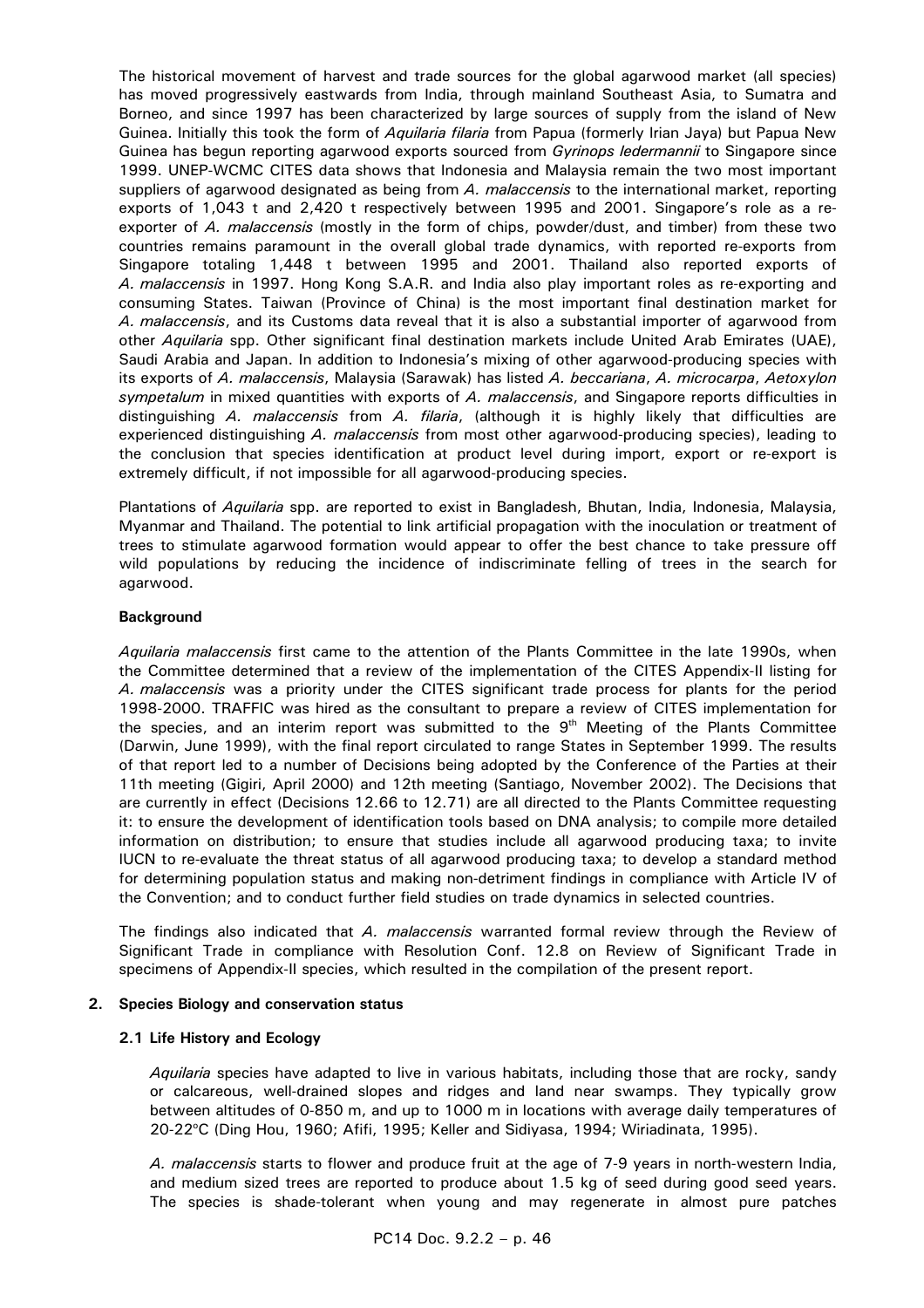underneath mother trees (Beniwal, 1989). The average diameter growth rate of *A. malaccensis* in native forests in Malaysia is rather low, e.g. a mean of 0.33 cm/ year, but the fastest-growing larger specimens are reported to grow at 0.8-1 cm/year (La Frankie, 1994).

 Ding Hou (1960) records *A. malaccensis* as a tree that grows to 40 m in height with a 60 cm diameter trunk. A study conducted from 1996-98 of the reproductive ecology of six *Aquilaria*  species, including *A. malaccensis,* examined the phenology and seed production at two sites, (i) a botanic garden; and (ii) a plantation in Bogor, Indonesia, while also studying seed production and dispersal in Kalimantan, Indonesia, on the island of Borneo. The study concluded that *Aquilaria* was a typical understorey tree, that mature *A. malaccensis* can grow to 40 m in height, and that flowering and fruiting occurred in the dry season (when observed in Indonesia's Bogor Botanic Garden). Patterns of seedling distribution indicate that few seeds are distributed more than a few meters from the adult tree. Under nursery conditions, seeds of *Aquilaria* spp. germinated rapidly and a relatively high proportion of seed eventually germinated (>50%). The authors concluded that if such high germinations rates could be reproduced under forest conditions, the potential for seedling recruitment would also be high. However, they noted that the results should be treated with caution given the relatively small sample size and the fact the observations were confined to a single season (Soehartono and Newton, 2001a).

 Research into the formation of agarwood continues, but the general understanding is that the fragrant oleoresin that permeates the heartwood of some trees is produced as a response to wounding and/or fungal infection. Gianno (1986, cited in LaFrankie, 1994) suggested that only 10% of mature *Aquilaria* trees above 20 cm diameter at breast height (dbh) produce agarwood. Chakrabarty *et al*. (1994) stated that infected trees produce resin from the age of 20 years onwards, while Sadgopal (1960, cited in Soehartono and Mardiastuti, 1997) suggested that trees aged 50 years and over produce the best yields of agarwood.

 Uncertainty about the size/age of trees when they reach reproductive maturity has caused speculation that the current practice of harvesting adult trees is likely to be detrimental to the viability of the population. Establishing long-term ecological plots in various habitats would provide useful data to test this hypothesis, as would further research into the flowering phenology of the species (L. Chua, Forest Research Institute Malaysia, *in litt.* to TRAFFIC Southeast Asia, May 2003).

#### **2.2 Global Distribution and Conservation Status**

 *A. malaccensis* is widely distributed in south and southeast Asia. There are differing accounts of the countries in which it occurs. Oldfield *et al*. (1998) listed 10 countries as range States for *A. malaccensis*: Bangladesh, Bhutan, India, Indonesia, Iran, Malaysia, Myanmar, Philippines, Singapore and Thailand. This review has confirmed that Iran has no records of the species occurring in that country (see below), which verified previous reports that questioned this as a projected western extreme of the species range (Soehartono, *in litt.* to TRAFFIC International, 2000; Heuveling van Beek, *in litt.* to TRAFFIC International, 2000). The supporting statement that accompanied India's 1994 proposal to include *A. malaccensis* in the Appendices of CITES named Lao PDR and Viet Nam as additional range States. However, while both countries are known to be range States for *A. crassna*, no evidence was found during this review, or during the CITES review of 1999, that they are range States for *A. malaccensis*, and therefore they are excluded from this review. Brunei Darussalam was also contacted for this review to confirm which *Aquilaria* species was present in its territory, and confirmed that there was no record of *A. malaccensis*.

 *A. malaccensis* is included in *The World List of Threatened Trees* (Oldfield *et al*., 1998). The 2002 IUCN Red List classifies this species as Vulnerable (VU A1cd) based on a population reduction of at least 20% over the last three generations caused by actual or potential levels of exploitation, as well as a decline in the area of occupancy, extent of occurrence and/or quality of habitat (Hilton-Taylor, 2002). This classification is based on an assessment undertaken in 1994. A review of the current global status of agarwood-producing taxa is considered a priority activity by the Plants Committee and subsequently, Decision 12.69 was adopted at the Twelfth Meeting of the Conference of the Parties (Santiago, 2002). The text of the Decision states that "IUCN should be invited to re-evaluate the threatened status of all agarwood producing taxa according to the 2000 IUCN criteria". Unfortunately, at the time of writing, no funding had been secured by IUCN to undertake this activity and hence this task has not yet been initiated.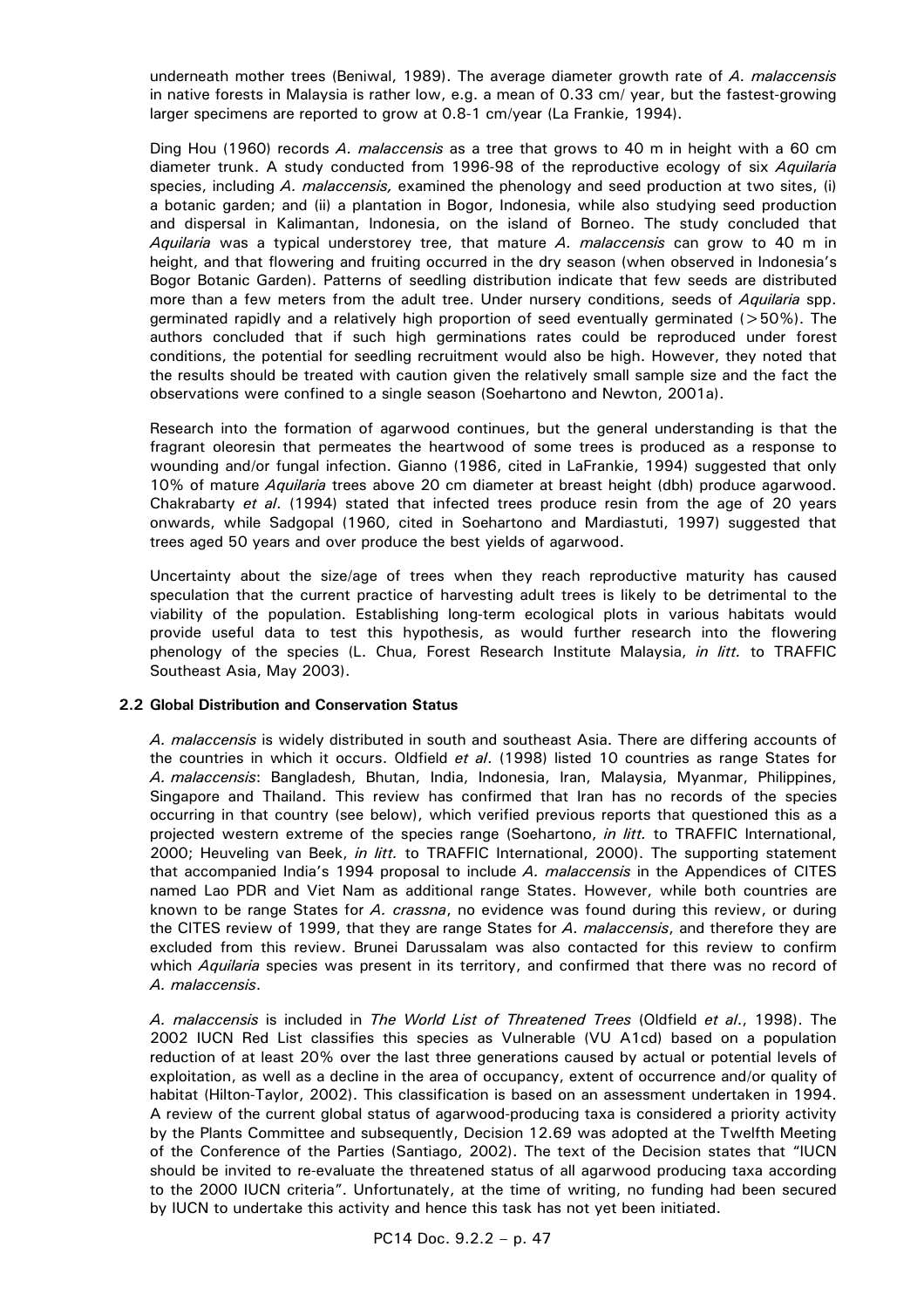Seven other *Aquilaria* species are also considered threatened according to the IUCN Red List, five of which are considered to be globally at risk from overexploitation for agarwood: *A. beccariana* (Vulnerable); *A. crassna* (Critically Endangered); *A. cumingiana* (Vulnerable); *A. hirta* (Vulnerable) and *A. microcarpa* (Vulnerable) (Hilton-Taylor, 2002).

 Considerable harvest pressure was noted in range States such as Indonesia, Malaysia and Thailand at the time when the species was accepted for inclusion in Appendix II in 1994. *Aquilaria agallocha* is sometimes considered a synonym for *A. malaccensis*, however, this taxonomic distinction relative to CITES trade requires further clarification.

#### **2.3 Population distribution, status, trends and threats by range State**

# **Bangladesh**

 The agarwood-producing species existing in Bangladesh is recognized by the regulatory authorities of Bangladesh as *Aquilaria agallocha*, rather than *A. malaccensis,* and is found in the eastern hill regions in the divisions of Sylhet, Chittagong, Chittagong Hilltract and Cox's Bazaar. It is not very common in these forests, but no population estimates are available for *A. agallocha* (A. Faruque, Chief Conservator of Forests and Management Authority for CITES, Bangladesh, *in litt.* to TRAFFIC Southeast Asia, April 2003). However, as *A. agallocha* is sometimes considered a synonym of *A. malaccensis*, this taxonomic distinction relative to Bangladesh's trade in agarwood products requires further clarification.

# **Bhutan**

 *A. malaccensis* is found in broadleaf forests in the southern foothills of Bhutan, adjoining the Indian States of Assam and West Bengal (Dr S. Wangchuk, CITES Management Authority of Bhutan, *in litt.* to TRAFFIC Southeast Asia, 2003). Both *A. malaccensis* and *A. khasiana* are native to Bhutan (Kanjilal and Das, 1940, cited in Gupta, 1999; Oldfield *et al*., 1998). Chamling (1996) noted that although agarwood was still found in Bhutan's forests, it is considerably less abundant than it once was owing to illegal harvest.

 Bhutan acceded to CITES in 2002. The CITES Management Authority of Bhutan is unsure of the scale of threat posed to *A. malaccensis* populations in the country's southern border areas due to security concerns making it difficult to collect information from this region. No information is available about its population status or ecology (Dr S. Wangchuk, CITES Management Authority of Bhutan, *in litt.* to TRAFFIC Southeast Asia, 2003). Both legal and illegal harvesting has now severely depleted stands of large Agarwood trees in Bhutan, and high quality resin deposits associated with these older trees must now be assumed to be virtually exhausted. However, government policies giving great importance to nature conservation and active promotion of sustainable development, as well as geographically isolated habitats, are reported to have maintained Bhutan's overall situation in better shape than most other Agarwood-producing countries. This translates into the availability of good and genetically diverse seed sources remaining deep within natural forests. This is important in order to restock the country with *Aquilaria* trees and provide seed sources for Agarwood production (H. Heuveling van Beek, The Rainforest Project Foundation, *in litt.* to TRAFFIC Southeast Asia, August 2003)

#### **Brunei Darussalam**

 *A. malaccensis* is not known to occur in Brunei and is not listed in "A Checklist of the Flowering Plants and Gymnosperms of Brunei Darussalam" (Coode *et al*., 1996). However, Pukul and Ashton(1964, reprinted in 1988) previously reported the existence of the species in Brunei in "A Checklist of Brunei Trees" but the identification was never confirmed – which could be cause for confusion with *Aquilaria beccariana*, which has been confirmed to occur in Brunei.Brunei Darussalam is not therefore not considered further in this report. However, it may be interesting to note that illegal harvest and trade of *A. beccariana* and other *Aquilaria* spp. is known to occur in Brunei's territory, and is monitored by a combination of enforcement agencies (officers from forestry, police, defense, and the judiciary) that detects encroachment and illegal activities (Shahrill Hj. Shahbudin, CITES Scientific Authority of Brunei Darussalam, *in litt.* to TRAFFIC Southeast Asia, 2003).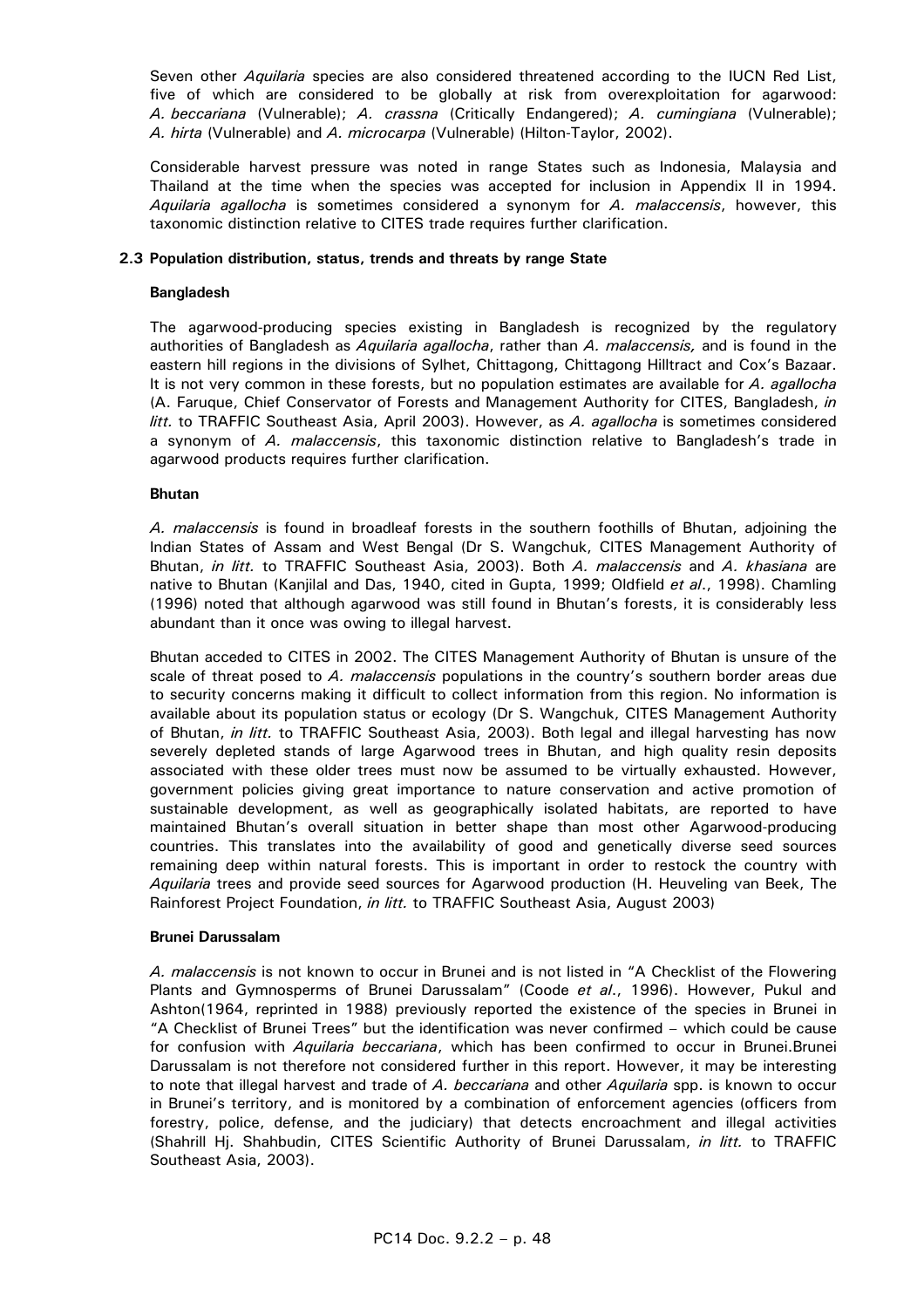Two species of *Aquilaria* are found in India: *A. khasiana and A. malaccensis,* although a third, *A. macrophylla* Miq. (found in the Nicobar Islands) is also thought to produce agarwood (G.S. Giri, Joint Director, Indian Botanic Garden, *in litt*. to TRAFFIC Southeast Asia, 2003)*. A. malaccensis* occurs mostly in the foothills of the North-eastern region [Assam, Meghalaya, Nagaland, Mizoram, Manipur, Arunachal Pradesh, Tripura] and West Bengal up to an altitude of 1000 m. In Assam and Meghalaya it occurs sporadically in the district of Sibsagar, Sadiya, Nowgong, Darrang, Goalpara, Garo Hills and Cachar (Atal and Kapoor, 1982). References to *A. malaccensis* in northeast India indicate uncertainty over whether *A. agallocha* is a distinct species or merely a synonym for A. malaccensis; this distinction requires a critical study to confirm the taxonomy (G.S. Giri, in litt. to TRAFFIC Southeast Asia, May 2003).

 A report by Chakrabarty *et al.* (1994) documenting India's trade in agarwood concluded that *A. malaccensis* is highly threatened in that country due to exploitation of the species for commercial purposes. *A. malaccensis* is threatened in its natural habitat because of overexploitation. In the northeastern region, continued existence of the species in the wild can only be substantiated in Nagaland. No population estimates are available (G.S. Giri, *in litt*. to TRAFFIC Southeast Asia, 2003).

 Demand for agarwood has resulted in the unsustainable harvesting of the species, leading to local extinctions. The status of wild *A. malaccensis* has steadily deteriorated with few natural agarwood stocks remaining. According to information gathered by Forest Departments and the Regional Deputy Director of Wildlife Preservation, Eastern region, wild *A. malaccensis* is 'rare' in all of the above-mentioned States (apart from Sikkim and West Bengal where its status was not commented upon) (Gupta*,* 1999).

 Wild agarwood (known locally as 'agar') was heavily extracted from Arunachal Pradesh between the late 1950s and the early 1980s, virtually exhausting the natural stock. Wild *A. malaccensis*  is now considered almost extinct in Assam. Surveys undertaken by the Regional CITES Management Authority in Tripura indicate that the natural stock is almost exhausted in that State as well. In Mizoram, the lack of agarwood plantations in Mizoram and Meghalaya has resulted in much illegal harvesting from natural forests. *A. malaccensis* in Nagaland and Manipur is so depleted that a large proportion of the raw agarwood used by processing units in these two States is sourced from neighbouring countries (Gupta*,* 1999).

# **Indonesia**

 *A. malaccensis* is one of six *Aquilaria* species known to occur in Indonesia, the others being *A. beccariana*, *A. cumingiana*, *A. filaria*, *A. hirta* and *A. microcarpa* (Soehartono, 1997).

 *A. malaccensis,* is known to occur in a scattered pattern in lowland and upland forest areas of Sumatra and Kalimantan (Wiriadinata, 1995). Populations of *A. malaccensis* are depleted in areas of Sumatra such as North Bengkulu, Siberut (Mentawai islands) (Roemantyo, 1992) and East Kalimantan (Sumadiwangsa, 1997). The species is considered virtually extinct in West Kalimantan by Soehartono and Mardiastuti (1997).

 Based on field surveys carried out by the Indonesian Institute of Science (LIPI), which serves as the Scientific Authority for Indonesia, with the population density being less then 1 tree/ ha. However, based on an ethno-botanical survey carried out in Ipuh, North Bengkulu (Sumatra), on four observation squares of 0.25 ha each square contained an average of 2 trees (0.31%), 8 "poles" (1.06%) and 11 seedlings (1.38%) of *A. malaccensis* out of a total of 642 trees, 751 poles and 793 seedlings of various tree species per hectare (Roemantyo, 1992). This indicates that in this particular area, *A. malaccensis* was neither abundant nor evenly distributed (CITES Management Authority of Indonesia, *in litt.* to the CITES Secretariat, 2003).

In Kalimantan, four species of *Aquilaria* are found scattered on ridges and slopes of well-drained land (Keller and Sidiyasa, 1994). In 1997, collectors reported that agarwood-producing trees (*Aquilaria* spp.) could be found in several Kalimantan reserves and national parks: Bukit Baka National Park; Gunung Palung National Park; Betun Kerihun Reserve; Mandor Reserve; and Gunung Niut (Soehartono and Mardiastuti, 1997) – however by 2003, habitat in Mandor Reserve is now almost completely depleted due to illegal logging and gold mining activities

# **India**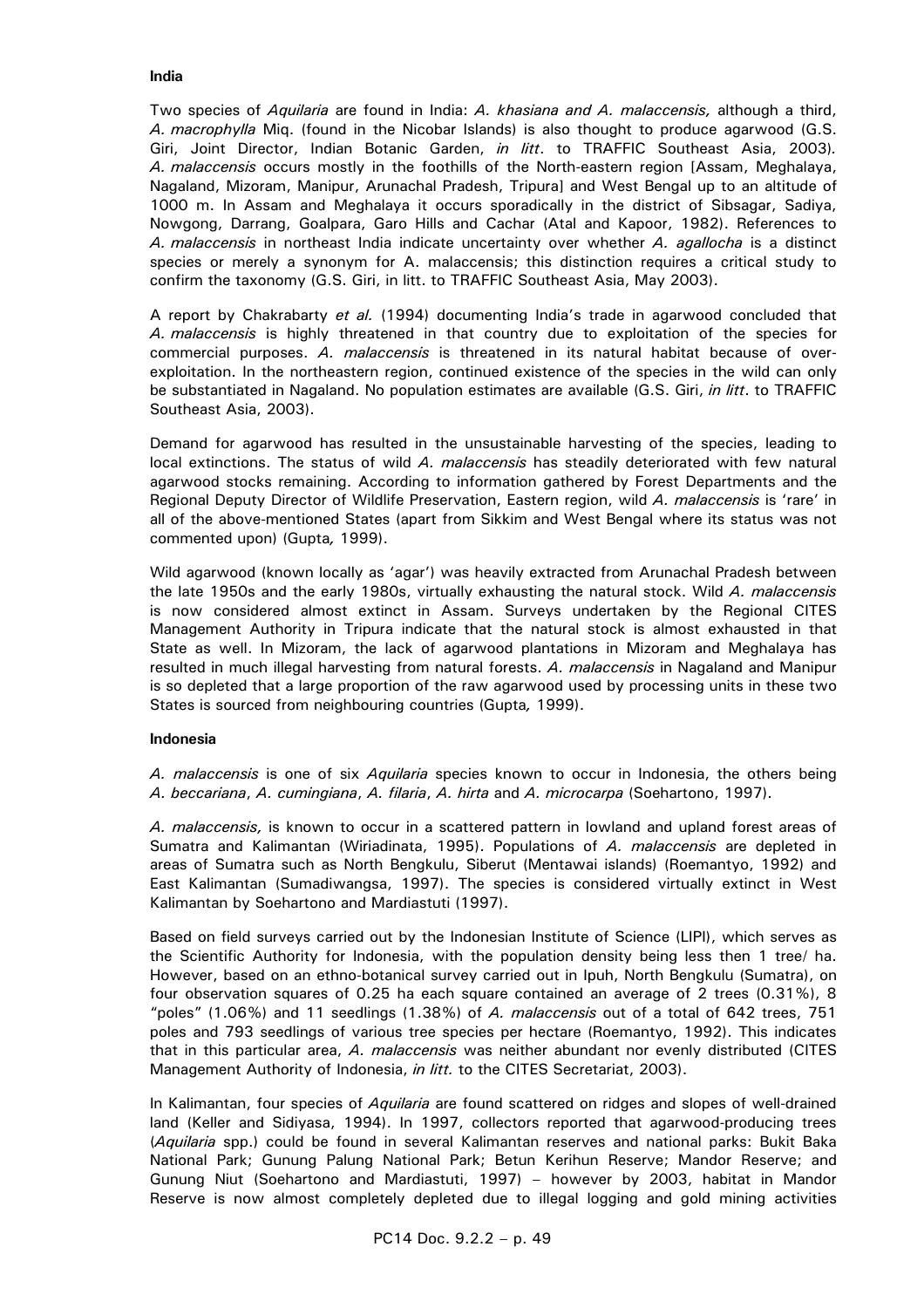(T. Soehartono, in litt. to TRAFFIC Southeast Asia, 2003). Traders confirmed that *Aquilaria* spp. occur in these areas, with the exception of Mandor Reserve, where they are thought extinct. Excessive exploitation has increased the difficulty in finding *Aquilaria* in Gunung Palung and Gunung Niut. In 1997, the National Forestry Inventory (NFI) Database recorded that *Aquilaria*  species had adapted to various habitats in certain regions of West Kalimantan. Although widely distributed, the densities of *Aquilaria* were very low. The NFI Database gives approximate population densities of *Aquilaria* species as 1.87/ha in Sumatra and 3.37/ha in Kalimantan (Soehartono and Mardiastuti, 1997). Analysis of 1996 NFI data indicated that the standing stock of *Aquilaria sp.* in Sumatra and Kalimantan numbered more than 10 000 individual trees, acknowledging a considerable margin for error with this estimate (Soehartono and Newton, 2000).

 *Aquilaria* spp. are threatened in Indonesia owing in part to the indiscriminate felling of infected and uninfected trees, which is driven by continuing demand and large profit margins. A number of secondary threats generally applicable to most forest species are also applicable to *A. malaccensis,* e.g. habitat degradation and loss resulting from forest fires, forest conversion to plantations (including forest plantations), logging and land mining concessions, and the creation of settlement areas for transmigratory peoples (Soehartono and Mardiastuti, 1997).

 Recent analyses of the ecological impacts of agarwood harvesting suggest that the trade may be having a substantial impact on populations of *Aquilaria* species in Indonesia, with hundreds of thousands of trees having been harvested in the 1990s. As agarwood collectors tend to harvest the majority of trees encountered, those populations subjected to harvesting may have limited ability to recover. It is suggested that agarwood is declining in availability in Indonesia because (i) a majority of collectors report that agarwood is becoming more difficult to find, which implies that stocks are becoming exhausted, at least on a local scale; and (ii) regional trade data indicate a recent decline in the volume of agarwood traded from Kalimantan (which includes *A. malaccensis*), and apparently for the first time, agarwood is being traded in significant quantity from eastern Indonesia (Maluku and Irian Jaya [now known as Papua] provinces). Traders report that this is despite the apparently lower quality of agarwood obtained from the latter source areas (Soehartono and Newton, 2002).

#### **Iran**

 There is no evidence of *A. malaccensis* occurring in Iran, nor of other agarwood-producing species (CITES Management Authority of Iran, *in litt.* to TRAFFIC Southeast Asia, June 2003). Iran is therefore not considered further in this report.

#### **Malaysia**

 *A. malaccensis* is one of at least four *Aquilaria* species found in Malaysia, the others being *A. hirta*, *A. beccariana* and *A. rostrata*. It is confined mainly to plains, hill slopes and ridges up to 750 m in both primary and secondary Malaysian lowland and hill dipterocarp forests (Jantan, 1990).

 *A. malaccensis* is distributed throughout Peninsular Malaysia, except for the States of Kedah and Perlis (Barden *et al.*, 2000), but although the species has good geographical coverage, its occurrence is rather rare, with trees often locally scattered. La Frankie (1994) studied the population dynamics of *A. malaccensis* in Pasoh Forest Reserve and suggested a typical lowland Malaysian forest density of 2.5/ha and found that the growth rate varied between 0-1.95 cm/year.

 There are currently no estimates of population sizes, but the Peninsular Malaysia Forest Department has reported that it will address this lack of information in its Fourth National Forest Inventory which began in 2002. The effect of over-harvesting of adult trees for agarwood on populations is not known. Harvestable sizes may exceed reproductive sizes and further research may enable more effective analysis of reduction in population sizes and population extinctions (L. Chua, Forest Research Institute Malaysia, *in litt.* to TRAFFIC Southeast Asia, 2003).

 In Sarawak, *A. malaccensis* occurs in lowland mixed dipterocarp forest at altitude up to 270 m. It is considered rare, however, no population surveys have been undertaken at the State level for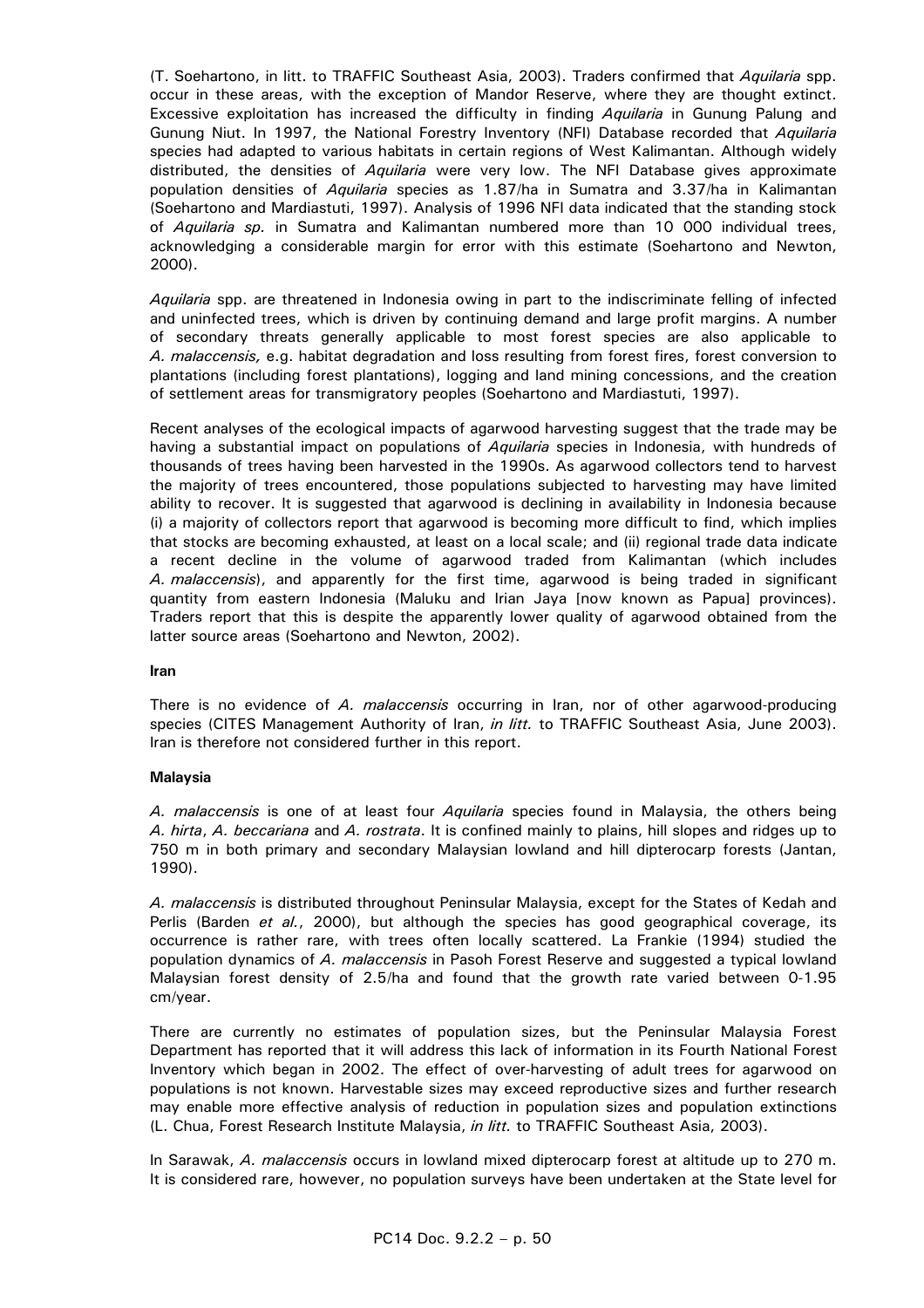this species (C.S. Tawan, Universiti Malaysia Sarawak, *in litt.* to TRAFFIC Southeast Asia, 2003).

 Based on herbarium specimens held in the state of Sabah, *A.malaccensis* occurs in scattered distributions throughout mixed dipterocarp and submontane forests at altitude up to 800m. No population surveys have been conducted at state level for this species. (Sabah Forestry Department, *in. litt.* to TRAFFIC Southeast Asia, 2003).

 Malaysia has a long history in the trade in agarwood, which has long been collected by the indigenous peoples of the interior of Peninsular Malaysia, Sarawak and Sabah to supplement their income. In Peninsular Malaysia, the gaharu products in domestic trade are woodchips and powder or sawdust (L. Chua, Forest Research Institute Malaysia, *in litt*. to TRAFFIC Southeast Asia, 2003). Some use has been recorded locally for medicinal purposes, but it appears that the majority of *A. malaccensis* harvested is exported (Barden *et al*. 2000). The wood is also used for making small boxes in Sabah (Sabah Forest Department, *in litt*. to TRAFFIC Southeast Asia, 2003).

 In addition to Malaysia's significant exports under legal CITES permits, illegal harvest and trade is known to be a threat to *A. malaccensis*. Encroachment by foreign nationals entering from Thailand to search for agarwood has been noted since 1990 in Peninsular Malaysia, both inside and outside protected areas but has included Taman Negara National Park; Tekal and Tekai Forest Reserve (Pahang State); Endau Rompin National Park (Johor State); Belum National Park and Bintang Hijau Forest Reserve (Perak State) (Abdul Kadir Abu Hashim, Rhino Protection Unit, *in litt.* to TRAFFIC Southeast Asia, 2003). In the late 1990s, Agarwood oil was reported as being distilled illegally in Peninsular Malaysia and this was thought to be undertaken primarily by Cambodians. People from Thailand and Cambodia are also known to enter Malaysia to harvest or purchase agarwood illegally (Dr C.Y. Shyun, Medicinal Plants Division, FRIM, in litt. to TRAFFIC International, 2000).

 In Sabah, research into gaharu (agarwood) extraction in the Maliau Basin Conservation Area concluded that the activities of gaharu collectors was a major threat to the area, as not only did the collectors cut down potential gaharu-bearing trees, but the expeditions sustained themselves on hunting/trapping while in the forest. Most *Aquilaria* trees found in this area had either already been felled, or had been 'notched' to enhance gaharu production before felling (Sidkan bin Ali, 2001).

 In Sarawak, *A. malaccensis* is susceptible to over-exploitation because it occurs in the rich lowland mixed dipterocarp forest, which is exposed to log harvesting and exploitation by local collectors. Indiscriminate harvesting also leads to trees being felled and therefore, fewer seeds and seedlings are available for regeneration (C.S. Tawan, Universiti Malaysia Sarawak, *in litt.* to TRAFFIC Southeast Asia, 2003).

#### **Myanmar**

 *A. malaccensis* (synonymous with *A. agallocha* in Myanmar forestry literature) is mainly found in evergreen forest and rainforest areas of southern Myanmar such as Tanintharyri (formerly Tennasserim) and Myeik (formerly Mergui), and in areas of northern Myanmar, such as Sagaing, Chin, Shan and Kachin. There is no current field survey data upon which to base population estimates of *A. malaccensis* at the local or national level, but inventories conducted from 1981- 1998 in six administrative regions indicated that Rakhine State Shan State and Kachin State held the highest number of *Aquilaria* trees. There is some extraction of *A. malaccensis* for local use in traditional medicines, including those used by Myanmar's ethnic Chinese population. (U Khin Maung Zaw, CITES Scientific Authority of Myanmar *in litt.* to TRAFFIC Southeast Asia, 2003).

#### **Philippines**

 There is no data available for *A. malaccensis* (Manuel V.A. Bravo, Ecosystems Research and Development Bureau, Philippines, *in litt.* to TRAFFIC Southeast Asia, 2003)*.* However, information obtained from the CITES Management Authority several years previously stated that the species was considered very rare in the Philippines and was once found in the Camarines Province (CITES Management Authority of the Philippines, *in litt.* to CITES Secretariat, 1999).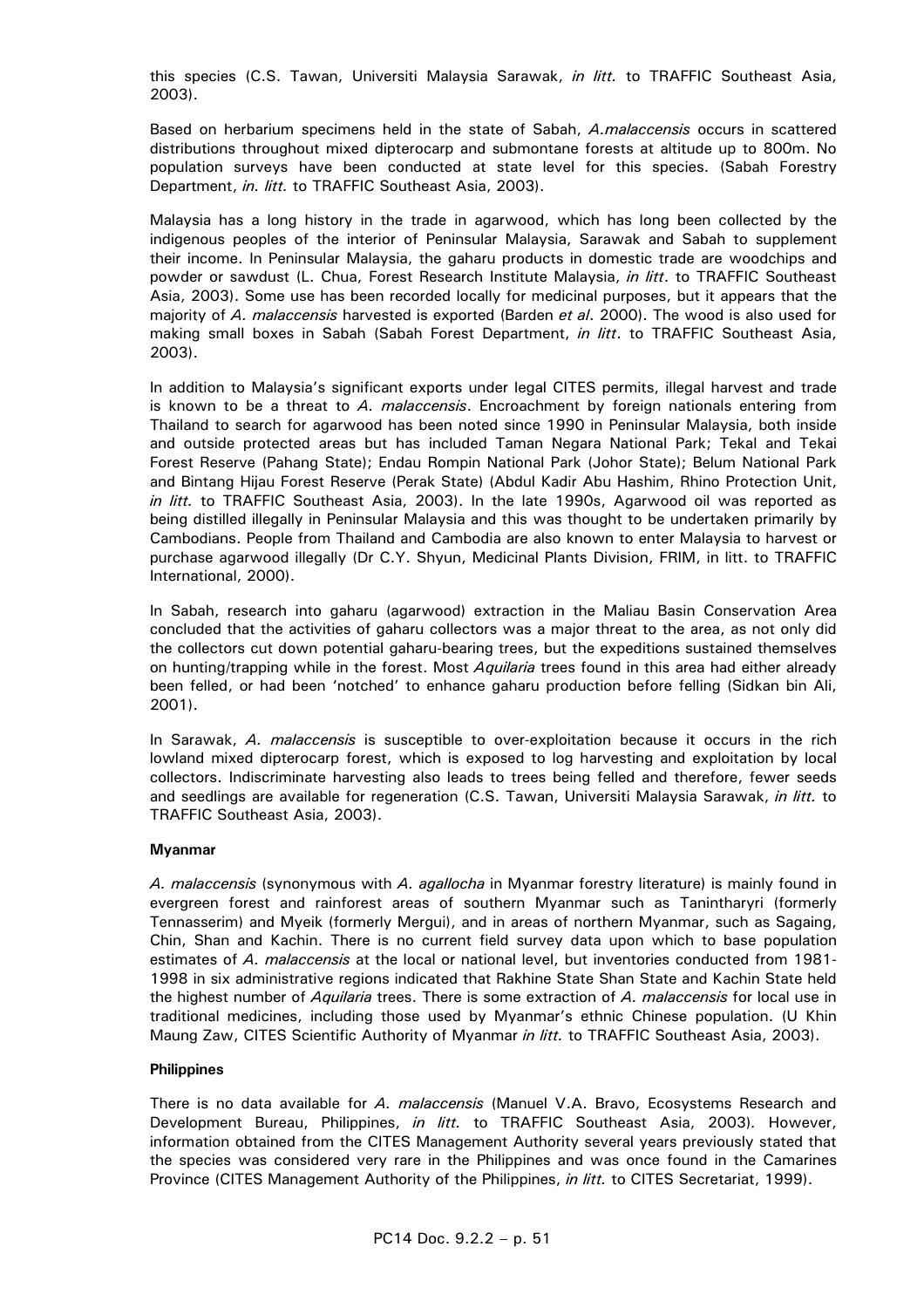#### **Singapore**

 *A. malaccensis* and *A. hirta* are found in Singapore, mainly occurring in the lowland forest*.* The population status of *A. malaccensis* is not known, but it is listed as Rare in Singapore's Red Data Book on Threatened Plants (CITES Management Authority, Singapore, *in litt.* to TRAFFIC Southeast Asia, 2003).

#### **Thailand**

 *A. malaccensis* is found in southern Thailand in Chumporn, Ranong, Krabi, Patalung, Trang and Yala provinces, while *A. crassna* is found in the central, northern and north-eastern part of the country. All species of *Aquilaria* are distributed within protected areas (Surakai Sangkasubuan, Plant Varieties Protection Office, Thailand Department of Agriculture, *in litt.* to TRAFFIC Southeast Asia, 2003). No information regarding the species' population status is available (Surakai Sangkasubuan, *in litt.* to TRAFFIC Southeast Asia, 2003). Illegal harvest from forested areas continues to threaten *A. malaccensis* in southern Thailand, with heavy extraction noted from the areas of Songkhla, Trang, Yala and Narathiwat (A. J. Lynam, Wildlife Conservation Society Thailand, *in litt*. to TRAFFIC Southeast Asia, 2003).

#### **3. Conservation and management**

 **(Habitat protection, Regulation of wild harvesting, Regulation of trade, Monitoring, Basis of nondetriment findings)** 

#### **Bangladesh**

 No legislative provisions have been enacted for the regulation of harvesting and trade of *Aquilaria* spp., and no exports have been recorded (A. Faruque, *in litt.* to TRAFFIC Southeast Asia, 2003). It is not known whether there are any measures to protect the habitat of the species.

#### **Bhutan**

 *A. malaccensis* is a totally protected species in Bhutan, listed under Schedule I of the Forest and Nature Conservation Act of 1995. No exports have been recorded from Bhutan (Dr Sangay Wangchuk, *in litt.* to TRAFFIC Southeast Asia, 2003).

#### **India**

 Individual States within India have established various harvest control measures, including complete bans on harvests, harvests allowed under lease (*Agar Mahl*) and harvests restricted to private lands. Prior to the species being listed in CITES Appendix II, it was legal to extract *A. malaccensis* from most States. Harvesting from Arunachal Pradesh, Assam and Meghalaya is now prohibited by State bans (under the *Indian Forest Act (*1927), which also protects some critical *A. malaccensis* habitats as Reserved Forests), while harvesting in Manipur is restricted by an administrative order. In Tripura, harvesting from government lands has been prohibited since 1994. Mizoram and Nagaland leased out harvesting privileges from 1990 to 1993 and from 1991 to 1992, respectively; and as of 1999 it was unknown whether lease terms had been renewed (Chakrabarty *et al*., 1994; Gupta, 1999).

 The *Indian Forest Act, 1927* regulates domestic harvests and both the intra- and inter-State transport of agarwood. Controls are implemented through a permit system that is managed by the Department of Forestry. Divisional Forest Offices maintain records of licences and permits issued to harvest agarwood from plantations; only a few individuals had obtained such permits in the late 1990s. These individuals obtain separate permits to harvest and transport agarwood as and when the opportunity arises rather than setting up registered companies (S.K. Das, pers. comm. to TRAFFIC India, 1999).

 In Tripura, landowners can harvest stock from their private plantations if they obtain a Harvest Permit issued by the Forestry Department. Such landowners can then apply, again to the Forestry Department, for a Transit Pass (TP) enabling them to transport their stock to a 'safer place' within Tripura.

 In Manipur, a TP is issued for agarwood harvested from the East Garo Hills (Meghalaya) by the Williamnager Range Forest Officer. In Assam, Lieu Transit Passes (LTPs) are issued by the Assam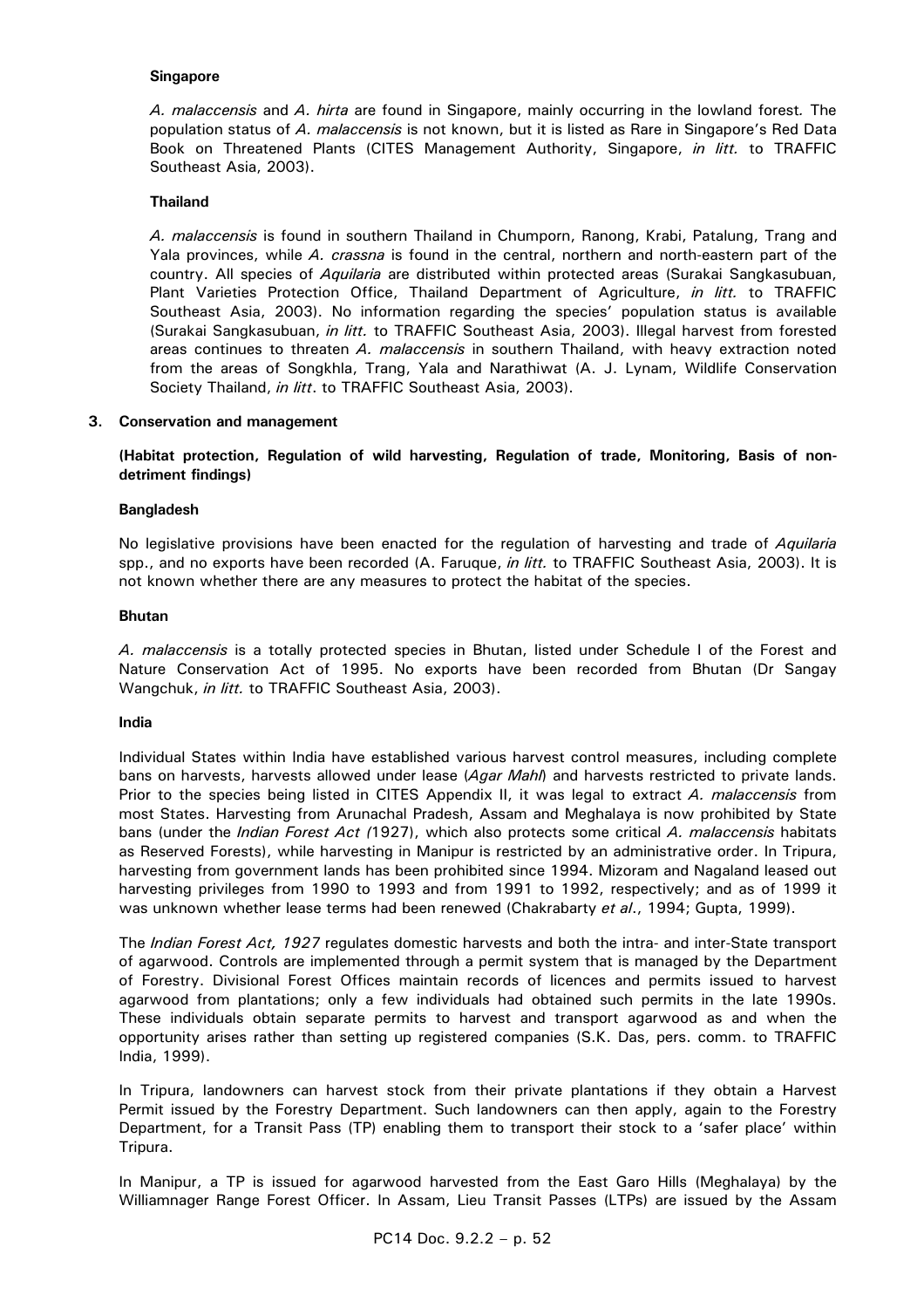Forest Department to those who have legally transported agarwood from neighboring States (primarily Manipur, Mizoram and Nagaland). LTPs are issued upon the presentation of a valid TP issued in another State. LTPs allow the transportation of agarwood to any destination within Assam. Processing units in Assam are required to be licensed by the Industry Department. The Industry Department does not liaise with the Forest Department regarding the availability and source of raw agarwood and it is not mandatory for processing units to declare their source of raw of supply. The Forest Department of Tripura has the authority to issue licenses enabling the establishment of processing units. Although many traders have approached the Forest Department in this regard, all applications have been rejected, principally due to the lack of a regular source of raw agarwood.

 The Forest Department is responsible for domestic seizures, while Customs authorities and the Border Security Force are responsible for seizures at borders and airports. In most cases, Customs and the Border Security Force turn over seized consignments to Forest Department officials for prosecution under the *Indian Forest Act*. Cases are referred to either the Court of Sub-divisional Judicial Magistrate or are adjudicated departmentally through the Forest Department. Departmental adjudication is typically used to penalize offenders with no previous history of forestry-related offences. A fixed compensation fee and a fine of at least twice the current market value of the seized consignment is imposed. If found guilty, offenders are subjected to a fine and/or imprisonment (Gupta, 1999).

 The export of *A. malaccensis* was prohibited in 1991, when the export of all wood products (including logs, timber, chips, powder, flakes, dust etc.) of all *Aquilaria* species was banned through the EXIM policy in force at that time. The EXIM policy of 1993-2002 permitted the import of *A. malaccensis* (including chips, dust and oil), but maintained the 1991 blanket export ban on Indianharvested specimens. This policy has continued in the EXIM policy of 2003-07, backed by the specific regulation of *A. malaccensis* exports under the Negative List of Export of Plants*.* The Negative List of Export of Plants specifically prohibits the export of 29 native flora species, including *A. malaccensis.* This includes the plants, plant portions, derivatives and extracts obtained from the wild (M.K. Misra, Director PEACE Institute, *in litt.* to TRAFFIC Southeast Asia, 2003).

 There are exceptions to the export ban, however, which allow the export of native species included in the Negative List. These include formulations, which are defined as products containing plant portions or extracts in unrecognizable and physically inseparable forms. Native wild *A. malaccensis*  can therefore be freely exported in forms such as oil or medicine. Also, the export of Indian 'cultivated' varieties (i.e. agarwood derived from plantations) is permitted when accompanied by a Certificate of Cultivation. This is obtained from the Regional Deputy Director of Wildlife (CITES Management Authority), or the Chief Conservator of Forests or Divisional Forest Officers, in the State where the material was procured. A CITES export permit is also required.

 Imported agarwood may be re-exported as value-added herbal formulations, if these are manufactured only from imported material. At the time of export, exporters are required to present an affidavit to Customs authorities stating that only imported plant material was used to produce the formulation being re-exported.

 Random sample tests are undertaken to verify the authenticity of affidavits, with action taken under the *Foreign Trade (Development and Regulation) Act 1992* against false affidavits. When export is allowed under the above conditions, it must occur only through the ports of Amritsar, Calcutta, Chennai, Delhi, Mumbai and Tuticorin (Gupta, 1999).

 As the export of native populations of agarwood is banned under the current EXIM policy, it is assumed that no non-detriment finding methodology is in use and there was no specific information given by the Indian CITES Authorities in the questionnaire response for this review. However, the export of oil is permitted (and limited exports of oil and extract of wild origin are detailed in CITES data for 1999 and 2000), and the scientific basis for permitting these exports is unknown.

#### **Indonesia**

 The use of agarwood is regulated via *Decree No. 8* of 1999 concerning the *Uses of Wild Flora and Animals*. *A. malaccensis* is not included in the central government's list of protected fauna and flora (*Decree No. 7* of 1999). Agarwood is considered a forest product and therefore control of harvest and domestic transport is the responsibility of the Ministry of Forestry and Regional Forestry Offices. Permits are required to harvest *gaharu* (including *A. malaccensis*) from State forests, as set out in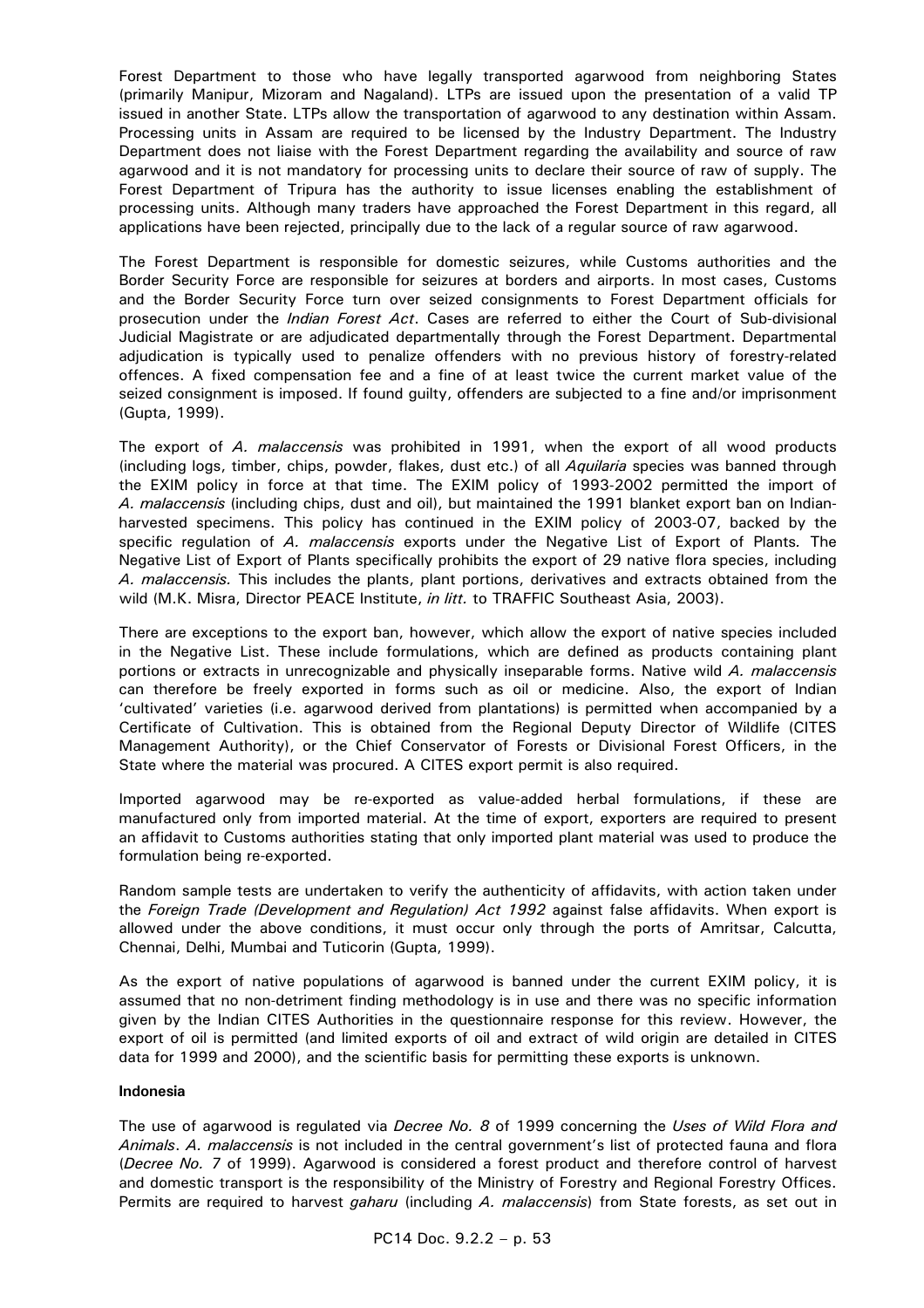*Forestry Regulation No. 28* of 1985. An exception is made for local communities dependent on forest resources for their livelihoods (Soehartono and Mardiastuti, 1997).

 Local forest authorities at each *kabupaten* (district) are entrusted to administer permits for all activities within their own forest authority. Large collecting groups of 20-30 people are said usually to obtain harvesting permits from the local forest authority to harvest from natural forests. Registered traders are thought almost certainly to obtain permits to avoid unnecessary difficulties when shipping consignments to other islands. However, smaller groups of two to four collectors are said to obtain harvesting permits rarely, owing to the small likelihood of being caught by forest authorities. Obtaining a permit is said to be a lengthy process (taking up to one day) and is considered inconvenient by the collectors unless they reside close to the local authority office from which the permit must be obtained (Oetomo, 1995; Soehartono and Mardiastuti, 1997).

 Before agarwood consignments are shipped to other regions within Indonesia, traders are required to pay a forest resource tax known as the Iuran Hasil Hutan (IHH), which varies according to the weight and grade of the consignment (Oetomo, 1995). The fees are IDR 20 000/kg (USD 2.5/kg) for both *Damar gaharu* (resin) and *Gubal gaharu* (inner part of agarwood), and IDR 15 000/kg (USD 2/kg) for *Kemedangan gaharu* (*Decree of Minister of Forestry No.606/Kpts-IV/1996*). Traders are also required to obtain a wood transport permit known as a *Surat Angkutan Kayu Olahan* (SAKO) (from the local forest authority in order to transport agarwood to another region.

 Under the auspices of the Ministry of Forestry, the Directorate General of Forest Protection and Nature Conservation (PHKA) is Indonesia's CITES Management Authority. Agarwood exporters must be licensed and registered with PHKA in order to apply for CITES export permits. To obtain a trading license, companies must already have acquired several documents including a Business Permit and a Certificate of Inspection and to have been recommended for licensing by the Regional Forestry Office. In the early 1990s, three companies were registered in West Kalimantan, but by 1997 only one company was operating (Soehartono and Mardiastuti, 1997). This company had links to 14 middlemen throughout the region. Thirty registered companies were in operation in Irian Jaya during the period 1994 to 1995 (Anon., 1995), but this had fallen by half in 1997 (Anon., 1997a). In Nusa Tenggara Barat, there is reportedly only one company in operation (Anon., 1997b). As of March 2003, there were 16 exporters registered as gaharu (agarwood) exporting companies by the CITES Management Authority. All are members of a single association, the Asosiasi Pengusaha Exportir Gaharu Indonesia (ASGARIN).

 According to Soehartono (1997) and subsequent information received from the CITES Authorities of Indonesia (*in litt.* to TRAFFIC Southeast Asia, May 2003), annual harvest quotas began to be established for *A. malaccensis* following the species' listing in CITES Appendix II. The harvest quota is distributed among Regional Forest Offices located in regions having the potential to produce agarwood, who in turn distribute the quota among registered agarwood traders.

 PHKA (formerly known as PKA, and prior to that, PHPA) began issuing total annual harvest and export quotas for *Aquilaria malaccensis* in 1996 (see Table 3). Quota levels are determined by PHKA in consultation with LIPI. Data provided by each Regional Forestry Office (*Kanwil*) are reported to be taken into account (Priyadi, 1999). As mentioned above, population data for *A. malaccensis* and other *Aquilaria* species are lacking (Oetomo, 1995).

 Ministry of Forestry staff inspects both imports and exports. Although they check, for example, permit validity and that the permit volume tallies with the actual trade volume, they have acknowledged that few officers can actually differentiate between *A. malaccensis* and other Aquilaria species (P. Subijanto, PKA, pers. comm. to TRAFFIC Southeast Asia, 21 April 1999). Noting that government authorities were not yet able to identify agarwood products in trade (normally chips and powder) to species level, Soehartono (1997) comments that, in practice, CITES regulations and procedures are applied to the export of any agarwood products, regardless of the species involved. Therefore, it is likely that CITES export permits are likely to be issued for other *Aquilaria* species in addition to *A. malaccensis*.

 Monitoring: The extent of current monitoring, beyond the collection of transport permits described above, is unknown. However, the Indonesian CITES authorities believe that monitoring and control can be assisted by ASGARIN, which was initially established to assist the government in monitoring trade. Now, the role of the trade association has expanded to include in assisting the Scientific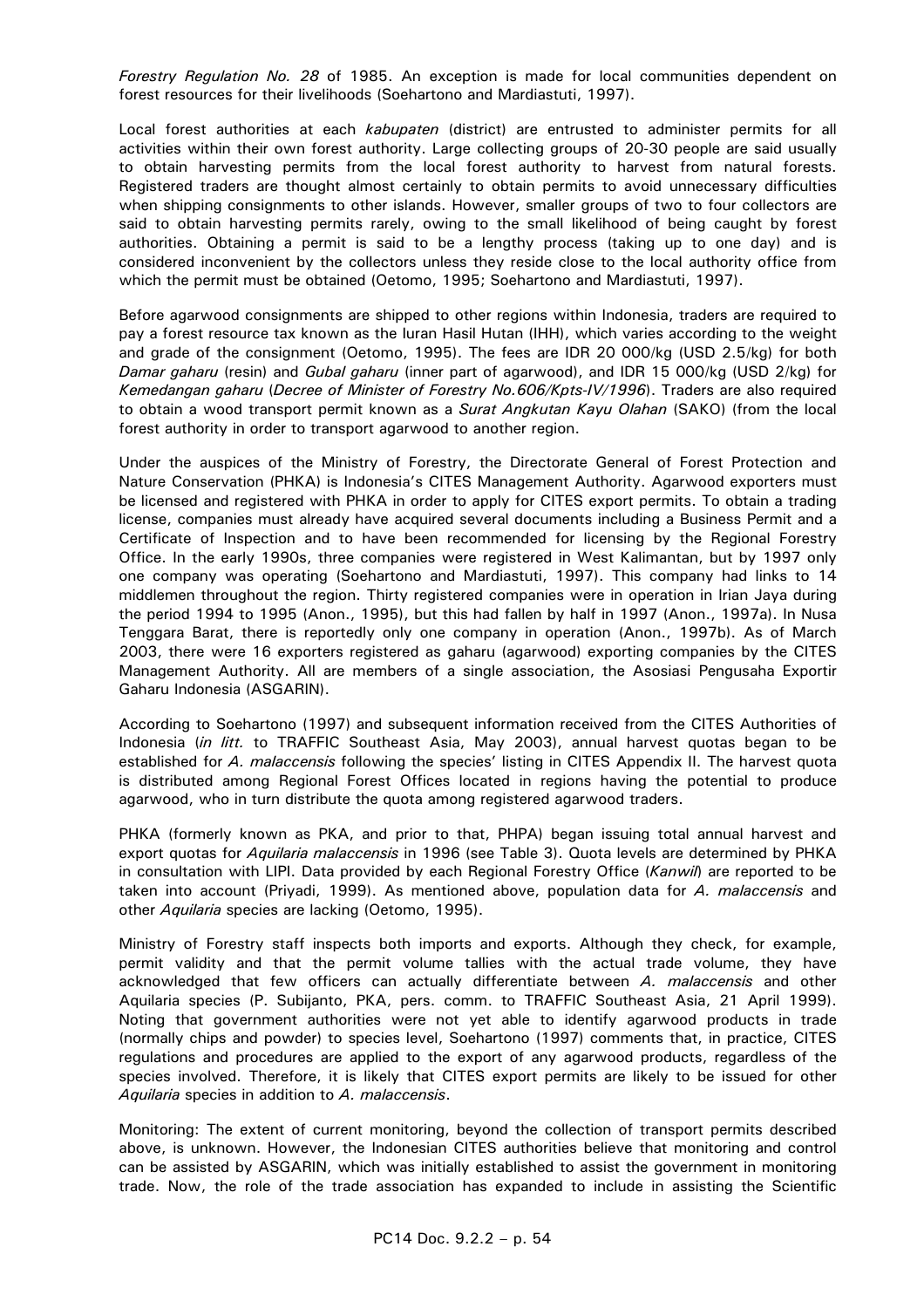Authority in undertaking population monitoring or field surveys (CITES Scientific Authority of Indonesia, *in litt.* to TRAFFIC Southeast Asia, 30 April 2003).

 Basis for making non-detriment findings: Soehartono and Newton (2000) state that data on the population size of *Aquilaria* spp*.* is only available for very limited and localized areas in Bengulu (Sumatra) (Misran, 1987; Roemantyo, 1992) and South Kalimantan (Sidiyasa et al., 1986), and that the setting of quotas for volumes of agarwood traded legally under CITES can therefore only be based on broad estimations – thus running the risk of negatively affecting the conservation status of the species.

 According to Irawati and Wiriadinata (*in litt.* to TRAFFIC Southeast Asia, 2003), the non-detriment finding for *A. malaccensis* shows that biological management and control aspects for this species cannot support the same quota volumes as in previous years. Quotas are set by the Government of Indonesia in order to implement Article IV of CITES concerning non-detrimental trade to wild populations. This approach is applied to all Appendix II-listed species that are harvested and exported, for which population data on a national scale is lacking.

 Quota levels are set by the individual Management Authority officers in each province by field visits to where the harvesting takes place. Harvest quotas are based on a range of available data, including information on the biology and distribution of the species, general land-use and potential threats in specific areas. Draft quota volumes are then reviewed and assessed further by the CITES Scientific Authority. When setting the quotas, the Scientific Authority may seek advice from a wide range of experts, including scientists from other research organizations, universities and NGOs. Once quotas are finalized, the CITES Scientific Authority will submit them back to the Directorate General of Forest Protection and Nature Conservation (CITES Management Authority) which then issues an annual decree on the national allowable harvest (Irawati and Wiriadinata, *in litt.* to TRAFFIC Southeast Asia, 2003).

 In the context of the CITES listing of *A. malaccensis* and its sustainable use, the key issue is the impact that agarwood harvesting is having on population numbers (Soehartono and Newton, 2000). This requires the number of trees felled during harvesting to be estimated and compared with the estimates of total population size, like those held at the National Forest Inventory (Soehartono and Newton, 2000). In the absence of population data, and the merging of additional species with the *A. malaccensis* quota, the effectiveness of the quota setting is unclear, as it does not allow for the management of harvest or export at species level.

#### **Malaysia**

 The government of each of Malaysia's three administrative jurisdictions requires that permits be obtained from the relevant State Forestry Department to harvest and trade all agarwood-producing species. Harvesting from national parks or wildlife sanctuaries is prohibited in all States.

 Within Peninsular Malaysia, the *National Forestry Act, 1984* prohibits the felling of *Aquilaria malaccensis* from State forests or Permanent Forest Estates. Harvesting from national parks or wildlife sanctuaries is prohibited by the *Protection of Wildlife Act, 1972.* Under the *National Forestry Act,* illegal removal of forest products is subject to fines of up to MYR2000 (USD526) and/or imprisonment up to 12 months. A 'Removal of Minor Forest Product' permit is required to harvest all *Aquilaria* spp. from Peninsular Malaysia. Permits cost MYR100 (USD26) and are renewable annually. Additionally, collectors are charged a premium fee that varies with each State. For example, in Perak (Peninsular Malaysia) the collector's fee is MYR100/200/ha (USD26/200/ha) and an additional royalty fee of MYR18/t (USD5/t) applies to all *Aquilaria* spp*.* (E.N.M. Shah, State Deputy Director, Department of Forestry, Perak, pers. comm. to TRAFFIC Southeast Asia, April 1999).

In Sarawak, *A. malaccensis* (as well as *A. beccariana* and *A. microcarpa*) is protected under the *Wildlife Protection Ordinance, 1998* (C.S. Tawan, *in litt.* to TRAFFIC Southeast Asia, 2003). Harvesting from national parks or wildlife sanctuaries is prohibited by the *National Parks and Reserves Ordinance, 1998* and the *Wildlife Protection Ordinance, 1998*, unless a license has been issued by the Sarawak Forest Department to harvest, sell or export the species. Illegal removal of Sarawak's protected plants can result in imprisonment of up to 12 months or fines of MYR 10 000 (USD 2631) (A.B. Othman, Director Crop Protection and Plant Quarantine Services Division, Department of Agriculture, Malaysia, *in litt.* to CITES Secretariat, 22 January 2000).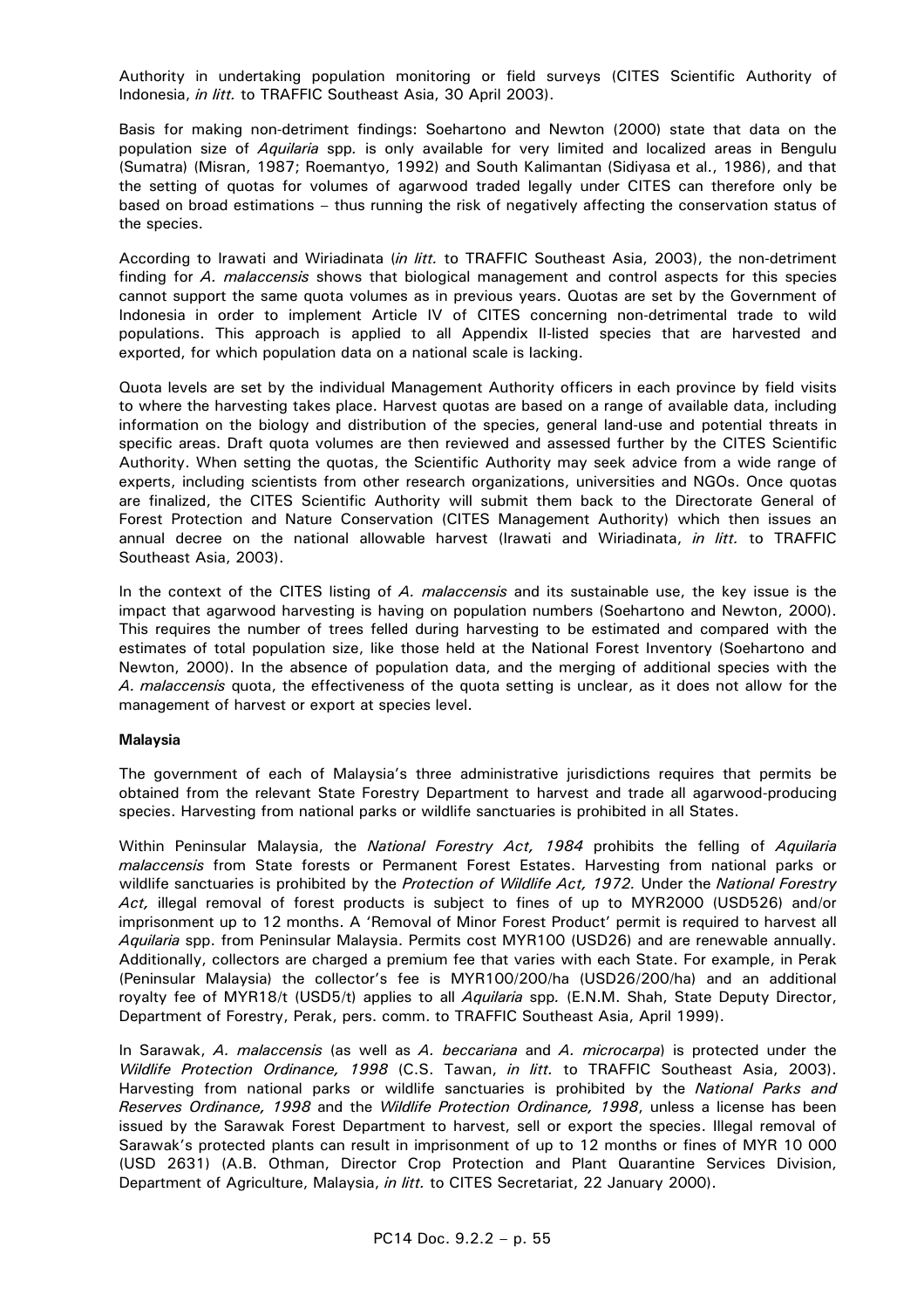No management program has been initiated by the Forest Department or any other agency. No export quotas have been established, but Sarawak is gradually reducing the export of *Aquilaria* spp. and at the same time, reducing harvest from the wild (C.S. Tawan, *in litt.* to TRAFFIC Southeast Asia, 5 June 2003).

 In Sabah, felling of *Aquilaria malaccensis* is subject to the *Forest Enactment, 1968*, whilst harvesting from State land (government forests and gazetted parks and their equivalents) is forbidden by the *Parks Enactment Act, 1984.* Convictions for illegally harvesting any forest materials in Sabah will result in fines of up to 10 times the royalty value. Illegal exporters are subject to fines not exceeding MYR 500 000 (USD131 555) or imprisonment under the *Forest Enactment* and *C.F. Circular 1/83*. For more general offences such as the altering and counterfeiting of documents and permits relating to the provisions of the *Forest Enactment*, the fine is MYR5000 (USD1316). Under the *Wildlife Conservation Enactment, 1997*, the searching for and the harvesting of all CITES-listed plants requires a Plant Collection Licence issued by the Director of the Sabah Wildlife Department. Offences made against the *Wildlife Conservation Enactment* incur a fine of MYR30 000 (USD7893) and/or imprisonment up to three years (Barden *et al*, 2000).

 Monitoring: Up until 2000, no seizures of *Aquilaria malaccensis* were known to have been reported, which may reflect, at least in part, the difficulties involved in distinguishing *A. malaccensis* from Malaysia's other native *Aquilaria* species (Barden et al, 2000). No further information is available regarding seizures of illegally harvested agarwood from questionnaire responses submitted by Peninsular Malaysia, Sabah or Sarawak for this review. In all three administrative jurisdictions of Malaysia, the use of harvest and/or export quotas and any potential processes for monitoring extraction of agarwood are unknown.

 Basis of Non-detriment Findings: In Peninsular Malaysia, there is no non-detriment finding methodology in use (L. Chua, Forestry Research Institute of Malaysia, *in litt*. to TRAFFIC Southeast Asia, 2003). In Sarawak, there is no non-detriment finding research currently being conducted (C.S. Tawan, Universiti Malaysia Sarawak, *in litt.* to TRAFFIC Southeast Asia, 5 June 2003). In Sabah, the basis for non-detriment findings is unknown, but the neither is this jurisdiction reporting any exports.

#### **Myanmar**

 Although Myanmar's forest management procedures are mainly focused on Teak *Tectona grandis*, other species are also managed following Forest Department procedures described under Myanmar's Forest Law (1992). *A. malaccensis* is defined as a 'minor forest product' under this legislation, but because *A. malaccensis* is also listed as a protected tree species, it is not allowed to be harvested. Permission to establish plantations may be applied for through the Forest Department (U Khin Maung Zaw, *in litt.* to TRAFFIC Southeast Asia, 2003).

#### **Philippines**

 Trade in CITES-listed species such as *A. malaccensis* are regulated by Wildlife Resources Conservation Act (RA 9147), the NIPAS Law (RA 7586), and the Forestry Code (PD 705, PD 1559 Amended) (Manuel V.A. Bravo, *in litt.* to TRAFFIC Southeast Asia, 2003)*.*

#### **Singapore**

 The harvest of *A. malaccensis* is not allowed, as the species is protected under the Singapore National Parks Act (CITES Management Authority of Singapore, *in litt*. to TRAFFIC Southeast Asia, 2003).

#### **Thailand**

 All species of *Aquilaria* are distributed within protected areas. Domestic trade, harvest for trade and manufacture are prohibited except with permission (Surakai Sangkasubuan, Thailand Department of Agriculture, *in litt.* to TRAFFIC Southeast Asia, May 2003). CITES provisions for *A. malaccensis* are implemented by the Plants Act, B.E. 2535 of 1992, which prohibits the import, export and transshipment of all CITES-listed plants, except with the permission of the Agriculture Director-General. A 'conserved plant', as covered by the Plants Act, includes all CITES-listed plants and those announced by the Minister in a Ministerial Notification. Exceptions to the Act are controlled seeds, prohibited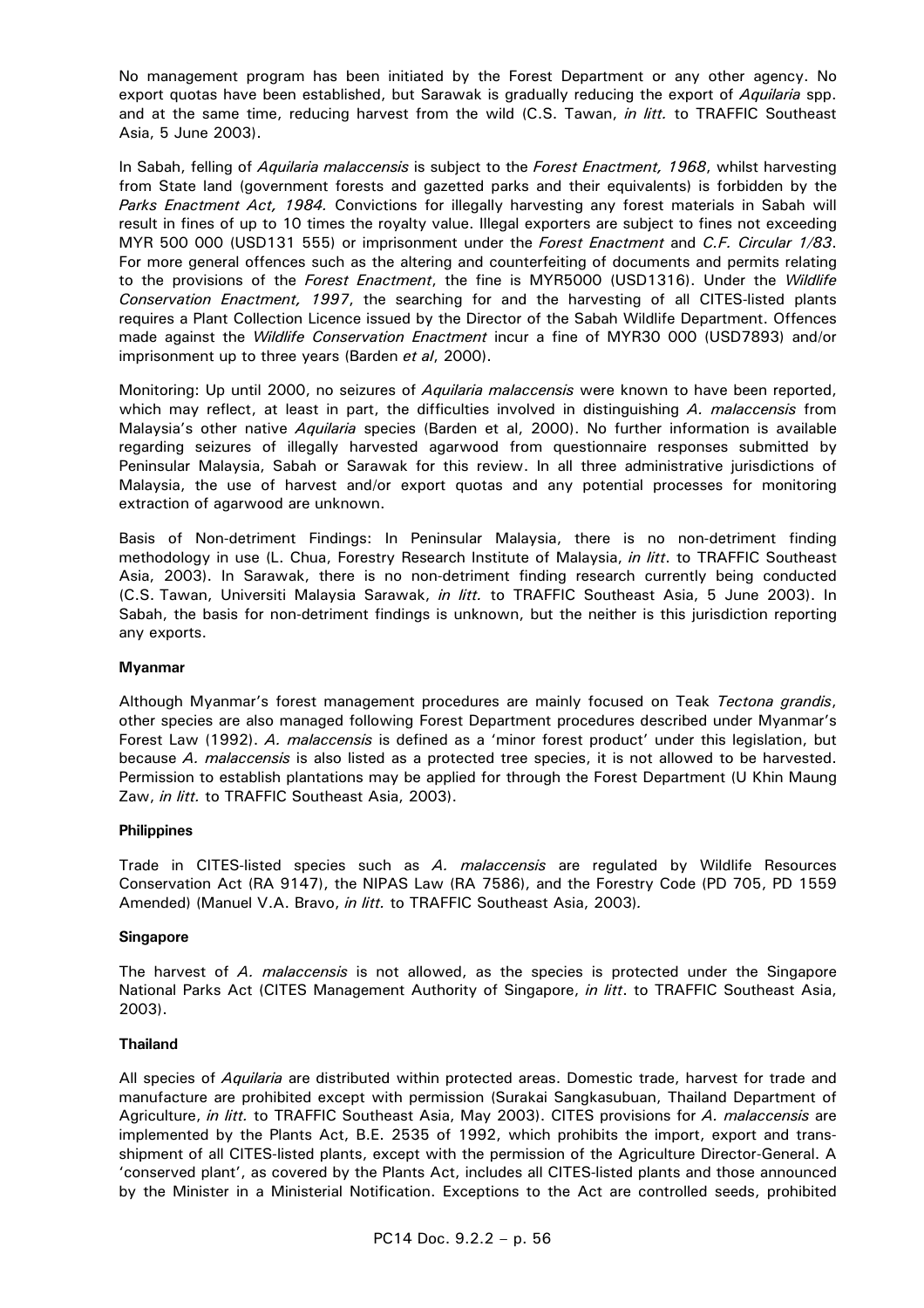plants and reserved plants. The Plants Act regulates the artificial propagation of CITES-listed plants through a nursery registration system. Violation of this Act would result in a fine of up to THB3000 (USD74) and/or imprisonment of up to three months (Barden *et al*, 2000).

 The Government of Thailand has not issued any CITES export permits since the end of 1997 because *A. malaccensis* is regarded as threatened in the country (CITES Scientific Authority of Thailand, statement made at the Ninth Meeting of the CITES Plants Committee, Australia, June 1999). UNEP-WCMC data show Thailand has not reported any exports of *A. malaccensis* since 1997, however it is unknown what – if any - non-detriment findings were applied to those exports that occurred in the period 1995-97.

# **4. Overview of trade**

 The first known account of international trade in agarwood was compiled by a Chinese customs official in 1200 A.D., and shows agarwood to have been supplied to China from Borneo, Sumatra, Java, the Malay Peninsula and Cambodia (Chakrabarty *et al*., 1994). Agarwood from *Aquilaria*  species, including *A. malaccensis,* is traded under several names including agar, aloeswood, eaglewood, *gaharu* and *kalamabak*. The variety of trade names increases the difficulty of trade monitoring. Agarwood is mainly traded as wood, wood chips, powder and oil, although roots are also known to be traded, Although not strictly identified in CITES trade data, finished products such as perfumes, incense and medicines are also traded internationally (and domestically) which may account for the references in CITES data to trade reported using the terms derivatives and extract, especially as some of these are reported using the units 'bottles' and 'cartons'. Since 1997, harvest and trade sources for the global agarwood market (all species), while continuing to include the traditional supply states of India, mainland Southeast Asia, and the islands of Sumatra and Borneo, has been characterized by large volumes being extracted from eastern Indonesia and the island of New Guinea. Initially this took the form of *Aquilaria filaria* from Maluku and Papua (formerly Irian Jaya) provinces but since 1999, Papua New Guinea has begun reporting agarwood exports sourced from *Gyrinops ledermannii* to Singapore (Zich and Compton, 2001).

 UNEP-WCMC CITES data shows that the major proportion (over 95%) of *A. malaccensis* in trade is sourced from Indonesia and Malaysia. However, Singapore plays a major role as an entrepot, re-exporting Indonesian and Malaysian agarwood to a variety of final destination markets, namely Taiwan (Province of China), UAE, Saudi Arabia and Japan. Hong Kong S.A.R. also plays a role as a re-exporter and end-consumer, and India, historically a supplier of native *A. malaccensis* to the enduse markets of the Middle East, is now re-exporting specimens sourced from elsewhere and presumably some imports go towards satisfying its own domestic market. Taiwan (Province of China) remains the single most important end-consumer, although reported exports of *A. malaccensis* to that country have decreased since 1998. Middle Eastern markets, most significantly UAE and Saudi Arabia, remain centers of high demand, with both countries surpassing Taiwan (Province of China) in importance after 1998, while Japan has imported a consistent annual amount of *A. malaccensis* (ranging from 11 t to 22 t per year) between 1995-2001. Customs data from Taiwan (Province of China) show much larger volumes of imports of all *Aquilaria* spp., and while Indonesia remains the primary source of supply, Viet Nam, Thailand and Cambodia rank higher in terms of total volume than Malaysia, which is only the fifth-largest supplier of agarwood (all species) to Taiwan (Province of China) over the period 1993-2002.

 Agarwood is not a uniform product, but instead possesses different characteristics. It is classified according to various grading systems that differ according to the product in trade and country in which trade is taking place. The grade (and hence value) of agarwood and agarwood derivatives such as oil is determined by a complex set of factors including: country of origin; fragrance strength and longevity; wood density; product purity; resin content; color; and size of the form traded (Barden *et al.,* 2000).

 The type and number of agarwood grades used within a given country may vary widely. One large dealer in Singapore, for example, usually offers flakes or chips from five or six countries, with the agarwood from each country being divided into three to five grades (Heuveling van Beek and Phillips, 1999). The chemical components of different grades have been studied (Ishihara *et al.,* 1991, cited in Ng *et al.,* 1997). Yoneda *et al.* (1984, cited in Ng *et al.,* 1997) suggested that the chemical profile of agarwood varies according to species. Whether or not this is the case, it is primarily the country of origin and quality of wood, and not necessarily the species from which agarwood is derived, that is of greatest importance to consumers and hence traders.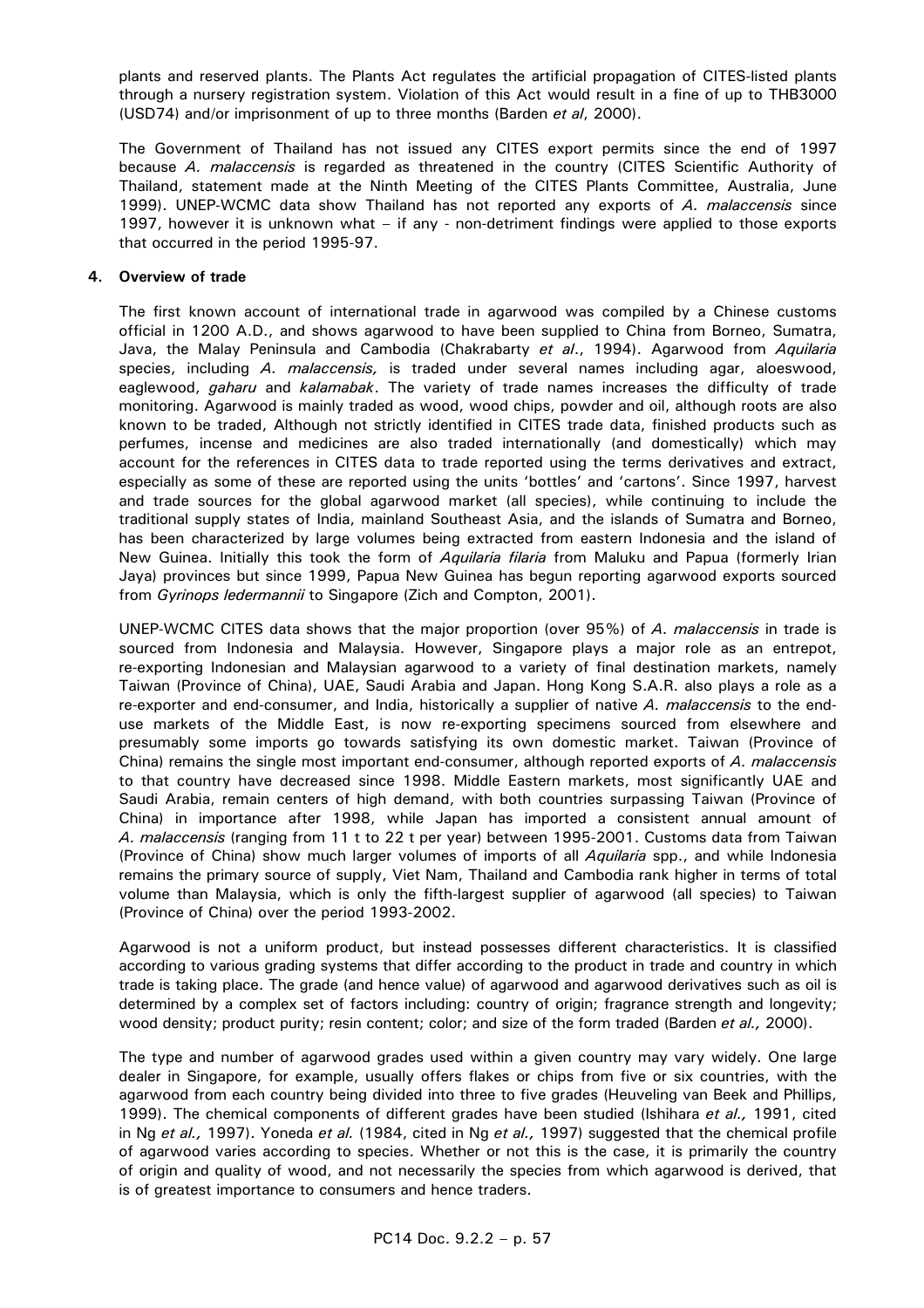Heuveling van Beek and Phillips (1999) have observed that consumers in different countries have different priorities for assessing the qualities of agarwood, which relate to its intended use. Customers from the Middle East consider fragrance to be the most important quality and in India a significant quantity of agarwood oil is used for perfumery, hence odor quality is of prime importance. Consumers from Taiwan (Province of China) buy substantial quantities of agarwood for medicinal purposes and in such cases it is not the fragrance of agarwood but the quantity and composition of resinous material in the wood that is of greatest importance (Heuveling van Beek and Phillips, 1999). Consumers and traders in Taiwan (Province of China) believe that the highest qualities of agarwood are sourced from Sumatra, Borneo and from some other islands in the Malay Archipelago (TRAFFIC East Asia-Taipei *in litt*. to TRAFFIC International, 2 May 2000).

 The most common form of *A. malaccensis* in trade is wood chips (chips), followed by powder and timber. Agarwood oil nominally derived from *A. malaccensis* appears in CITES annual report data only sporadically.

 If seizures or confiscations of *A. malaccensis* are occurring at the point of (re-) export or import, these are not being reported in CITES annual reports. The only specimens reported in CITES data with the source code "I" (i.e. seized or confiscated specimens) are reported to be 'traded' for enforcement or educational purposes. These are 13 kg of chips re-exported from Hong Kong to China in 2000, 2 units of derivatives between the Czech Republic and the Netherlands in 2001, and two dried plants re-exported by the Netherlands to the Czech Republic in 2001. Although there is little reported evidence of illegal international trade, reports of illegal or unreported harvesting in range States such as Indonesia, Malaysia, Myanmar and Thailand which do not have substantial domestic markets would indicate that illegal international trade of an unknown volume has occurred.

**Table 1:** *Aquilaria malaccensis* imports and exports (kg) from range States as reported in CITES annual reports compiled by UNEP-WCMC from 1995 to 2001 (excluding re-exports)

| <b>Range State</b> | Year | Imports reported from range<br><b>States</b> | <b>Exports reported by range</b><br><b>States</b> |
|--------------------|------|----------------------------------------------|---------------------------------------------------|
| Indonesia          | 1995 | 500                                          | 323,577                                           |
|                    | 1996 | 21,4922                                      | 293,593                                           |
|                    | 1997 | 1783                                         | 305,483                                           |
|                    | 1998 | 247                                          | 147,212                                           |
|                    | 1999 | 0                                            | 76,401                                            |
|                    | 2000 | 0                                            | 81,377                                            |
|                    | 2001 | 4,772                                        | 74,826                                            |
| Malaysia           | 1995 | 116,411                                      | 90,478                                            |
|                    | 1996 | 157,713                                      | 163,107                                           |
|                    | 1997 | 90,830                                       | 87,230                                            |
|                    | 1998 | 60,050                                       | 630,851                                           |
|                    | 1999 | 35,270                                       | 528,190                                           |
|                    | 2000 | 65,500                                       | 887,600                                           |
|                    | 2001 | 21,300                                       | 32,900                                            |
| Thailand           | 1997 | 216                                          | 244                                               |
| India              | 1999 | 0                                            | 5                                                 |
|                    | 2000 | 5,600                                        | 3                                                 |
|                    | 2001 | 0                                            | 1                                                 |

 **Source:** CITES annual report data compiled by UNEP-WCMC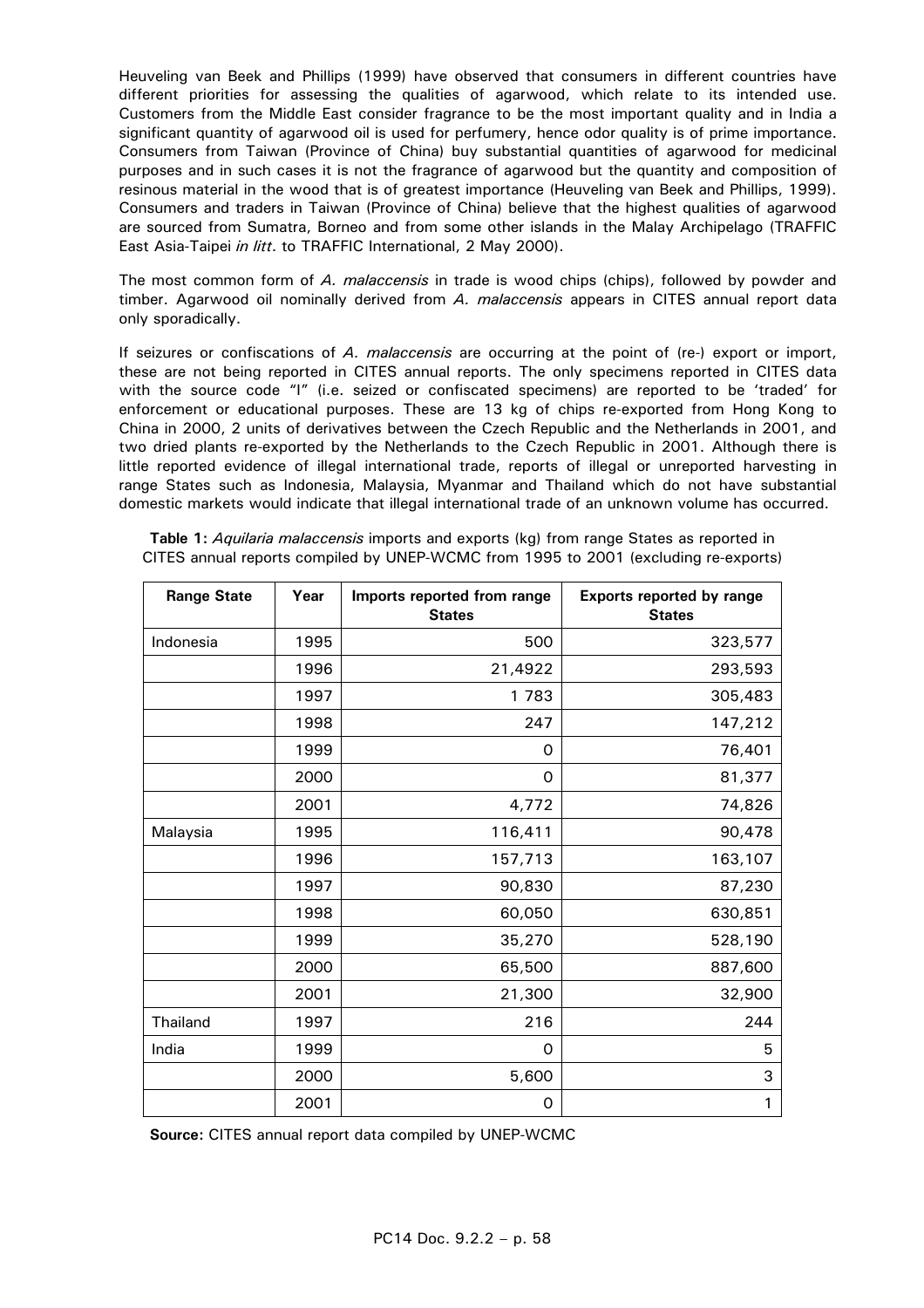|                                |      | Chips, powder and timber                              |                                                                             | Oil                                        |                                                                             |  |  |
|--------------------------------|------|-------------------------------------------------------|-----------------------------------------------------------------------------|--------------------------------------------|-----------------------------------------------------------------------------|--|--|
| <b>Country</b>                 | Year | <b>Imports</b><br>reported by<br>country of<br>import | Exports/re-<br>exports to<br>country of<br>import reported<br>by country of | Import reported<br>by country of<br>import | Exports/<br>re-exports to<br>country of<br>import reported<br>by country of |  |  |
|                                |      |                                                       | export/re-export                                                            |                                            | export/re-export                                                            |  |  |
| <b>United Arab</b><br>Emirates | 1995 |                                                       | 51,256                                                                      |                                            | $\overline{2}$                                                              |  |  |
|                                | 1996 |                                                       | 25,388                                                                      |                                            |                                                                             |  |  |
|                                | 1997 |                                                       | 52,429                                                                      |                                            |                                                                             |  |  |
|                                | 1998 |                                                       | 82,668                                                                      |                                            |                                                                             |  |  |
|                                | 1999 |                                                       | 26,042                                                                      |                                            |                                                                             |  |  |
|                                | 2000 |                                                       | 21,305                                                                      |                                            |                                                                             |  |  |
|                                | 2001 |                                                       | 10,303                                                                      |                                            |                                                                             |  |  |
| Hong Kong                      | 1995 | 25,855                                                | 40,275                                                                      |                                            |                                                                             |  |  |
|                                | 1996 | 47 256                                                | 57,357                                                                      |                                            |                                                                             |  |  |
|                                | 1997 | 52 684                                                | 52 770                                                                      |                                            |                                                                             |  |  |
|                                | 1998 | 55 093                                                | 55 487                                                                      |                                            |                                                                             |  |  |
|                                | 1999 | 63 354                                                | 66 576                                                                      |                                            |                                                                             |  |  |
|                                | 2000 | 27 769                                                | 27 770                                                                      |                                            |                                                                             |  |  |
|                                | 2001 | 15 787                                                | 22 973                                                                      |                                            |                                                                             |  |  |
| India                          | 1995 | 38                                                    | 14 4 54                                                                     |                                            |                                                                             |  |  |
|                                | 1996 |                                                       | 15 184                                                                      |                                            |                                                                             |  |  |
|                                | 1997 |                                                       | 19 364                                                                      |                                            |                                                                             |  |  |
|                                | 1998 |                                                       | 36 867                                                                      |                                            |                                                                             |  |  |
|                                | 1999 | 6 6 9 9                                               | 45 150                                                                      |                                            |                                                                             |  |  |
|                                | 2000 | 24 399                                                | 37 018                                                                      |                                            |                                                                             |  |  |
|                                | 2001 | 42 833                                                | 69 847                                                                      |                                            |                                                                             |  |  |
| Japan                          | 1995 | 6 6 2 9                                               | 11 159                                                                      |                                            |                                                                             |  |  |
|                                | 1996 | 10829                                                 | 22 302                                                                      |                                            |                                                                             |  |  |
|                                | 1997 | 10 134                                                | 20 512                                                                      |                                            |                                                                             |  |  |
|                                | 1998 | 8 1 2 6                                               | 18 082                                                                      |                                            |                                                                             |  |  |
|                                | 1999 |                                                       | 21 119                                                                      |                                            |                                                                             |  |  |
|                                | 2000 |                                                       | 21 175                                                                      |                                            |                                                                             |  |  |
|                                | 2001 |                                                       | 20 20 2                                                                     |                                            |                                                                             |  |  |
| Saudi Arabia                   | 1995 |                                                       | 39 885                                                                      |                                            | 377                                                                         |  |  |
|                                | 1996 |                                                       | 13 307                                                                      |                                            |                                                                             |  |  |
|                                | 1997 |                                                       | 75 392                                                                      |                                            | $\overline{2}$                                                              |  |  |
|                                | 1998 |                                                       | 73 168                                                                      |                                            |                                                                             |  |  |
|                                | 1999 |                                                       | 21 616                                                                      |                                            |                                                                             |  |  |
|                                | 2000 |                                                       | 15 674                                                                      |                                            |                                                                             |  |  |
| Singapore                      | 1995 | 116 581                                               | 345 677                                                                     |                                            |                                                                             |  |  |
|                                | 1996 | 375 882                                               | 417 130                                                                     |                                            |                                                                             |  |  |
|                                | 1997 | 91 046                                                | 350 158                                                                     |                                            |                                                                             |  |  |
|                                | 1998 | 33 550                                                | 173 733                                                                     |                                            |                                                                             |  |  |
|                                | 1999 | 5 0 0 0                                               | 79 952                                                                      |                                            |                                                                             |  |  |
|                                | 2000 | 70 950                                                | 127 899                                                                     |                                            |                                                                             |  |  |
|                                | 2001 | 21 300                                                | 90,265                                                                      |                                            |                                                                             |  |  |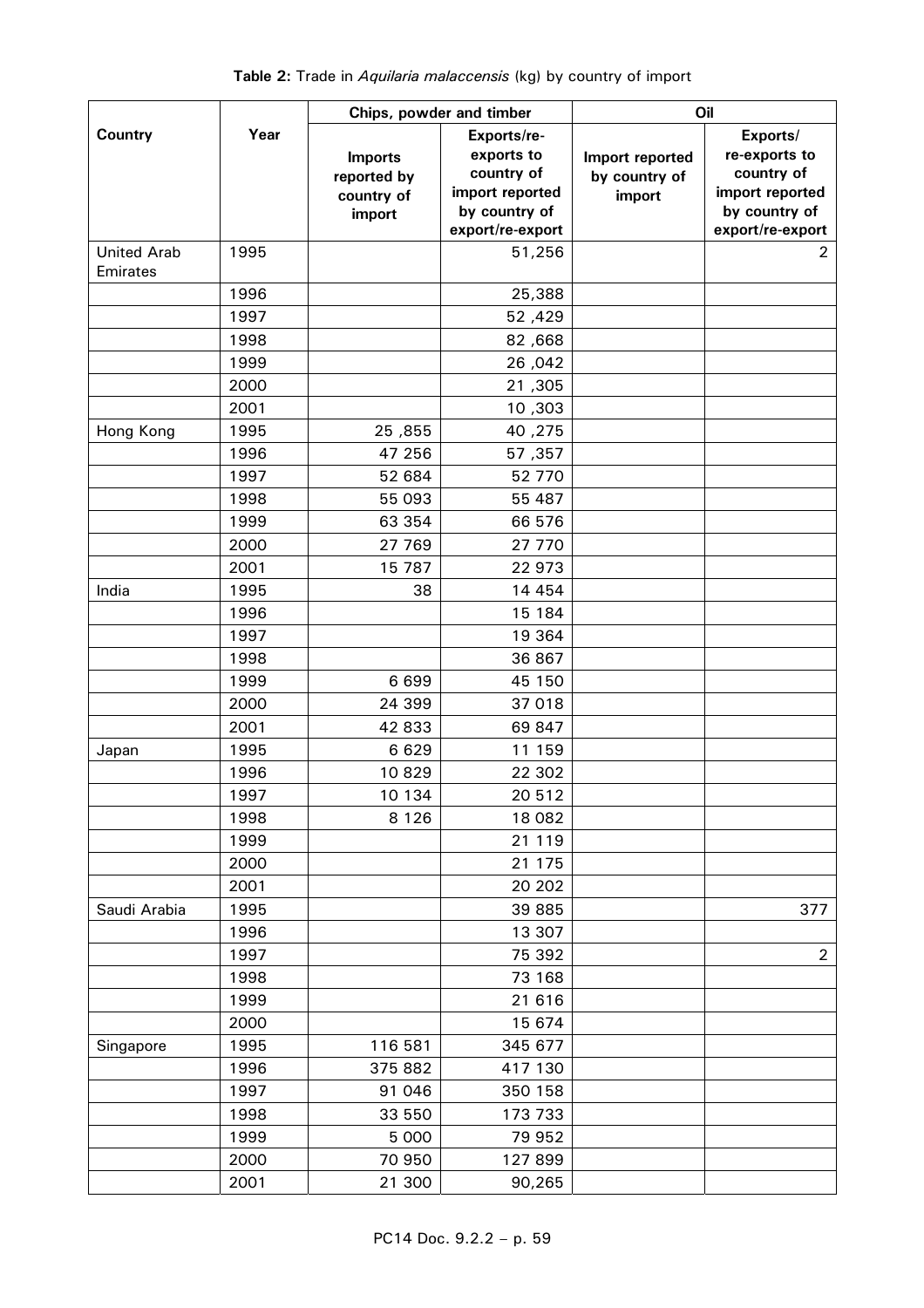| Taiwan<br>(Province of<br>China) | 1995 | 211 308 |  |
|----------------------------------|------|---------|--|
|                                  | 1996 | 69 756  |  |
|                                  | 1997 | 121 302 |  |
|                                  | 1998 | 38 798  |  |
|                                  | 1999 | 13 951  |  |
|                                  | 2000 | 6 1 3 9 |  |
|                                  | 2001 | 45 077  |  |

**Source:** CITES annual report data compiled by UNEP-WCMC (excluding entries under *Aquilaria* spp.)

#### **Bangladesh**

 There is no recorded export of *A. agallocha* from Bangladesh (Anwar Faruque, CITES Management Authority of Bangladesh, *in litt* to TRAFFIC Southeast Asia, 2003). Bangladesh appears as an importer of *A. malaccensis* in CITES data, importing a total of 10 112 kg from Singapore between 1995 and 2001.

#### **Bhutan**

 Research conducted on the agarwood trade in neighboring India indicates that Bhutanese agarwood is considered to be of high quality. One agarwood dealer based in Dubai, interviewed in Mumbai (India) in the late 1990s, considered that, of all range States for *A. malaccensis*, Bhutan was the source of the best-quality agarwood. However, supplies are restricted owing to the strict control over forest access and harvest and a ban on exports since 1991 (Barden et al., 2000). Bhutan has not reported any exports of *A. malaccensis* from its territory, neither any imports. No exports are recorded to Bhutan.

#### **India**

 *International Trade:* Records of trade in *A. malaccensis* included in India's CITES annual reports for the period 1995 to 1997 are limited to the import of 38 kg of *A. malaccensis* in 1995. However, CITES annual report data provided by Singapore indicate that far larger quantities of *A. malaccensis*  have been re-exported to India. Approximately 14 t of chips in 1995, 15 t of chips and powder in 1996 and 19 t of chips and powder in 1997 were reported by Singapore as re-exported to India. These data are corroborated by trade data provided by India's Directorate General of Commercial Intelligence and Statistics, Calcutta, which show the import of 12 t of agarwood chips and dust from 1995 to 1996 and 24 t from 1996 to 1997. Data from the same source show the export from India of over 18 t of agarwood chips and dust from 1995 to 1996, and of nearly 20 t from 1996 to 1997. Since 1998, records from India's annual reports show India's trade in *A. malaccensis* included incidents of import, export and re-export, with an emphasis on the latter.

 During the period 1998-2001, India reported imports of 74 t of chips and powder, mostly via Singapore and Hong Kong, of agarwood originating in Malaysia and Indonesia. During 1998-2001, Singapore's annual reports show that 182 t of chips and powder were re-exported to India from sources originating in Malaysia and Indonesia. In the same period, Singapore reported imports from India 5.6 t of powder in 2000.

 In 1998, India reported re-exports of 1,681 kg to the UAE, noting the country of origin as Indonesia. In 1999, India reported exports of 3,027 kg, all of which were again re-exports of agarwood of Indonesian origin to the UAE, except 5 kg that were exported to the Netherlands. In 2000, India reported re-exports of 11,620 kg to the UAE of agarwood originating in Malaysia, and minor exports of 2.78 kg to Australia and New Zealand. In 2001, India reported 3,833 kg of re-exports to the UAE of agarwood originating in Malaysia, and 6,615 kg of re-exports to Singapore of agarwood originating in Malaysia.

*Domestic Trade:* India's agarwood industry relies primarily on imports from Singapore (the agarwood originating in Indonesia and Malaysia, according to Singapore's CITES annual reports) and, according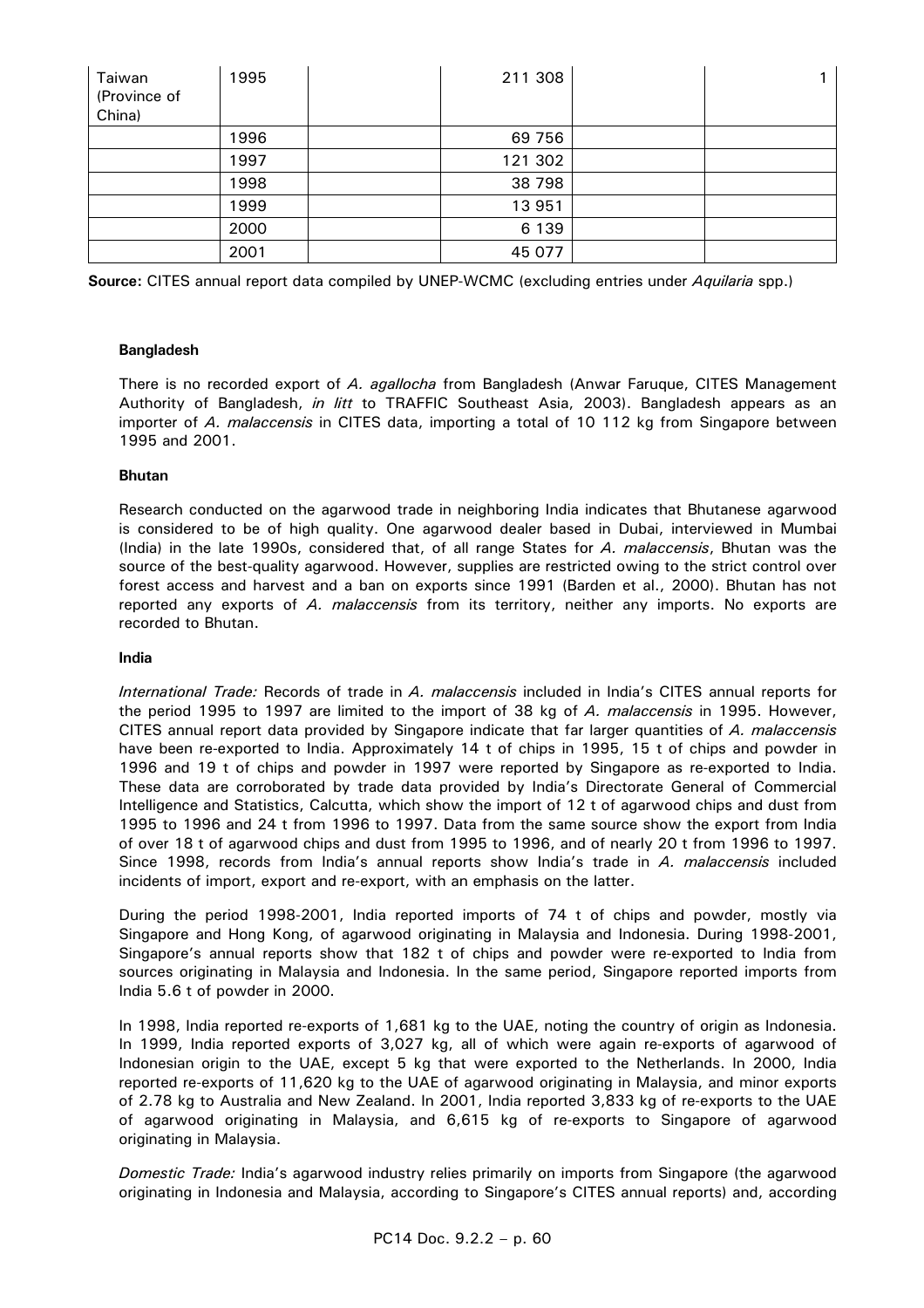to information collected from traders, from the neighboring *A. malaccensis* range States of Bangladesh, Bhutan and Myanmar, as well as from Cambodia, Lao PDR, Thailand and Viet Nam. Agents based in southeast Asian countries are reported to dispatch agarwood supplies to Mumbai periodically, usually accompanied by an agent. Some overseas suppliers are also said to be involved in supplying agarwood to traders and processors in India via air. There are no reports of suppliers based overseas flying agarwood out of India, although there are reports of Indian-based traders exporting agarwood this way (Gupta, 1999).

 The agarwood markets of Mumbai are mainly supplied by middlemen who have brought agarwood, mostly in the form of oil, but also as chips, from Assam. Some of the traders interviewed recounted importing and exporting agarwood via Mumbai. The locations of traditional perfume shops in Mumbai are strategically placed near hotels popular with visitors from the Middle East, the primary purchasers of agarwood perfumes, chips and oil. Traders are also reported to operate from other northeastern towns such as Agartala, Imphal, Jorhat, Sibsagar and Silchar. The methods of agarwood shipment include by post (in parcels weighing less than 10 kg), by rail, either accompanied or unaccompanied, and occasionally by road (Gupta, 1999).

 According to Heuveling van Beek and Phillips (1999), Indian importers buy many tonnes of grade 5 or 6 agarwood powder for distillation purposes. Many large processing units are located in Assam. Chakrabarty *et al.* (1994) reported that a total of approximately 200 agarwood oil distilleries operated in the towns of Hojai, Islamanagar and Nilbagan in Naogaon district in 1993. The number of distilleries in current operation is unknown, but interviews conducted in the late 1990s suggested that there were far more processing units in Assam than in 1993. Unconfirmed local enquiries suggest that there may be more than 1500 processing units in Hojai alone, although, according to available information, the Industry Department has issued licenses to only 29 (unlicensed processing units are presumably operating illegally).

 Surveys in the late 1990s indicated that oil distillation was also undertaken in Calcutta and that raw agarwood is processed into chips in Mumbai. Processing units were also found in the States of Tripura, Arunachal Pradesh, Mizoram, Nagaland and Manipur, the latter two alleged to be supplied primarily by smuggled stock from Myanmar and Bangladesh. Traders reported that agarwood is also processed into chips in Dubai by Indian laborers employed there.

 In the late 1990s, wholesale agarwood prices were fixed by certain forest divisions in the northeast. The Forest Department collected and reviewed existing market prices for the various grades of agarwood from different Divisional Forest Officers to decide the price. The Principal Chief Conservator of Forests then approved these prices (Gupta, 1999).

#### **Indonesia**

 Indonesia's annual harvest and export quotas for *A. malaccensis* (e.g. 50,000 kg in 2003) nominally include the additional species *A. beccariana*, *A. hirta*, *A. microcarpa* and *Gyrinops versteegii* (CITES Management Authority of Indonesia, *in litt*. to TRAFFIC Southeast Asia, 2003). There is some question over whether *A. hirta* is in fact now extinct in the Indonesian part of its range (T. Soehartono, *in litt.* to TRAFFIC Southeast Asia, December 2003). The inclusion of these additional species has also been the case in *A. malaccensis* quotas since 2000. It is therefore impossible to determine exactly how much actual *A. malaccensis* is being harvested and exported from Indonesia.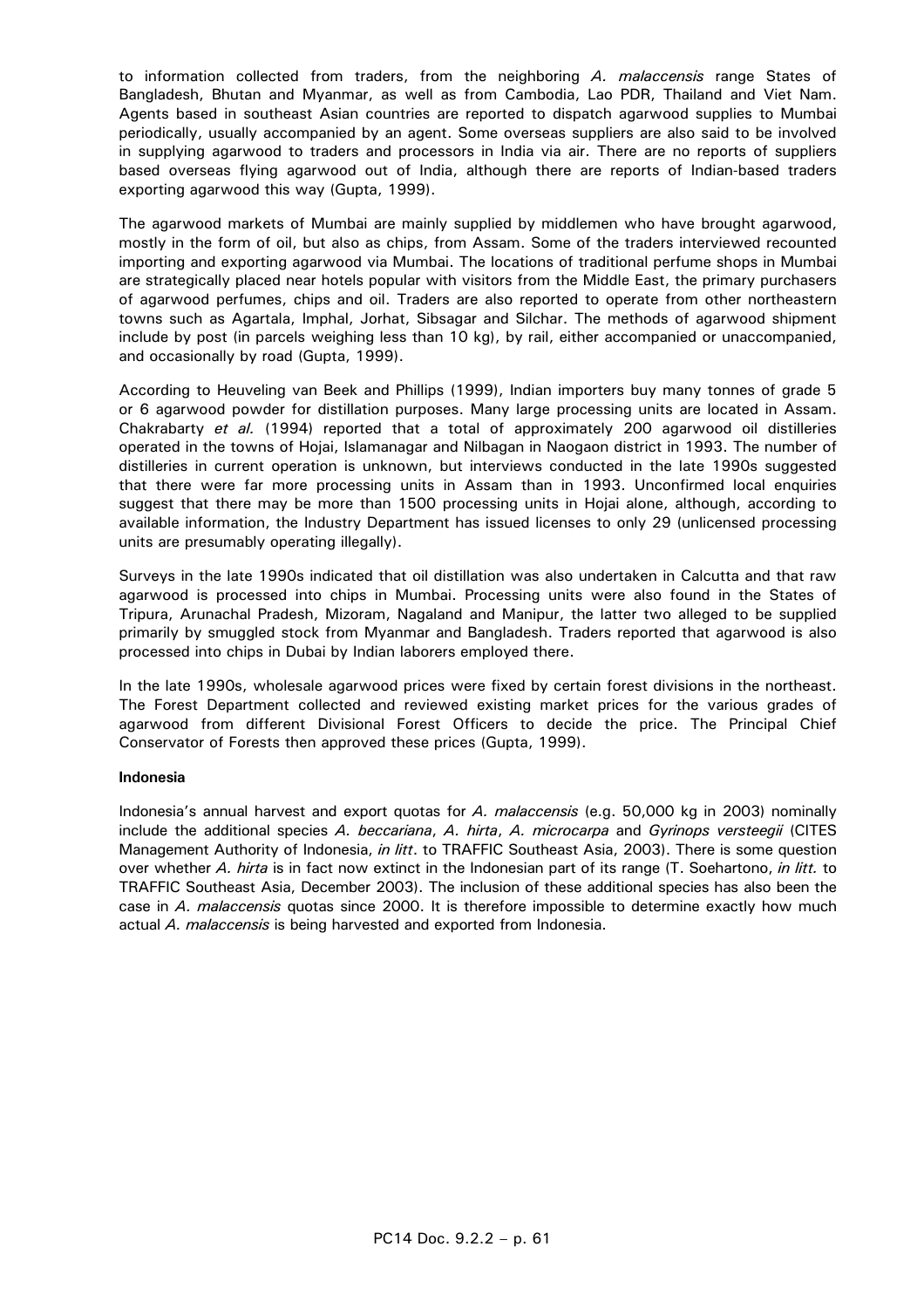| Table 3: Harvest and Export of Aquilaria spp. from Indonesia 1995-2001 |  |
|------------------------------------------------------------------------|--|
|------------------------------------------------------------------------|--|

| Year | <b>Official</b><br><b>Harvest</b><br>Quota * | <b>Actual</b><br><b>Harvest</b><br>Quota * | <b>Actual Export by</b><br><b>Indonesian CITES</b><br>Permit records* | <b>Reported CITES</b><br>Net Exports** | <b>Total Agarwood</b><br>(gaharu) exports<br>(all species) |
|------|----------------------------------------------|--------------------------------------------|-----------------------------------------------------------------------|----------------------------------------|------------------------------------------------------------|
|      |                                              |                                            |                                                                       |                                        | from Indonesia *                                           |
| 1995 | n/a                                          | n/a                                        | n/a#                                                                  | 323,577                                | $n/a$ #                                                    |
| 1996 | 300,000                                      | 160,000                                    | 299,523 (included                                                     | 293,593                                | 299,523                                                    |
|      |                                              |                                            | 140,000 kg of A.                                                      |                                        |                                                            |
|      |                                              |                                            | <i>filaria</i> and other                                              |                                        |                                                            |
|      |                                              |                                            | species)                                                              |                                        |                                                            |
| 1997 | 300,000                                      | 120,000                                    | 287 002 (included                                                     | 305,483                                | 287,002                                                    |
|      |                                              |                                            | 180,000kg of A.                                                       |                                        |                                                            |
|      |                                              |                                            | filaria)                                                              |                                        |                                                            |
| 1998 | 150,000                                      | 150,000                                    | 148 238                                                               | 147,212                                | $n/a^*$                                                    |
| 1999 | 300,000                                      | 180,000                                    | 81 0 79                                                               | 76,401                                 | 313,649                                                    |
| 2000 | 225,000                                      | 225,000                                    | 81 377                                                                | 81,377                                 | 245,150                                                    |
| 2001 | 75,000                                       | 70,000                                     | 74 826                                                                | 74,826                                 | 219,772                                                    |
| 2002 | 75,000                                       | 68,000                                     | 70 546                                                                | n/a                                    | 175,245                                                    |
| 2003 | 50,000                                       | 50,000                                     | n/a                                                                   | n/a                                    | n/a                                                        |

#### **Sources:**

**CITES Management Authority of Indonesia** 

- CITES annual report data compiled by UNEP-WCMC
- the reason for the unavailability of data for 1995 and 1998 is not known

 Between 1996 and 2002, records of actual exports designated as *A. malaccensis* (but considering the quota system, this includes agarwood from several other agarwood-producing species) from Indonesia totaled approximately 1,042,591 kg [approx 1043 t] (CITES Management Authority of Indonesia, *in litt*. to the CITES Secretariat, 2003). However, UNEP-WCMC data records show that during the period 1995-2001, Indonesia reported 1,302,469 kg [approx 1302 t] under CITES permits.

 Singapore reported the re-export of approximately 1 t of chips to Indonesia in 1996 and imported a total of approximately 4 t of Indonesian *A. malaccensis* via Malaysia and Taiwan (Province of China) in 1995 and 1996. During the period 1995 to 2001, Singapore reported the total re-export of approximately 1,030 t of Indonesian agarwood to various countries, the largest reported importer being Taiwan (Province of China) (273 t). Of this total, approximately 105 t were reported as pre-Convention stocks between 1995 and 1997. Customs data from Taiwan (Province of China) show imports of 3,224 t of *Aquilaria* spp. from Indonesia between 1995 and 2001.

 Between 1998 and 2001, Indonesia reported exports of 305 t of agarwood chips to Singapore, Taiwan (Province of China), Saudi Arabia, Japan and UAE with Singapore being the largest importer, importing about 92% (280 t) of the 305 t of chips. During the same period, however, Singapore reported re-exporting 449 t kg of agarwood designated as *A. malaccensis* in the forms of chips, powder and timber originating from Indonesia to countries such as UAE (8 t), Bangladesh (3 t), China (1 t), Hong Kong SAR (75 t), India (84 t), Japan (13 t), Kuwait (1 t), Saudi Arabia (86 t), Thailand (300 kg) and Taiwan (Province of China) (44 t).

Indonesia did not report any imports of A. *malaccensis* in the period 1998-2001.

#### **Malaysia**

 Within Malaysia, Peninsular Malaysia, Sabah and Sarawak have their own wildlife trade legislation and CITES-implementing authorities, with each jurisdiction producing its own CITES annual report – no compilation of a national overview is believed to occur. However, UNEP-WCMC data reflects the CITES trade profile of Malaysia in total. While the Malaysian Timber Industries Board (MTIB) serves as the Management Authority in Peninsular Malaysia, and likewise the Sarawak Forestry Department in that jurisdiction, Management Authority responsibilities are less clear in Sabah. Despite the responsibility for CITES-listed timber species clearly resting with the MTIB Sabah according to the CITES Directory of National CITES Authorities, the Sabah Forest Department was nominated by the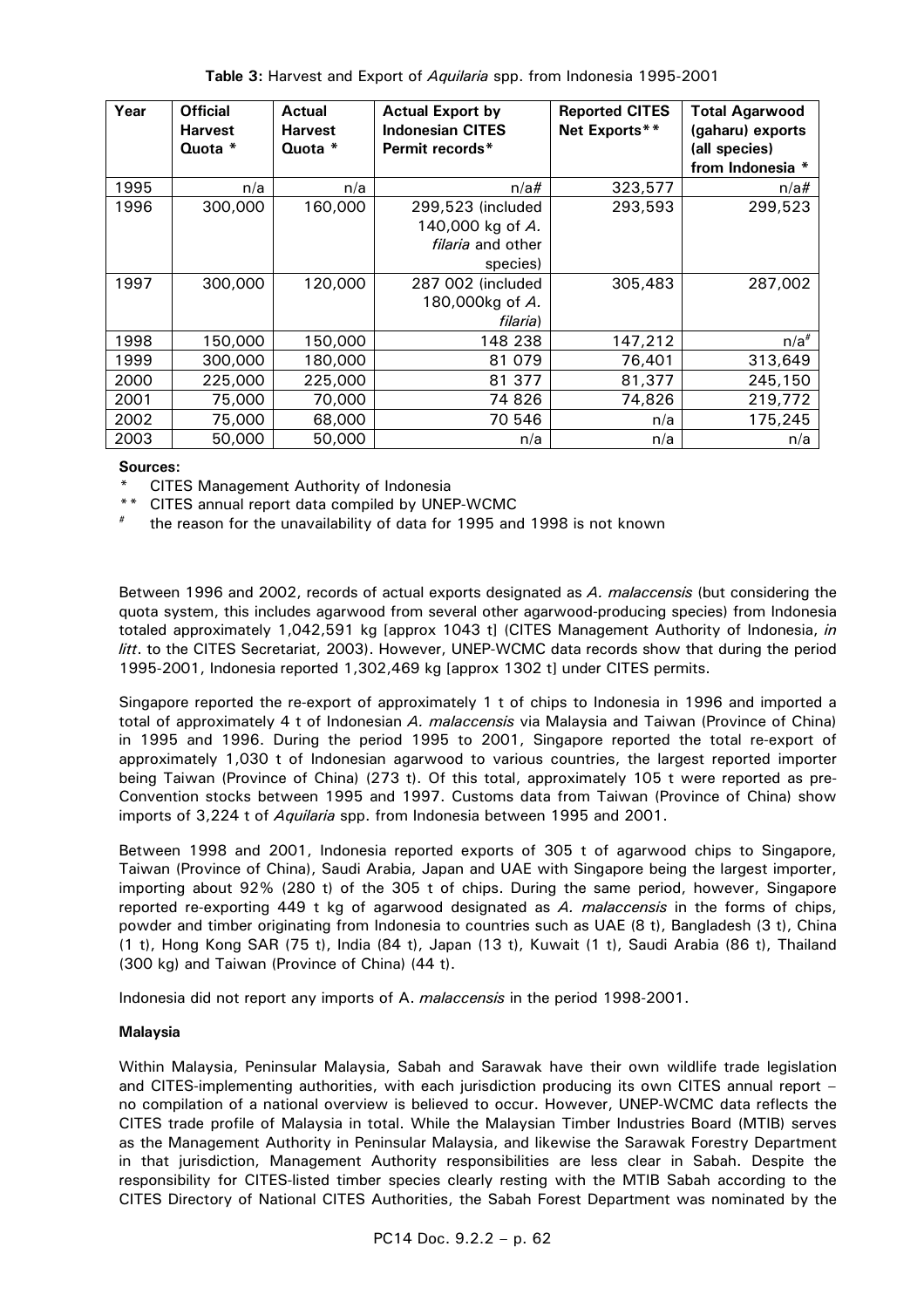Sabah Wildlife Department (overall CITES Management Authority in Sabah) as the responsible agency for all forestry matters, and hence was delegated the responsibility to respond to the questionnaire for this review (A. Tuuga, Sabah Wildlife Department, *in litt.* to TRAFFIC Southeast Asia, 2003). In all Malaysian jurisdictions, the interaction between the various CITES Management Authorities and the CITES Scientific Authority (the Ministry of Science Technology and Environment) regarding the issuance of CITES export permits appears negligible.

 CITES annual report data for Malaysia show the export of approximately 2,420 t of agarwood chips from 1995 to 2001. All but 130 t were destined for Singapore. Over that same period, Singapore reported imports of 366 t from Malaysia. Table 4 shows the status of Malaysia's trade data from 1998 to 2002, when some confusion at species level has distorted the available records.

 It has been reported that Malaysian agarwood can also be sourced from some *Gonystylus* spp., which are more prevalent in peat-swamp forests. The aromatic wood from *Gonystylus* spp., together with other fragrant woods, is also traded under the name *gaharu,* which further complicates efforts to study trade volumes and trends in *Aquilaria* spp (Barden *et al.,* 2000). Sarawak's 1998 annual report includes data for *A. malaccensis* as well as for "*Aetoxylon malaccensis",* the combined export weight being approximately 528 t. Therefore, it seems likely that *Aetoxylon malaccensis* is actually *A. malaccensis*, but this could not be confirmed. The main export destination in 1998 was Singapore (Barden et al, 2000). In 1999 and 2000, Sarawak's CITES annual reports also included data for *Aquilaria beccariana*, *Aquilaria microcarpa* and *Aetoxylon sympetalum*.

 From 1999-2002, Customs data from Taiwan (Province of China) show agarwood imports of 81,457kg from Malaysia.

 Malaysia did not report any imports of *Aquilaria* spp. during the period of 1998-2001. Neither did the Malaysian State of Sabah report any exports of *A. malaccensis* in that period, although the Sabah Forestry Department recorded the harvest of 567 m<sup>3</sup> of *Aquilaria malaccensis* logs, indicating that these logs were most likely processed into sawn timber for domestic consumption (Hassan Baharun, Sabah Forest Department, *in litt.* to TRAFFIC Southeast Asia, 2003).

 In 2002, Peninsular Malaysia exported *A. malaccensis* woodchips in amounts of 114,942 kg (to Singapore) and 9,900 kg to Taiwan, Province of China (Malaysian Timber Industries Board, Peninsular Malaysia, *in litt.* to TRAFFIC Southeast Asia, 2003). Taiwanese Customs data show imports of *Aquilaria* spp. totaling 10, 728kg from Malaysia as a whole in 2002.

| Year | <b>Peninsular</b><br>Malaysia* | Sabah*   | Sarawak* | <b>Total</b> | <b>Exports</b><br>reported by<br><b>Malaysia for</b><br><b>Aquilaria</b><br>malaccensis<br>(UNEP-WCMC<br>$data)**$ | <b>Total exports</b><br>reported by<br><b>Malaysia for</b><br>Aquilaria spp.<br>(UNEP-WCMC<br>$data)**$ |
|------|--------------------------------|----------|----------|--------------|--------------------------------------------------------------------------------------------------------------------|---------------------------------------------------------------------------------------------------------|
| 1998 | 31,870                         | 0        | 527,981  | 559,851      | 64, 370                                                                                                            | 630,851                                                                                                 |
| 1999 | 43,530                         | $\Omega$ | 484,660  | 528,190      | 43, 530                                                                                                            | 528,190                                                                                                 |
| 2000 | 17,900                         | $\Omega$ | 840,000  | 857,900      | 47,600                                                                                                             | 887,600                                                                                                 |
| 2001 | 32,900                         | 0        | 0        | 32,900       | 32, 900                                                                                                            | 32,900                                                                                                  |
| 2002 | 124,842                        | $\Omega$ | 10,000   | 134,842      | data not yet<br>available                                                                                          | data not yet<br>available                                                                               |

**Table 4:** Exports (kg) of *A. malaccensis* from Malaysia by administrative jurisdiction 1998-2002



including other *Aquilaria* species

only *Aquilaria malaccensis*

#### **Source:**

 *\* CITES annual reports from Peninsular Malaysia, Sabah and Sarawak, 1998-2002* 

 *\*\** CITES annual report data compiled by UNEP-WCMC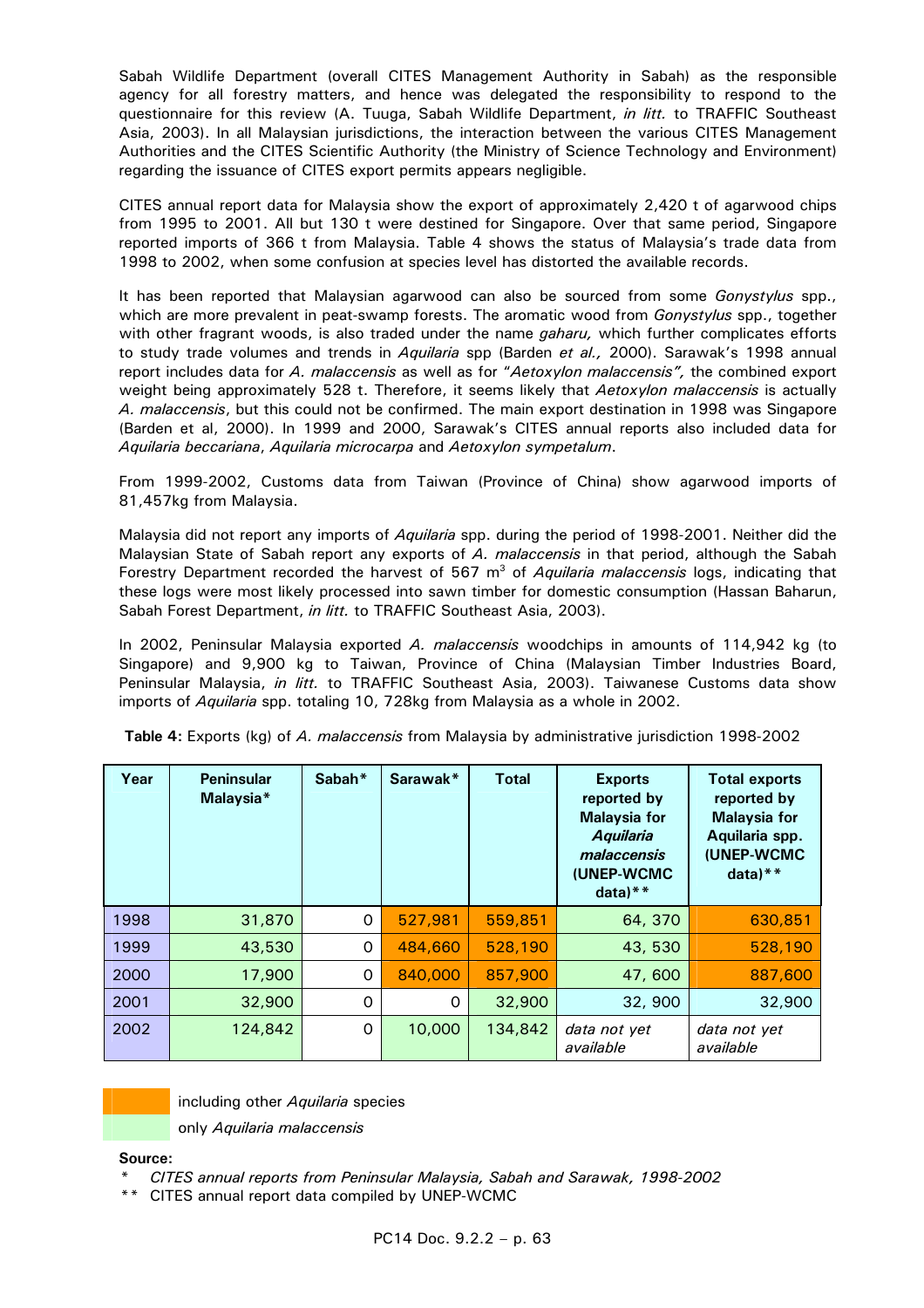# **Myanmar**

 Myanmar became a Party to CITES in November 1997, and UNEP-CITES annual report data do not show any trade in *A. malaccensis* involving Myanmar. No permits have been issued by the Myanmar CITES Authorities for trade in *A. malaccensis* or other *Aquilaria* species (CITES Scientific Authority of Myanmar *in litt.* to TRAFFIC Southeast Asia, 2003). However, customs data from Taiwan (Province of China) show 3,081 kg of *Aquilaria* spp. imports from Myanmar in 2000.

 In Myanmar, no official trade data exists for agarwood-producing species, but there is known to be a small harvest for domestic use in traditional medicine. The agarwood trade is conducted mainly underground, as harvest and trade in these species is prohibited under Myanmar's Forest Law (1992). Only one incident of illegal trade has been recorded: in 2001, approximately 4 kg of agarwood was seized in Kachin State by officers of Myanmar's Forest Department. There is known to be illegal felling of *Aquilaria* trees in Sagaing and Thaninthayari Divisions and Kachin State. Mandalay Division may be a transit zone for agarwood illegally harvested (CITES Scientific Authority of Myanmar *in litt.* to TRAFFIC Southeast Asia, 2003).

 According to Indian traders, agarwood from Myanmar is in high demand owing to its high quality and, despite the ban, is obtained relatively easily via large-scale smuggling into Manipur, particularly through the district of Churachandpur. In the late 1990s, Indian processing units in Nagaland and Manipur were reported by traders to be supplied partly from Myanmar (the remainder of supplies being from Bangladesh), because of a lack of local sources in India (Gupta, 1999).

#### **Singapore**

 Singapore is a range State for *A. malaccensis* (CITES Management Authority of Singapore *in litt.* to TRAFFIC Southeast Asia, 2003), and although it does not allow export of agarwood derived from its native populations, Singapore plays a commanding role as an international agarwood trading centre. Virtually no information is available regarding the scale of domestic demand and use of agarwood.

 Of all reported *agarwood* exports (chips, powder and timber, including re-exports) designated as *A. malaccensis* from 1995-2001, 45.4% was exported to Singapore, and 91.1% of all reported re-exports (chips, powder and timber) originated from Singapore.

 There is no tax restrictions in Singapore associated with trading *A. malaccensis*. CITES is implemented through the *Endangered Species (Import and Export) Act (Chapter 92A) Revised Edition, 1990*. The Agri-food and Veterinary Authority (AVA) acts as both the CITES Management Authority and Scientific Authority for Singapore. All traders wishing to import or re-export *A. malaccensis* must be licensed by the Singapore Trade Development Board.

 CITES import and re-export permits are issued by the AVA. To obtain a CITES import permit for *A. malaccensis*, importers must first present a CITES export or re-export permit issued by the country of export or re-export. Re-exports from Singapore require a CITES re-export permit, with a phytosanitary certificate being issued only if required by the importing country (Lye Fong Keng, Singapore CITES Management Authority, *in litt.* to TRAFFIC Southeast Asia, 16 April 1999). Imports of all other agarwood-producing species also require a plant import permit issued by the Singapore's quarantine authority in addition to a phytosanitary certificate issued by the exporting country (Barden et al, 2000). The Customs and Excise Department works with the AVA to enforce CITES at all Singapore entry and exit points.

 Without a valid CITES permit, *A. malaccensis* consignments are refused entry and are either confiscated or returned to the exporting country. The penalty for violating the *Endangered Species Act* is a fine of up to USD5000 and/or imprisonment of up to 12 months. CITES import permits are examined by the AVA prior to the release of agarwood consignments and then scrutinized again when goods are being re-exported. Traders must show that quantities re-exported are less than or equal to quantities imported. Once CITES permits have been issued, the actual agarwood consignments are rarely inspected (Singapore CITES Management Authority, *pers. comm.* to TRAFFIC Southeast Asia, 21 April 1999).

 As previously noted at the beginning of Section 4 of this review, various agarwood grading systems are in use. Interviews conducted with traders in Singapore revealed that knowledge of valuation and grading is extremely complex, and a good buyer is said to be able simply to smell the wood and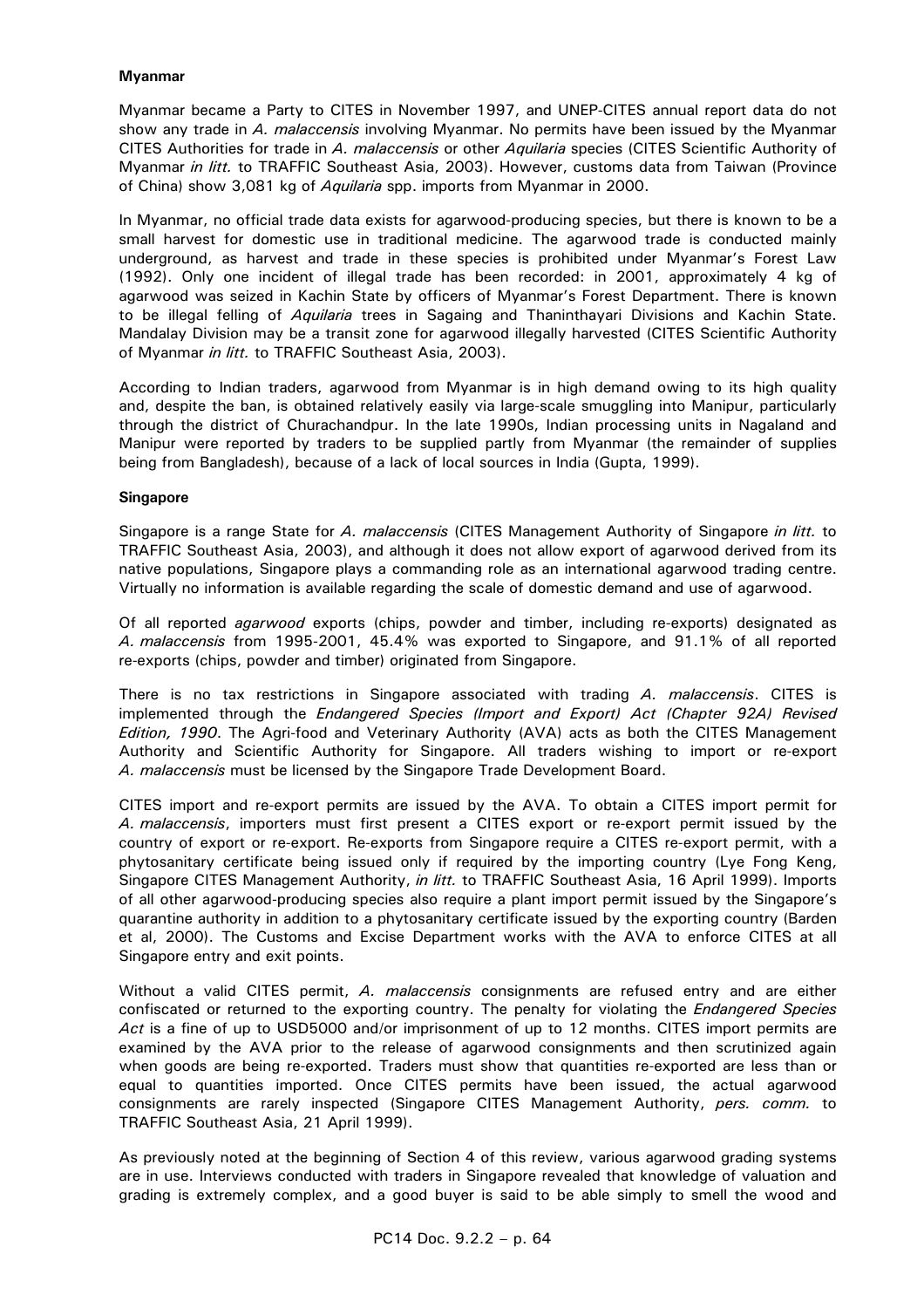determine its country and province of origin and grade. Others need to burn portions of the product before making such an assessment. Traders separate out highly resinous products or products with particularly special fragrances to offer to buyers willing to pay high prices (Heuveling van Beek and Phillips, 1999).

 Many traders use the practice of placing the wood in water to separate 'sunken wood' from floating woods or flakes, to meet the requirements of their customers from Taiwan (Province of China). Prices for sunken wood in Singapore in the late 1990s were approximately USD 400-500/kg, with Sumatran sunken wood selling for USD 420/kg in Singapore, and sunken wood from Sabah being slightly more expensive at USD480-500/kg. At that time, traders generally felt that agarwood from Cambodia and Lao PDR was best, selling at USD 2,000-3,000/kg for wood segments. Some Middle Eastern clients preferred wood from Myanmar, however, which has a distinct odor profile. In the late 1990s, samples of agarwood oil distilled in Malaysia could be bought for USD 8450/kg, and superior oil from Cambodia was valued at USD 14,485/kg (Heuveling van Beek and Phillips, 1999).

 According to UNEP-WCMC data, from 1995-2001 the total reported exports of *A. malaccensis* to Singapore amounted to 1,584,814 kg, while imports reported by Singapore over the same period totaled 714,309 kg. The substantial discrepancy between reported exports to Singapore and reported imports by Singapore amounts to 870,505 kg; this requires further investigation. In addition, the total reported re-exports from Singapore (originating in Indonesia and Malaysia), amounted to 1,447,211 kg from 1995-2001.

 Although not yet detailed in UNEP-WCMC data as Singapore has not yet submitted its CITES annual report for 2002, Singapore imported 170,842 kg of agarwood chips as *A. malaccensis* from Indonesia and Malaysia in 2002. In the same year, Singapore re-exported 317,592kg of chips as *A. malaccensis* to eight countries in Asia and the Middle East such as Saudi Arabia, UAE, Malaysia, India, Taiwan (Province of China), Japan, Hong Kong and Lao PDR. India, Hong Kong and Saudi Arabia are the top three importers of these chips. A total of 69 CITES import permits and 88 CITES re-exports permit were issued in 2002 (CITES Management Authority, Singapore, *in litt.* to TRAFFIC Southeast Asia, 2003).

 From 1999 to 2002, Papua New Guinea reported legal exports of over 18 tonnes of eaglewood (agarwood) derived from *Gyrinops ledermannii* to Singapore (PNG National Forest Service, *in litt.* to TRAFFIC Oceania, 2002).

| Year         | <b>Reported exports to</b><br><b>Singapore</b> | Imports reported by<br><b>Singapore</b> | Re-exports reported<br>by Singapore |
|--------------|------------------------------------------------|-----------------------------------------|-------------------------------------|
| 1995         | 345,677                                        | 116,581                                 | 326,305                             |
| 1996         | 417,130                                        | 375,882                                 | 152,200                             |
| 1997         | 350,158                                        | 91,046                                  | 310,140                             |
| 1998         | 173,733                                        | 33,550                                  | 279,678                             |
| 1999         | 79,952                                         | 5,000                                   | 141,549                             |
| 2000         | 127,899                                        | 70,950                                  | 98,072                              |
| 2001         | 90,265                                         | 21,300                                  | 139,651                             |
| 2002*        | n/a                                            | 170,842                                 | 317,592                             |
| <b>Total</b> | 1,584,814                                      | 885,151                                 | 1,765,187                           |

**Table 5:** Singapore's trade of *Aquilaria malaccensis* (chips, powder, timber, oil) (kg), 1995-2002

#### **Source:**

CITES annual report data compiled by UNEP-WCMC;

CITES Management Authority of Singapore

#### **Taiwan (Province of China)**

 Although Taiwan (Province of China) is not a range State for *A. malaccensis*, information is provided in this report to gain a better insight into this State's role in the agarwood trade, given that it is the largest consumer of *A. malaccensis*, and a significant importer of other agarwood-producing species. Trade in *A. malaccensis* has been regulated in Taiwan (Province of China) since 1998 when all CITES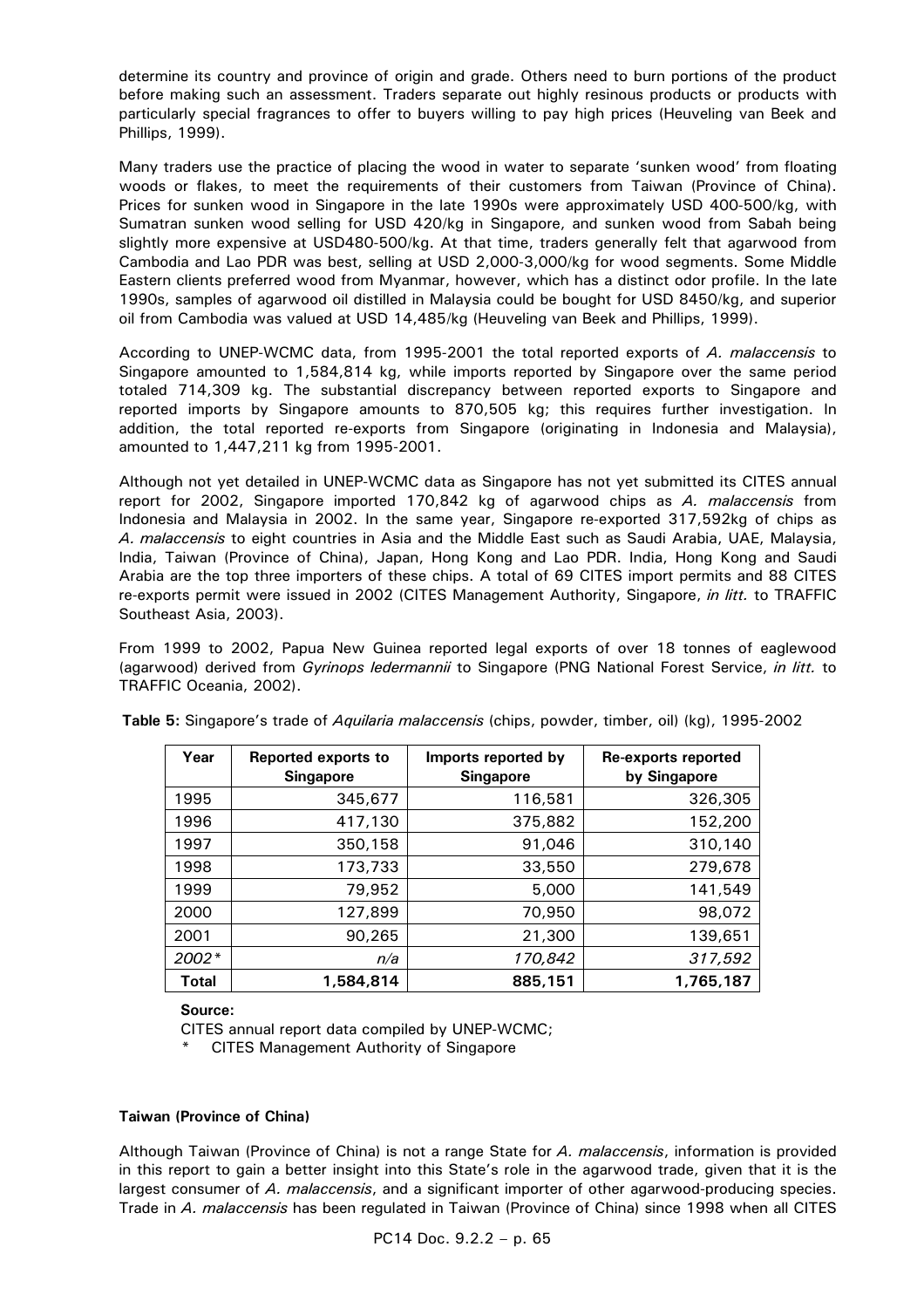Appendix II-listed flora were added to the Notes of the Consolidated List of Commodities Subject to Import and Export Restriction & Commodities Entrusted to Customs for Import and Export Examination (Document No. Trade (87)-07691) (Anon., 1999).

 Over the period 1995-2001, CITES trade data show that Taiwan (Province of China) was the most important final destination for *A. malaccensis* amounting to 606 t of chips, powder and timber. Of this total, approximately 130 t were exported directly to Taiwan (Province of China) from Indonesia.

 Customs data from Taiwan (Province of China) confirm that it is also a major market for agarwood from other species, with over 6,963 t of *Aquilaria* spp. imported from 1993 to 2002. Imports of *Aquilaria* spp. for 1995 to 2001, the period for which CITES annual report data are currently available for *A. malaccensis*, totaled approximately 4,563 t. Over the 10-year period 1993-2002, Customs data show that Indonesia was by far the most important country of origin for agarwood *Aquilaria* spp. imported into Taiwan (Province of China), with total imports from this country of over 4,660 t, nearly five times the import volume from the next-most important source country, Viet Nam, from which imports totaled, 951 t. Thailand and Malaysia remained the third and fourth most important sources of agarwood imports, while Cambodia, which had also been a significant supplier from 1993-1998, does not appear at all in Customs data for 1999-2002.

 In 2002, the Bureau of Foreign Trade, in its capacity as the nominated 'competent authority' to deal with CITES matters in Taiwan (Province of China), reported that imports of *A. malaccensis* (10,165 kg) represented only 2.8% of the total imports of *Aquilaria* spp. for 2002, which totaled 357,567 kg (TRAFFIC East Asia-Taipei, *in litt.* to TRAFFIC Southeast Asia, December 2003).

| Country of<br>origin/<br>export/<br>re-export | 1993    | 1994       | 1995    | 1996    | 1997    | 1998    | 1999    | 2000     | 2001     | 2002    | <b>Total</b> |
|-----------------------------------------------|---------|------------|---------|---------|---------|---------|---------|----------|----------|---------|--------------|
| Cambodia                                      | 3822    | 54 737     | 133819  | 73 512  | 35 953  | 13 2 24 | 0       | $\Omega$ | $\Omega$ | 0       | 315 087      |
| Indonesia                                     | 661 265 | 491<br>190 | 482 874 | 336 946 | 302 032 | 555 229 | 588 759 | 500 440  | 457985   | 283 852 | 4 660 572    |
| Malaysia                                      | 43 630  | 35 451     | 28 287  | 44 041  | 21 275  | 18 543  | 1070    | 22 996   | 46 663   | 10 728  | 272 684      |
| Thailand                                      | 539     | 83 124     | 68 342  | 67028   | 42 680  | 65 570  | 26 831  | 54 255   | 20 755   | 27 510  | 456 634      |
| Viet Nam                                      | 19681   | 84 779     | 103 068 | 91 1 29 | 96 427  | 136 685 | 222 391 | 101 517  | 62 517   | 33 110  | 951 304      |

**Table 6:** Top five sources of *Aquilaria* spp. imported into Taiwan (Province of China), 1993-2002

 **Source:** Taiwan (Province of China) Customs Data, compiled by TRAFFIC East Asia-Taipei

#### **Thailand**

 Thailand exported 243.8 kg of *A. malaccensis* to Singapore in 1997 (Surakai Sangkasubuan, Plant Varieties Protection Office, Thailand Department of Agriculture, in litt. to TRAFFIC Southeast Asia, 2003), which is confirmed by CITES annual report data obtained from UNEP-WCMC. The Government of Thailand has not issued any export permits since the end of 1997, because *A. malaccensis* was regarded as threatened in the country (Scientific Authority of Thailand, statement made at the Ninth Meeting of the CITES Plants Committee, Australia, June 1999).

 However, additional trade is recorded in Singapore's annual reports. A total of approximately 8 t of agarwood in the form of chips and timber originating in Thailand has been re-exported to a variety of destinations via Singapore from 1995-1997, the vast majority of re-exports occurring in 1995. Only a small percentage of this total (71 kg), in the form of chips and timber, was traded as pre-Convention stock, indicating that Thailand has failed to report the export of the majority of *A. malaccensis* reported to originate from Thailand during this period. According to Singapore's CITES annual reports, Thailand also imported approximately 4 t of *A. malaccensis* chips originating in Indonesia and Malaysia from Singapore in 1997, and 300 kg of *A. malaccensis* chips originating in Indonesia from Singapore in 1998. Thailand does not appear again in current UNEP-WCMC data until 2001, when China reported exports of 26kg of *A. malaccensis* derivatives to Thailand.

 Customs data from Taiwan (Province of China) show imports of approximately 457 t of *Aquilaria* spp. of Thai origin between 1993 and 2002 – making Thailand the third-largest supplier of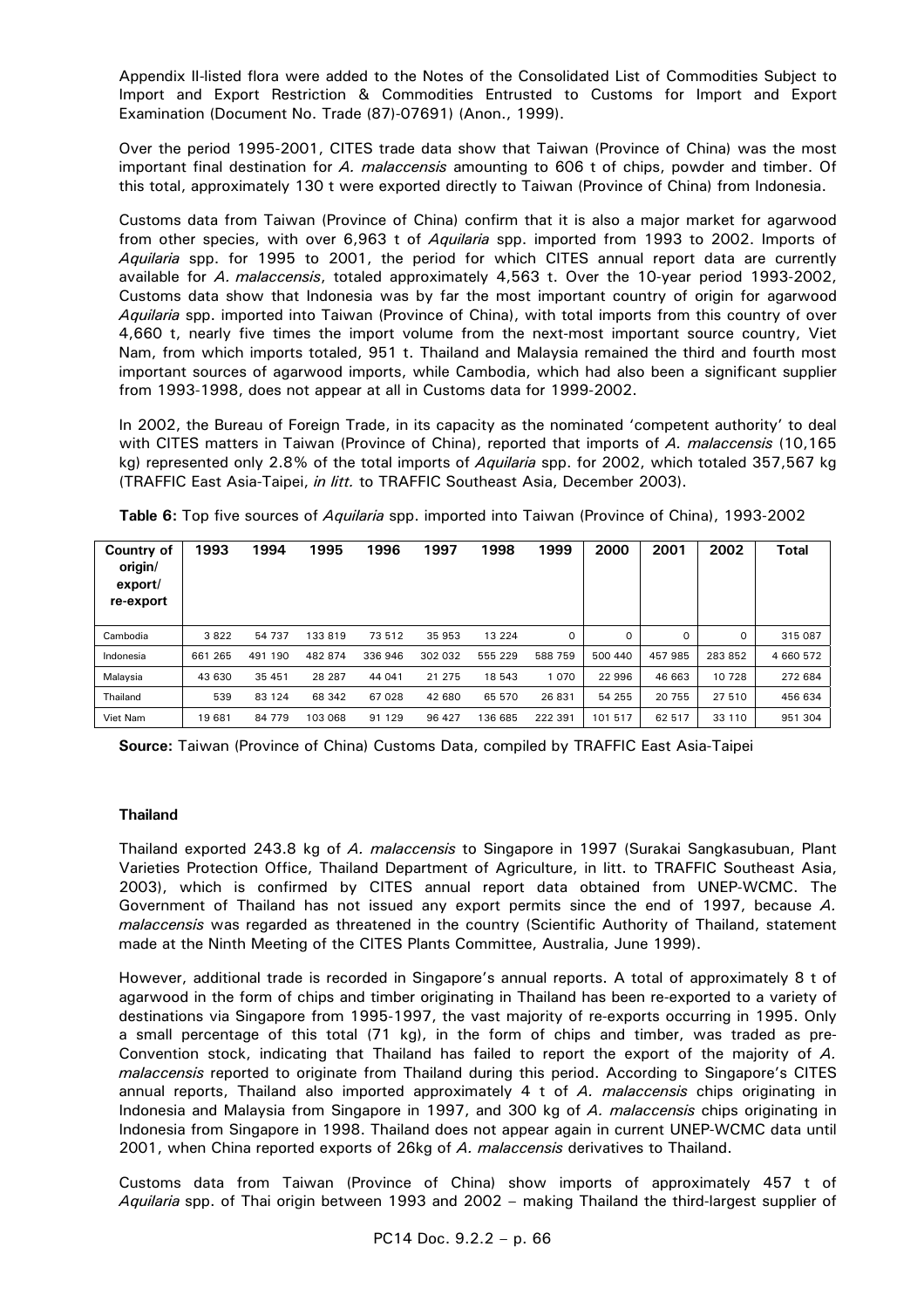agarwood to Taiwan during that period (see Table 6, above). Whether this indicates illegal exports of native *A. malaccensis* or *A. crassna* specimens from Thailand, or a mixture of domestically harvested agarwood with that sourced from other range States, remains largely unknown. However, this is a potentially large discrepancy between the two data sets.

# **5. Other relevant information, including on artificial propagation**

# **Bangladesh**

 Since 1998, the Government of Bangladesh has started planting *A. agallocha* as part of the Agar plantation project in Sylhet, Chittagong, Chittagong Hilltracts and Cox's Bazaar forests (A. Faruque, Chief Conservator of Forest, Bangladesh, *in litt*. to TRAFFIC Southeast Asia, 2003).

# **Bhutan**

 Trial plantations established in Panbang and Samdrup Jongkha in the 1980s have been successful in terms of growth but not in terms of agarwood production (Chamling, 1996). An *Aquilaria* plantation was established approximately 25 years ago in Royal Manas National Park. In 2001, the plantation had an estimated 600 to 700 trees (H. Heuveling van Beek, *in litt.* to TRAFFIC Southeast Asia, 2003).

# **India**

 The Silviculture Division of Arunachal Pradesh has converted large areas of degraded forests into commercial agarwood plantations. The upper Assam climate provides particularly suitable growing conditions and large-scale plantations have been developed with the support of the Assam Ministry of Forestry since the late 90s, and may become a cornerstone of the State's Forestry Action Program. Owners of private plantations in Assam have also attempted artificial fungal inoculation of two- to three-year-old *A. malaccensis* plants, but it is not known how effective this has been in stimulating agarwood production. The Research and Development Department of an international agarwood trading company maintained in the late 1990s that private Assam plantations had been fulfilling 70-80% of the world's demand for agarwood, but this seems very unlikely based on available trade data. Traders interviewed in the late 1990s also believed that private plantations could meet the demands of existing processing plants and they were therefore confident regarding continuance of the agarwood trade. However, evidence of CITES-reported exports from India indicates that this is not the case.

 Surveys undertaken by the CITES Management Authority in Tripura estimate that approximately 450- 500 ha of private agarwood plantations exist in the State's north district. Government plantations also existed in Tripura in the late 1990s, where the Forest Department first created plantations in the 1960s. There has been little effort to create agarwood plantations in either Mizoram or Meghalaya. Some government plantations can be found in Nagaland and Manipur, but there are few private plantations in these States (Gupta, 1999).

 In India plantation exists in Sibsagar, Assam and in a few other places but the development of agarwood is not well researched in these stands. Around Barapani, Assam, a plantation was raised as early as 1921 but trees were all felled by the 1960s. The silviculture division of Arunachal Pradesh has made attempts at experimental plantation (Misra *et al.,* 1998). The species is also cultivated in Meghalaya but Chakrabarty *et al*. (1994) reported that only 100 trees remained.

 Germplasm of *A. malaccensis* is being maintained in experimental garden for *ex-situ* conservation in the Botanical Survey of India's Arunachal Field Station and that state's Forest Research Institute while various private nurseries are also maintaining a very good germplasm collection of this species. Public awareness is being created among the local inhabitants by Botanical Survey of India and Forest Department along with various NGOs to preserve this species in home gardens and in its natural habitat (G.S.Giri *in litt.* to TRAFFIC Southeast Asia, 2003).

#### **Indonesia**

 Indonesia is one of only two countries (the other being Malaysia) detailed in CITES annual report data as having exported artificially propagated specimens of *A. malaccensis*.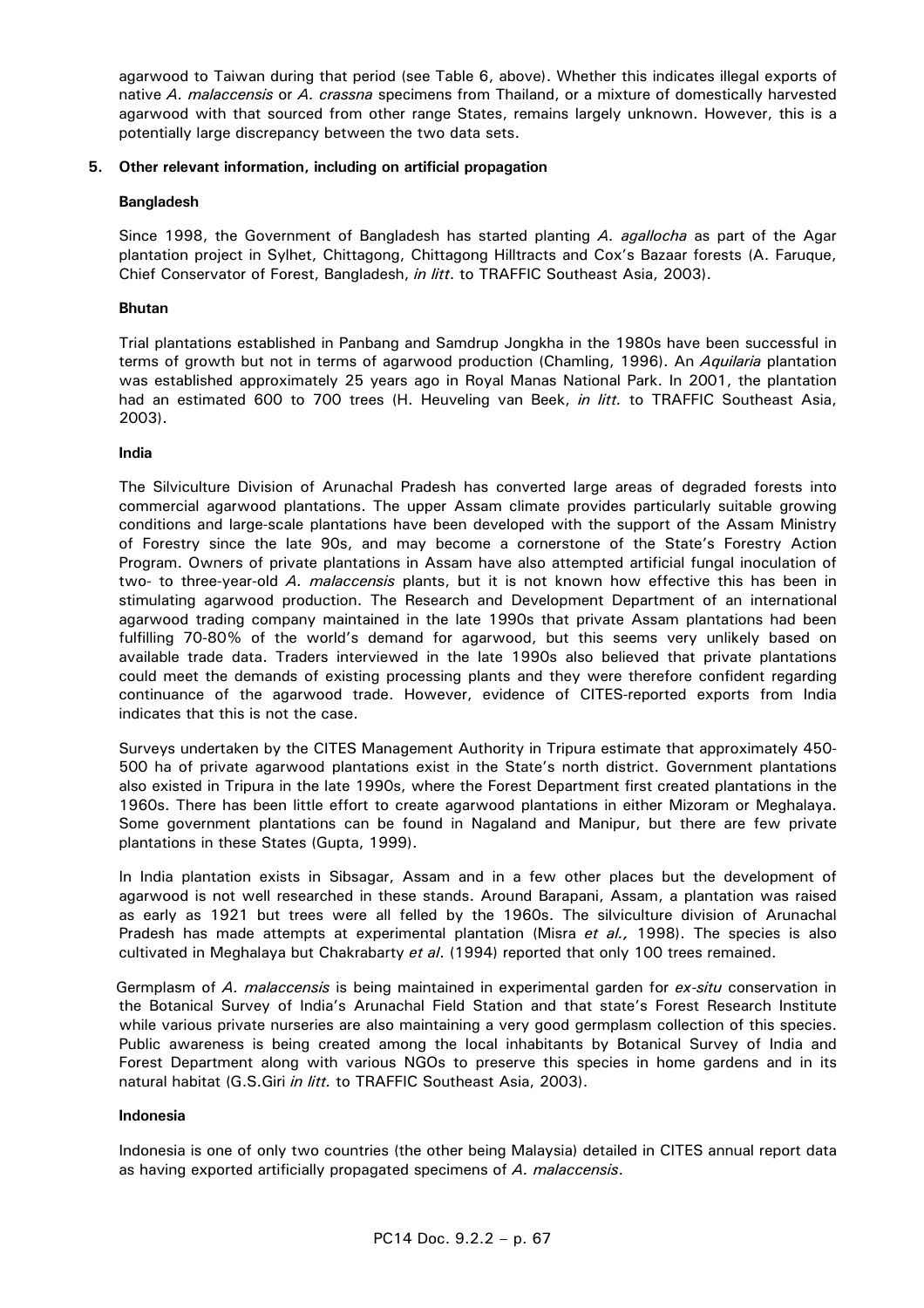Successful efforts to cultivate *Aquilaria* species have been initiated in several provinces and some traders have established plantations, e.g. in Riau (Sumatra), Lombok and Bogor (Java) (Wiriadinata, 1995). Research is underway on the inoculation of *Aquilaria* trees with agarwood-producing fungi. Research is also ongoing regarding the ecology of agarwood-producing species, including the *in-situ*  study of their natural regeneration (Soehartono and Mardiastuti, 1997). *A. malaccensis* plantations are reportedly found in some provinces (West Kalimantan, East Kalimantan, South Kalimantan, Riau Daratan, Jambi, Bengkulu, Banten, West Java). *Gyrinops* spp. is believed to be cultivated along with other agarwood-producing species in Lombok (T. Soehartono, in litt. to TRAFFIC Southeast Asia, December 2003).

 Considerable efforts have been made by Indonesian authorities and ASGARIN (Indonesian agarwood traders' association) over recent years to improve the management of gaharu harvests. Traders are now well aware of the need to ensure harvests are sustainable and have repeatedly demonstrated their willingness to support researchers and research programs, including recent work on the artificial propagation of gaharu trees. However, without scientific data, it is very difficult to convince the traders and exporters that the current volumes of wild harvest are not sustainable for *A. malaccensis* (Irawati and Wiriadinata, *in litt.* to TRAFFIC Southeast Asia, 30 April 2003), and neither for all other agarwood-producing species (T. Soehartono, *in litt.* to TRAFFIC Southeast Asia, December 2003).

 Based on the information provided by the ASGARIN, several companies have begun, along with local communities, artificial propagation of *A.malaccensis* (see Table 7). Some plantations have been established for more than 10 years, but progress has been slow in terms of the volume of agarwood produced. However, research and studies on agarwood continue (Irawati and Wiriadinata, *in litt.* to TRAFFIC Southeast Asia, 30 April 2003).

| Company / local community            | Location   | Area of plantation |
|--------------------------------------|------------|--------------------|
| PT. Budi Daya Perkasa                | Sumatra    | 15 ha              |
| CV. Megah Aroma Utomo                | Sumatra    | 3 ha               |
| CV. Subur Raya                       | Sumatra    | 3.5 <sub>ha</sub>  |
| Jambi local community                | Sumatra    | 30 ha              |
| Lampung local community              | Sumatra    | 10 ha              |
| Metro local community                | Sumatra    | 1000 trees         |
| Mentawai community                   | Sumatra    | 2 ha               |
| PT. Sumber Alam Jaya                 | Kalimantan | 3 ha               |
| CV. Kuda Mas                         | Kalimantan | 2 ha               |
| Dayak community - Central Kalimantan | Kalimantan | 2 ha               |

**Table 7:** Details of Gaharu plantations established by exporters in Indonesia

 **Source:** CITES Management Authority, Indonesia, *in litt.* to TRAFFIC Southeast Asia, 30 April 2003

 On-going research on inoculation is being conducted by Seameo – BIOTROP in Bogor in the hope that such technology could be used to enhance agarwood production from cultivated *Aquilaria* trees. Efforts to successfully manage agarwood production from *Aquilaria* plantations need further research on wood anatomy and identification of microbial infections (CITES Scientific Authority, in litt. to TRAFFIC Southeast Asia, 2003).

# **Malaysia**

 Malaysia is one of only two countries (the other being Indonesia) detailed in CITES annual report data as having exported artificially propagated specimens of *A. malaccensis*.

 One of the first attempts to cultivate *Aquilaria* occurred in Malaysia in 1928 (Lok and Zuhaidi, 1996). Natural mortality caused the original population density of this stock of 833/ha to decrease to 31/ha by 1995 and it is unknown whether any of these trees produce agarwood. Additional research has shown that *Aquilaria* can be artificially propagated and there are continuing laboratory experiments to stimulate agarwood formation. There is private sector interest in this area and a committee involving the Forest Research Institute of Malaysia and private foreign companies has been established to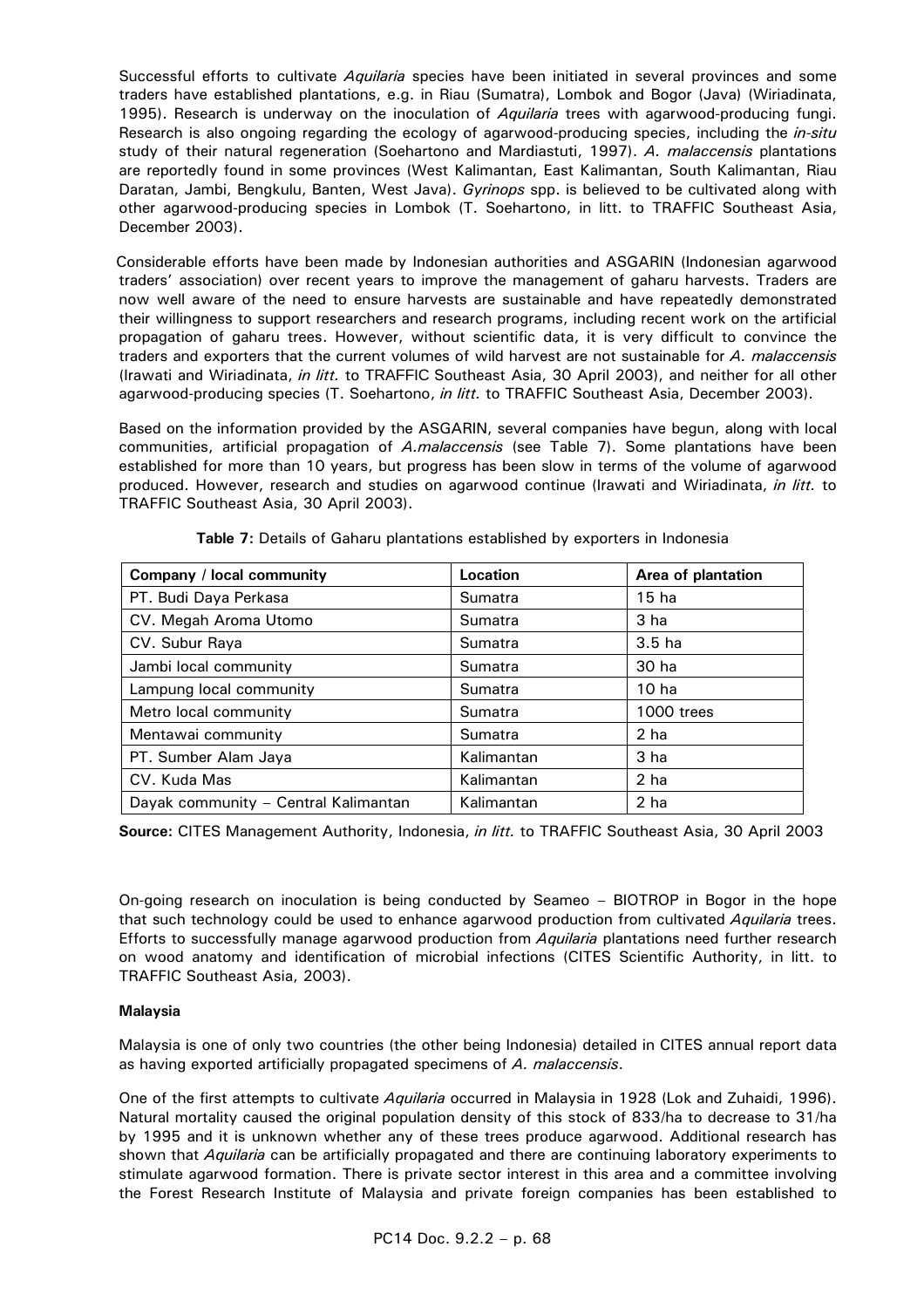further examine agarwood research and development (Dr C.Y. Shyun, Medicinal Plants Division, FRIM, *in litt*. to TRAFFIC International, 8 May 2000).

#### **Myanmar**

 A small trial plantation (5 acres) of *A. malaccensis* has been established in the Myeik (formerly Mergui) region in the south of the country. Future research is planned on the process of agarwood formation and the use of inoculation techniques (CITES Scientific Authority of Myanmar, *in litt.* to TRAFFIC Southeast Asia, 2003).

#### **Thailand**

 A plantation of *A. crassna,* known as the Gridsanah Botanical Gardens of Aloeswood, was established in 1994. The status of this and any other plantations in the country is unclear (Heuveling van Beek and Phillips, 1999). There is known to be a large plantation of *A. crassna* near Trat, in eastern Thailand bordering Cambodia, which is believed to have been established in the early 1980s (TRAFFIC Southeast Asia, *in litt.* to the CITES Secretariat, 2003).

# **Viet Nam**

 A Dutch-based NGO, The Rainforest Project Foundation (TRP) has been working with the National University of Ho Chi Minh City in Viet Nam for since 1995 on developing treatment techniques to enhance natural agarwood formulation. Trials on selected wild stands, as well as plantation plots have been conducted, concentrating on *Aquilaria crassna*. Project results were presented at the First International Agarwood Conference in November 2003 in Ho Chi Minh City, Viet Nam, and will be formally published in scientific journals in the near future (see **http://www.agarwood.org.vn/index.htm** for more information).

#### **6. References**

- Afifi (1995). *Proses pengolahan pohon gaharu sampai siap diperdagangkan dan tata cara pembudidayaannya, serta proese gaharu pembentukan gubal*. In:Lokakarya Pengusahaan Hasil Hutan Non
- Kayu (Rotan, Gaharu, dan Tanaman Obat). Departemen Kehutanan. Indonesia-UK Tropical Forest Management Programme. In: Barden, A., Noorainie Awang Anak, T. Mulliken, and M. Song. (2000). *Heart of the matter: Agarwood use and trade and CITES implementation for Aquilaria malaccensis*. TRAFFIC International.
- Anon. (1995). *Singkat Ekonomi. Suara Pembaruan* (Indonesia), 8 October.
- Anon. (1997a). *15 Pengusaha Mengolah Kayu Gaharu di Irja.* Antara (Indonesia), 19 Maret.
- Anon. (1997b). *NTB Ekspor Gaharu.* Bisnis Indonesia (Indonesia), 12 June.
- Anon. (1999). Taiwan Regulates CITES Plants. TRAFFIC Bulletin 17 (3): 95.
- Anon. (2001). *CITES Identification Manual: Vol. 1 flora*. CITES Secretariat, Geneva, Switzerland.
- Atal, C.K. and Kapoor, B.M. (1982). Cultivation and utilization of Aromatic Plants, RRL, CSIR, Jammu-Tawi, India.
- Barden, A., Noorainie Awang Anak, T. Mulliken, and M. Song. (2000). *Heart of the matter: Agarwood use and trade and CITES implementation for Aquilaria malaccensis*. TRAFFIC International.
- Beniwal BS, 1989. *Silvical characteristics of* Aquilaria agallocha Roxb. Indian Forester, 115:17-21.
- Chakrabarty, K., Kumar, A. and Menon, V. (1994). *Trade in Agarwood.* In: Barden, A., Noorainie Awang Anak, T. Mulliken, and M. Song (2000). *Heart of the matter: Agarwood use and trade and CITES implementation for Aquilaria malaccensis.* TRAFFIC International.
- Chamling, K.D. (1996). Traditional paper, essential oils, rosin and turpentine. In: Anon. (1996). *Nonwood forest product of Bhutan.* FAO Regional Office for Asia and the Pacific, Bangkok.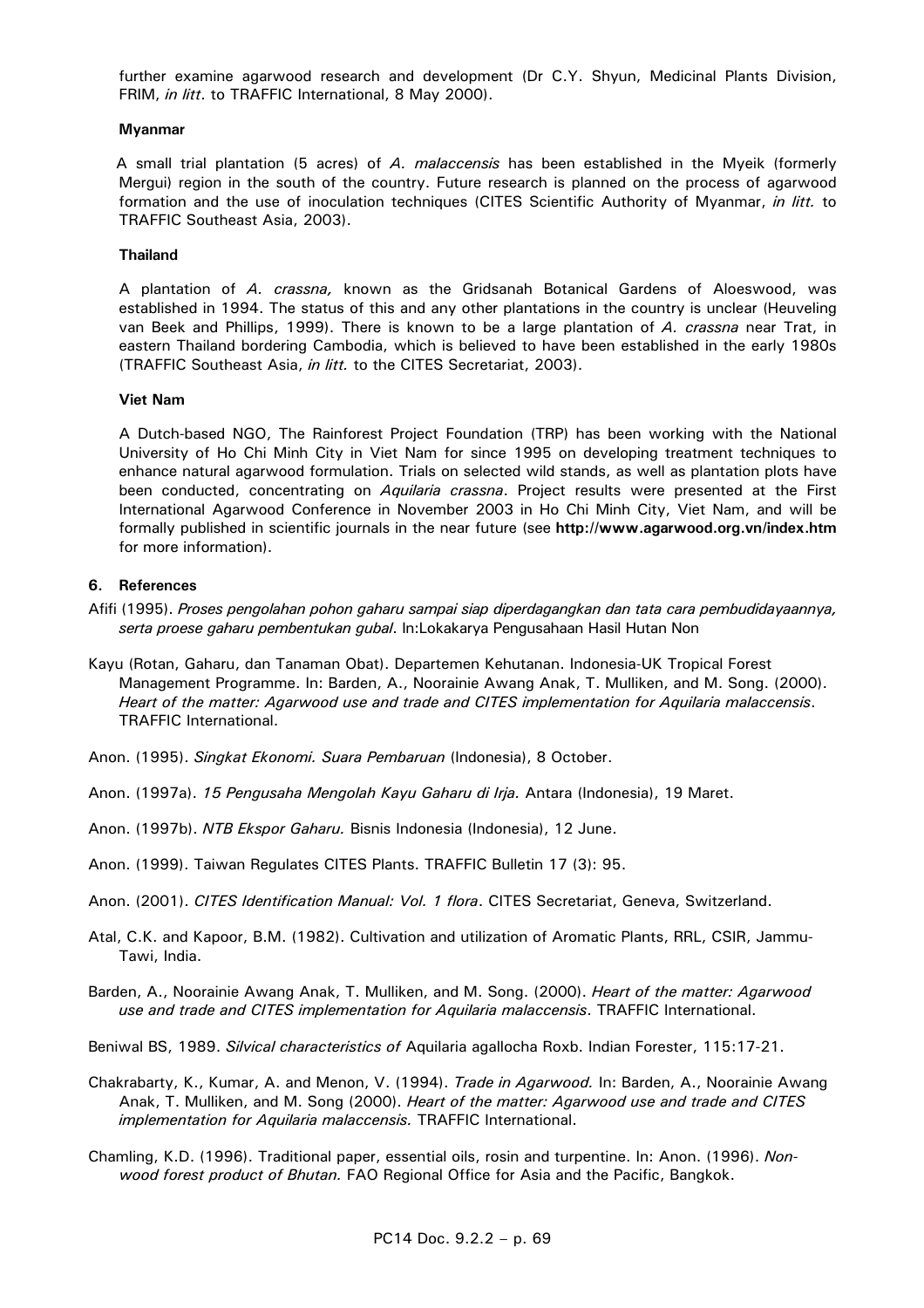- Chan, L. and Corlett, R.T. (1997). Biodiversity in the Nature Reserves of Singapore. *Gardens' Bulletin Singapore* 49(2):424.
- Coode, M.J.E. *et al* (1996). *A Checklist of the Flowering Plants and Gymnosperms of Brunei Darussalam*. Ministry of Industry and Primary Resources, Brunei Darussalam.
- Ding Hou (1960). *Thymeleaceae*. In: Van Steenis, C.G.G.J. (ed), *Flora Malesiana Series I, Volume 6*. Wolter Noordhof Publishing, Groningen, The Netherlands, pp. 1-15.
- Gupta, A. K. (1999). *Assessing the Implementation of the CITES Appendix-II Listing of Aquilaria malaccensis*. Unpublished report prepared for TRAFFIC India, cited in Barden *et al*, 2000.

Hassan Pukul & Ashton, P.S. (1964, reprinted 1988). *A Checklist of Brunei Trees*.

- Heuveling van Beek, H. and Phillips, D. (1999). *Agarwood: Trade and CITES Implementation in Southeast Asia.* Unpublished report prepared for TRAFFIC Southeast Asia, Malaysia.
- Hilton-Taylor, C. (compiler), (2002). *2002 IUCN Red List of Threatened Species*. IUCN, Gland, Switzerland and Cambridge, UK.
- Jantan, I. (1990). *Gaharu*. *Timber Digest* 107: December. In: Barden, A., Noorainie, A. A., Mulliken, T. and Song, M. (2000). *Heart of the matter: Agarwood use and trade and CITES implementation for*  Aquilaria malaccensis*.* TRAFFIC International.
- Keller, P. and Sidiyasa, K. (1994). *Trees of Balikpapan-Samarinda Area, East Kalimantan, Indonesia*. In: Barden, A., Noorainie, A. A., Mulliken, T. and Song, M. (2000). *Heart of the matter: Agarwood use and trade and CITES implementation for Aquilaria malaccensis.* TRAFFIC International.
- La Frankie, J. (1994). Population dynamics of some tropical trees that yield non-timber forest products. In: Barden, A., Noorainie Awang Anak, T. Mulliken, and M. Song. (2000). *Heart of the matter: Agarwood use and trade and CITES implementation for Aquilaria malaccensis*. TRAFFIC International.
- Lok, E. and Zuhaidi, A. (1996). The growth performance of plantation grown *Aquilaria malaccensis* in Peninsular Malaysia. In: Barden, A., Noorainie Awang Anak, T. Mulliken, and M. Song. (2000). *Heart of the matter: Agarwood use and trade and CITES implementation for Aquilaria malaccensis.* TRAFFIC International.
- Mabberly, D.J. (1997). *The Plant Book.* In: Barden, A., Noorainie Awang Anak, T. Mulliken, and M. Song. (2000). *Heart of the matter: Agarwood use and trade and CITES implementation for Aquilaria* malaccensis. TRAFFIC International.
- Misra, M.K., Jain, P.K. (1998). *Medicinal Plants significant trade study*. CITES project (S 109). India country report. TRAFFIC-India, unpublished report, New Delhi. 103 pp. In: Barden, A., Noorainie Awang Anak, T. Mulliken, and M. Song. (2000). *Heart of the matter: Agarwood use and trade and CITES implementation for* Aquilaria malaccensis. TRAFFIC International.
- Oetomo, H. (1995). *Tinjauan terhadap pemasaran komoditi gaharu Indonesia di perdagangan Internatsional*. In: Barden, A., Noorainie Awang Anak, T. Mulliken, and M. Song. (2000). *Heart of the matter: Agarwood use and trade and CITES implementation for Aquilaria malaccensis. TRAFFIC* International.
- Oldfield, S., Lusty, C. and MacKinven, A. (1998). *The Word List of Threatened Trees*. In: Barden, A., Noorainie Awang Anak, T. Mulliken, and M. Song. (2000). *Heart of the matter: Agarwood use and trade and CITES implementation for* Aquilaria malaccensis. TRAFFIC International.
- Priyadi, Y. (1999). *Agarwood: Trade and CITES Implementation in Indonesia.* Unpublished report prepared for TRAFFIC Southeast Asia, Malaysia. In: Barden, A., Noorainie Awang Anak, T. Mulliken, and M. Song. (2000). *Heart of the matter: Agarwood use and trade and CITES implementation for Aquilaria* malaccensis. TRAFFIC International.
- Roemantyo. (1992). Telaah etnobotani gaharu (*Aquilaria malaccensis*) di Ipuh, Bengkulu Utara. *Prosiding Seminar Ethnobotani*. Cisarua – Bogor.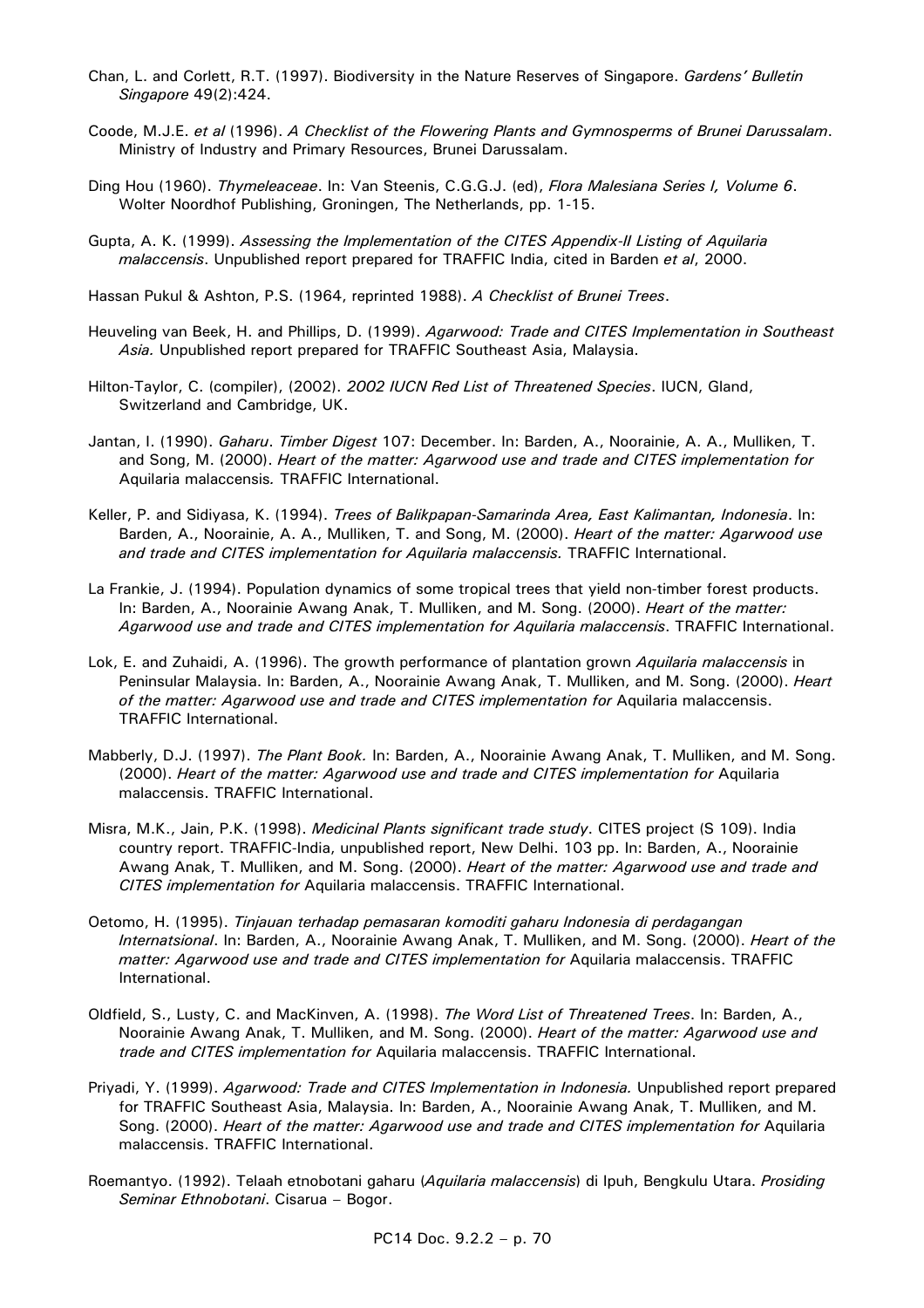- Soehartono, T. (1997). Overview of trade in gaharu in Indonesia. In: *Report of the Third Regional Workshop of the Conservation and Sustainable Management of Trees. Hanoi, Vietnam*. WCMC IUCN/SSC.
- Soehartono, T. and Mardiastuti, A. (1997). *The current trade in gaharu in West Kalimantan*. In: Barden, A., Noorainie Awang Anak, T. Mulliken, and M. Song. (2000). *Heart of the matter: Agarwood use and trade and CITES implementation for* Aquilaria malaccensis. TRAFFIC International.
- Soehartono, T., and A.C. Newton (2000). Conservation and sustainable use of tropical trees in the genus *Aquilaria* I. Status and Distribution in Indonesia*. Biological Conservation* 96: 83-94.
- Soehartono, T., and A.C. Newton (2001a). Reproductive Ecology of *Aquilaria* spp. in Indonesia. *Forest Ecology and Management* 152: 59-71.
- Soehartono, T., and A.C. Newton (2001b). Conservation and sustainable use of tropical trees in the genus *Aquilaria* II. The impact of Gaharu harvesting in Indonesia. *Biological Conservation* 97: 29-41.
- Soehartono T., and A.C. Newton (2002). The Gaharu Trade in Indonesia: Is It Sustainable? *Economic Botany* 56(3): 271-284.
- Sidkan bin Ali (2001). *Gaharu (*Aquilaria malaccensis *Lamk.): Technical Report to the Project Management Group, Maliau Basin Conservation Area, Sabah, Malaysia*. Yayasan Sabah/DANCED.
- Sumadiwangsa, S. (1997). Kayu gaharu komoditi elit di Kalimantan Timur. *Duta Rimba*. Juli-Augustus:205-206.
- Wiriadinata, H. (1995). *Gaharu* ( *Aquilaria* spp.) *Pengembangan dan Pemanfaatan yang Berkelanjutan.* In: *Lokakarya Pengusahaan Hasil Hutan Non Kayu (Rotan, Gaharu, dan Tanaman Obat)*. Departemen.

Kehutanan. Indonesia-UK Tropical Forest Management Programme. Surabaya, 31 July-1 August 1995.

Zich, F., and J. Compton (2001). *The Final Frontier: Towards Sustainable Management of Papua New Guinea's Agarwood Resource.* TRAFFIC Oceania/WWF South Pacific Programme.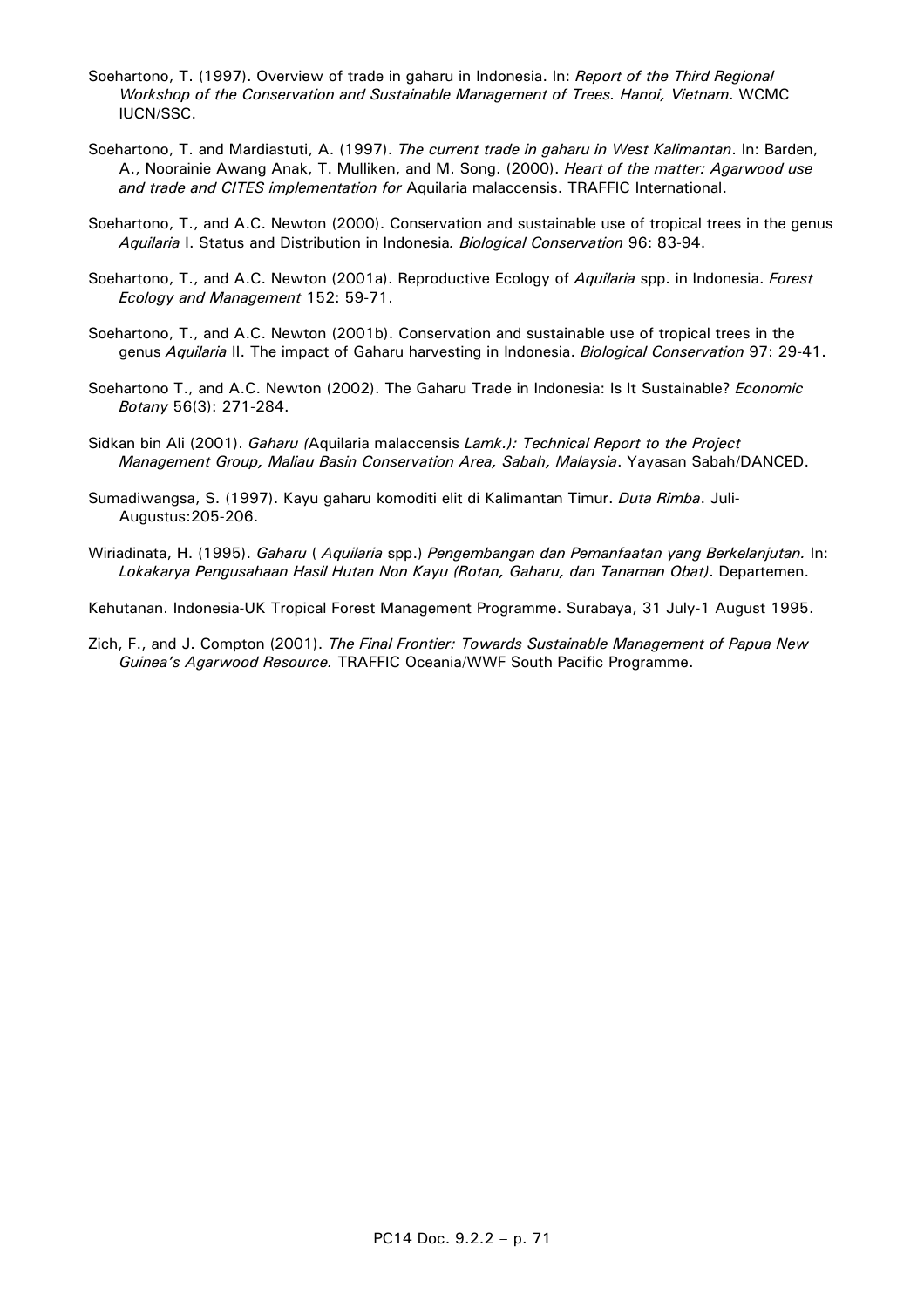# **Provisional categorizations for** *Aquilaria malaccensis* **in accordance with paragraph i) of Resolution Conf. 12.8 on Review of Significant Trade in specimens of Appendix-II species**

#### Explanatory note

In accordance with Resolution Conf. 12.8, paragraph i), the consultant summarized the conclusion about the effect of international trade in *Aquilaria malaccensis*, and provisionally divided its range States into three categories. Within these categories, range States with similar characteristics are grouped together where appropriate. Issues that are taken into account for these groupings include the conservation status of the species in the range State, the relative importance of the export in relation to the status of the species, the scale and scope of the trade (exporter, re-exporter or importer), the nature of the harvest, the main uses (domestic or international) and the management measures already in place. A brief justification for the proposed grouping and categorization of range States is provided. It is hoped that the Plants Committee finds this format useful when formulating recommendations.

# **1. 'Species of urgent concern' for which the available information indicates that the provisions of Article IV, paragraph 2 (a), 3 or 6 (a), are not being implemented**

**Malaysia (Peninsular Malaysia** and **Sarawak)** is proposed for inclusion in this category because there is considerable concern about the relatively high levels of exports from these two administrative jurisdictions, in company with insufficient information on wild populations and trends, and the absence of adequate measures that assist in the monitoring of harvest and export volumes. There is no indication that any quotas for harvest or export are in use, nor that any non-detriment finding methodology has been developed or applied. Of paramount concern is the apparent lack of involvement by the CITES Scientific Authority in assessing levels of agarwood harvest and trade in any Malaysian jurisdiction. Reports of *A. malaccensis* being harvested illegally in all three Malaysian jurisdictions, and the suggestion that some of this harvest may be also traded illegally also need further investigation. Peninsular Malaysia has stated that the current Forest Inventory (begun in 2002) will include *A. malaccensis* at species level, but it will most likely be some time before sufficient population estimates are available, and additional work will likely be required to formulate reliable conclusions.

# *Recommendations:*

- a) The CITES Scientific Authority of **Malaysia** should convene, in conjunction with the Malaysian Timber Industries Board (MTIB – the CITES Management Authority for tree species in Peninsular Malaysia), the Sarawak Forestry Department (the CITES Management Authority for Sarawak), the Forest Research Institute of Malaysia (FRIM) and associated technical experts, a working group to develop robust Non-Detriment Finding methodology to be used to monitor agarwood harvest and trade.
- b) Under the laws of both Peninsular Malaysia and Sarawak, legal harvest of and trade in agarwood is regulated by a permit system, prior to the application and issuance of a CITES permit for export. A list of permits issued on an annual basis from 1998-2002, cross-referenced to harvesting locations, would assist greatly to clarify i) how much of the agarwood harvest and trade is legal from these two Malaysian jurisdictions; ii) how harvest and trade might be being managed, or could be better managed; and iii) to cross-check the trade statistics.

#### **2. 'Species of possible concern' for which it is not clear whether or not the provisions of Article IV, paragraph 2 (a), 3 or 6 (a) are being implemented**

**India** is proposed for inclusion in this category, despite there being a moratorium in place for exports of native wild Indian *A. malaccensis* populations. The exceptions to the current export ban include formulations, which are defined as products containing plant portions or extracts in unrecognizable and physically inseparable forms. Native wild *A. malaccensis* can therefore be freely exported in forms such as oil or medicine. Also, the export of Indian 'cultivated' varieties (*i.e.* agarwood derived from plantations) is permitted when accompanied by a Certificate of Cultivation, along with a CITES permit. Considered alongside available CITES trade data that shows India as a significant re-exporter and also an exporter of oil and extract from wild sources, as well as the uncertainty over whether there is any non-detriment finding methodology in use for the export of 'formulations' including native *A. malaccensis* ingredients, there is some concern about the completeness and effectiveness of the current regulatory and management provisions. Additionally, the export of 5600 kg of *A. malaccensis* powder of wild origin in 2000 to Singapore (not reported by India in its annual report) is of concern given the critical conservation status of the species in India and that this appears to be in contravention of India's export policy.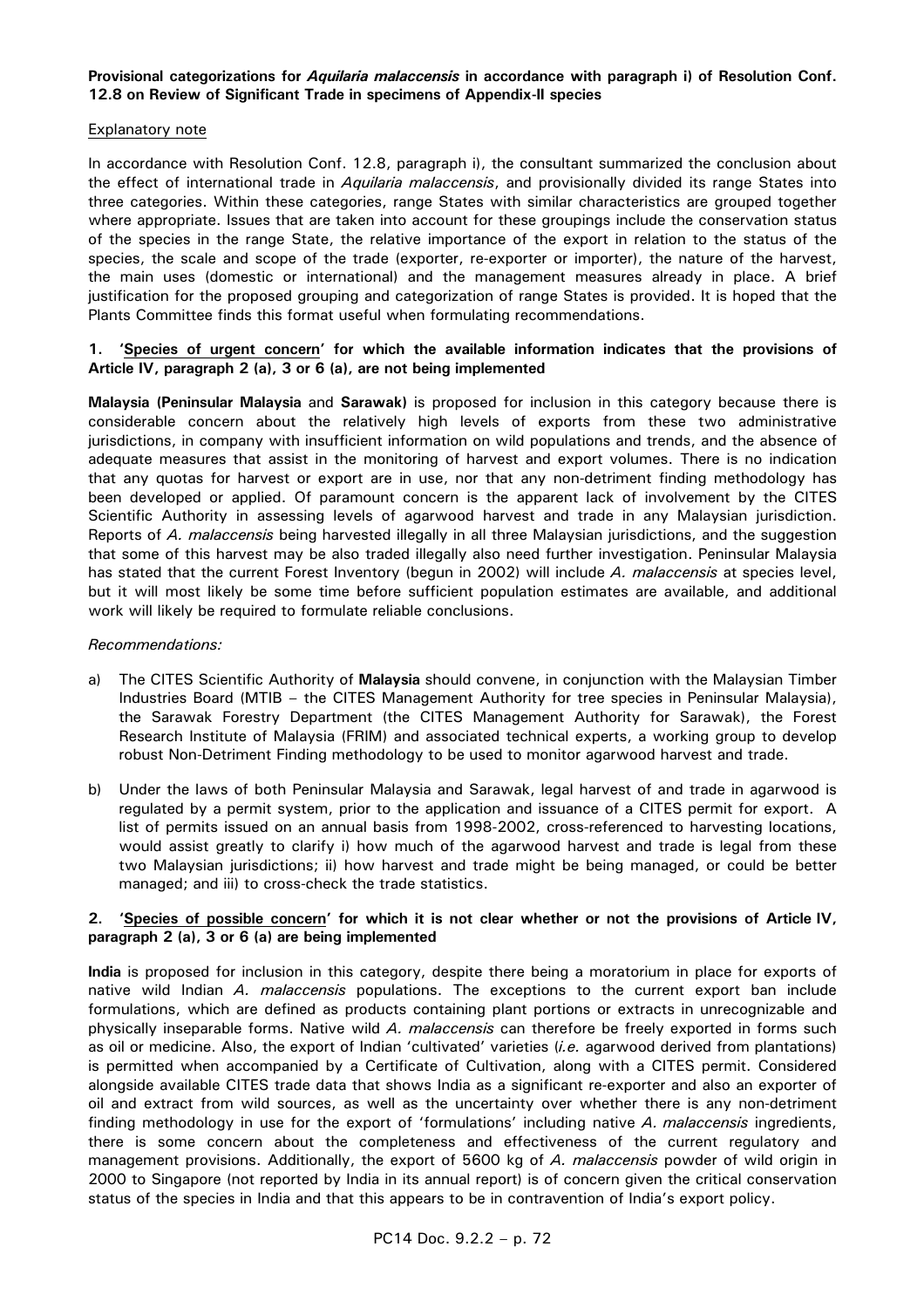**Indonesia** is also proposed for inclusion in this category. Quotas for the harvest and trade of *A. malaccensis* have been established. The Scientific Authority of Indonesia has recognized that the species cannot support the same quota volumes as in previous years, and has voluntarily reduced the quota by 33% (from 75 t to 50 t) in 2003, which gives some indication of a precautionary management approach. However, clarification is required on the NDF methodology in use, as the extent of available wild population data available appears to indicate a lack of scientific rigour in the basis of these quotas. It is also worth noting that Indonesia's quotas for both harvest and export of *A. malaccensis* also include four other agarwood-producing species, thus obscuring the ability to monitor the effect of harvest and trade on *A. malaccensis*.

# *Recommendations:*

- a) **India** should clarify the regulatory and management framework currently in operation that distinguishes imported stock from any production from native populations. In addition, there should be some consideration given to implementing a Non-Detriment Finding process for "formulations" derived from *A. malaccensis*. The current level of *A. malaccensis* plantation development in northeast India, particularly the State of Assam suggests that if plantation agarwood is to become an important part of the State's forest management strategy, trade regulations relative to India's national legislation may need to be re-examined to ensure that incentives for good management are in place.
- b) Although operating on an increasingly precautionary basis in setting annual quotas, **Indonesia** is asked to clarify the methodology currently being used for the Non Detriment Finding assessments, with particular attention being paid to the calculation of the real amount of *A. malaccensis* (within the quota including four other agarwood-producing species) being harvested and traded. Indonesian authorities, including the representative to the CITES Plants Committee have agreed that developing robust NDF methodology is a priority, and have agreed to work with the Indonesian agarwood trading association to achieve this. However, this consultative process should be moved forward into the technical phase as a matter of priority.

# **3. 'Species of least concern' for which the available information appears to indicate that the provisions of Article IV, paragraph 2 (a), 3 or 6 (a) are being met**

**Bangladesh**, **Bhutan**, **Myanmar** and the **Philippines** have not exported *A. malaccensis* from 1995-2001 according to CITES annual report data. Additionally, harvest is prohibited in Bhutan and Myanmar. Therefore, the species in these four countries is proposed as being of least concern. However, there are no harvest or trade controls in Bangladesh, so should exports be permitted in future, the categorization for Bangladesh will need to be revisited.

The State of **Sabah**, as part of **Malaysia**, is also proposed for inclusion in this category on the same basis. No international export of *A. malaccensis* has been reported from Sabah during the period 1997-2001, but it would be useful to clarify whether the possibility of internal transport of *A. malaccensis* cargoes between Sabah and the other two Malaysian jurisdictions is being monitored by relevant authorities, and how many harvesting permits for *A. malaccensis* are issued in Sabah on an annual basis. As harvest is possible under a permit system, should exports occur in future, the categorization for Sabah will need to be revisited.

**Thailand** is proposed for inclusion in this category because it has not issued any export permits for *A. malaccensis* since 1997, and that the practice of not permitting exports is expected to continue given that the species is regarded as threatened in the country. As with Bangladesh, should exports be permitted in future, the categorization for Thailand will need to be revisited.

# **Problems identified in the course of the review that are not related to the implementation of Article IV, paragraph 2 (a), 3 or 6 (a)**

In compliance with paragraph k) of Resolution Conf. 12.8, the consultant has identified other issues of concern in range States than those specifically related to the implementation of Article IV, and that are to be addressed by the Secretariat in accordance with the appropriate provisions of the Convention and relevant Resolutions.

**Singapore** is the largest global player in the agarwood trade, despite its legislation prohibiting exports of its native populations of *A. malaccensis* and other agarwood-producing species. However, the discrepancy between Singapore's reported imports and reported exports, in tandem with its extremely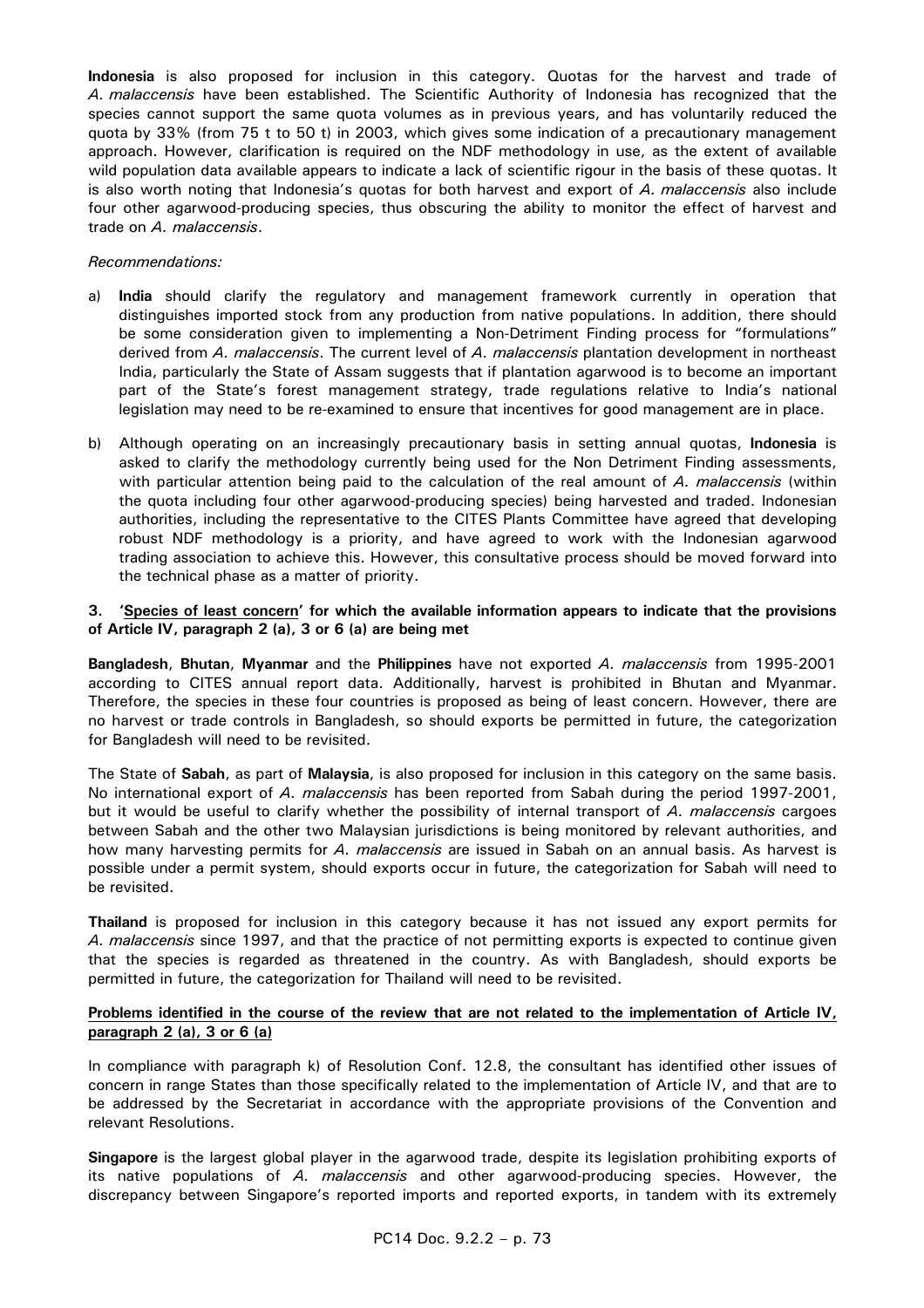high re-export data, gives some cause for concern that potentially its own populations may be contributing to the specimens reported as re-exports. It is therefore suggested that Singapore be asked to clarify how it controls imports and re-exports, particularly with regard to differentiating between individual agarwood-producing species.

# **Quality of reporting trade in** *A. malaccensis*

Insufficient reporting of trade is a problem with a number of range States and needs to be addressed. There are numerous examples in CITES annual report data of significant volumes of *A. malaccensis*  specimens in trade being reported by only one of the pair of trading Parties in any given year, or of reported volumes of what appears to be the same trade transaction, differing greatly. In the vast majority of case, this is not, or is unlikely to be explained by the usual problems associated with the analysis of CITES data. For example, one Party not having submitted annual reports for the year in question, the six month validity of permits (whereby export can occur in one year, and not be reported by the importer till the following year), or the basis for compiling annual reports (permits issued versus actual trade). The reason for the mismatch of annual report data indicate that greater attention needs to be paid by both exporting and importing Parties to accurately reporting trade in *A. malaccensis*.

For example, **Thailand** has only reported exporting a total of 244 kg of *A. malaccensis* (all in 1997, for which there is a similar corresponding amount reported in Singapore's import data). However, Singapore has reported re-exporting 7663 kg of *A. malaccensis* of Thai origin from 1995-1997, non of which was reported to be pre-Convention stocks. Unless Singapore has incorrectly stated the source of these specimens, this indicates that Thailand has failed to report the export of the majority of *A. malaccensis*  reported to originate from Thailand during this period. This is just one of several similar examples (another being **India** as noted above).

Additionally with regards to **Thailand**, there are significant levels of import of *Aquilaria* spp*.* into Taiwan (Province of China). Indeed according to Taiwanese Customs data, Thailand is the third-largest supplier of agarwood to this State from 1993 to 2002. Given the problems differentiating between different *Aquilaria* species in trade, whether this indicates illegal exports of native *A. malaccensis* or *A. crassna*  specimens from Thailand, or a mixture of domestically harvested agarwood with that sourced from other range States (and hence potentially including *A. malaccensis*), remains largely unknown. However, this should be investigated further.

Illegal harvest and trade is recorded for most range States, much of it coming from already protected areas. Given that the international demand and the value of *A. malaccensis* is likely to remain high, this issue needs to be addressed and enforcement measures strengthened.

Agarwood oil made from *A. malaccensis* rarely appears in CITES trade data, and yet oil is one of the more common forms observed for sale. Although oil may be processed from other forms of agarwood in various countries, and if exports of oil including *A. malaccensis* are not clearly labelled, they would not be considered as being readily recognizable according to Resolution Conf. 9.6: this may also indicate illegal trade in agarwood oil and therefore this needs further investigation.

#### **Relative to the current CITES Decisions 12.66-12.71 the following recommendations are made:**

Regarding **Decision 12.66** and the DNA identification tools, this work should be extended initially to clarify the taxonomic uncertainty over whether *A. malaccensis* and *A. agallocha* are in fact the same species. The first phase of the project made preliminary conclusions that the genus Aquilaria was polyphyletic rather than monophyletic, but more molecular data are needed to clarify this hypothesis. An identification tool for determining dry-wood chips to species level is still urgently required. Promising results from a pilot study investigating a molecular approach would need to be extended in order to develop an operational molecular test and to examine applicability. More plastid gene regions need to be sequenced and if possible nuclear genes as well to create a robust data-set neccessary for the development of the molecular test and very useful to produce a evolutionary classification.

Regarding **Decision 12.67**, improved information on distribution of species remains a key component of improved trade reporting and discriminating between species. It is recommended that this work be conducted in conjunction with both the taxonomic/identification research (see 12.66), and also to feed into the very much needed re-evaluation of the threatened status of all agarwood-producing taxa according to the IUCN Red List criteria (see **Decision 12.69**).